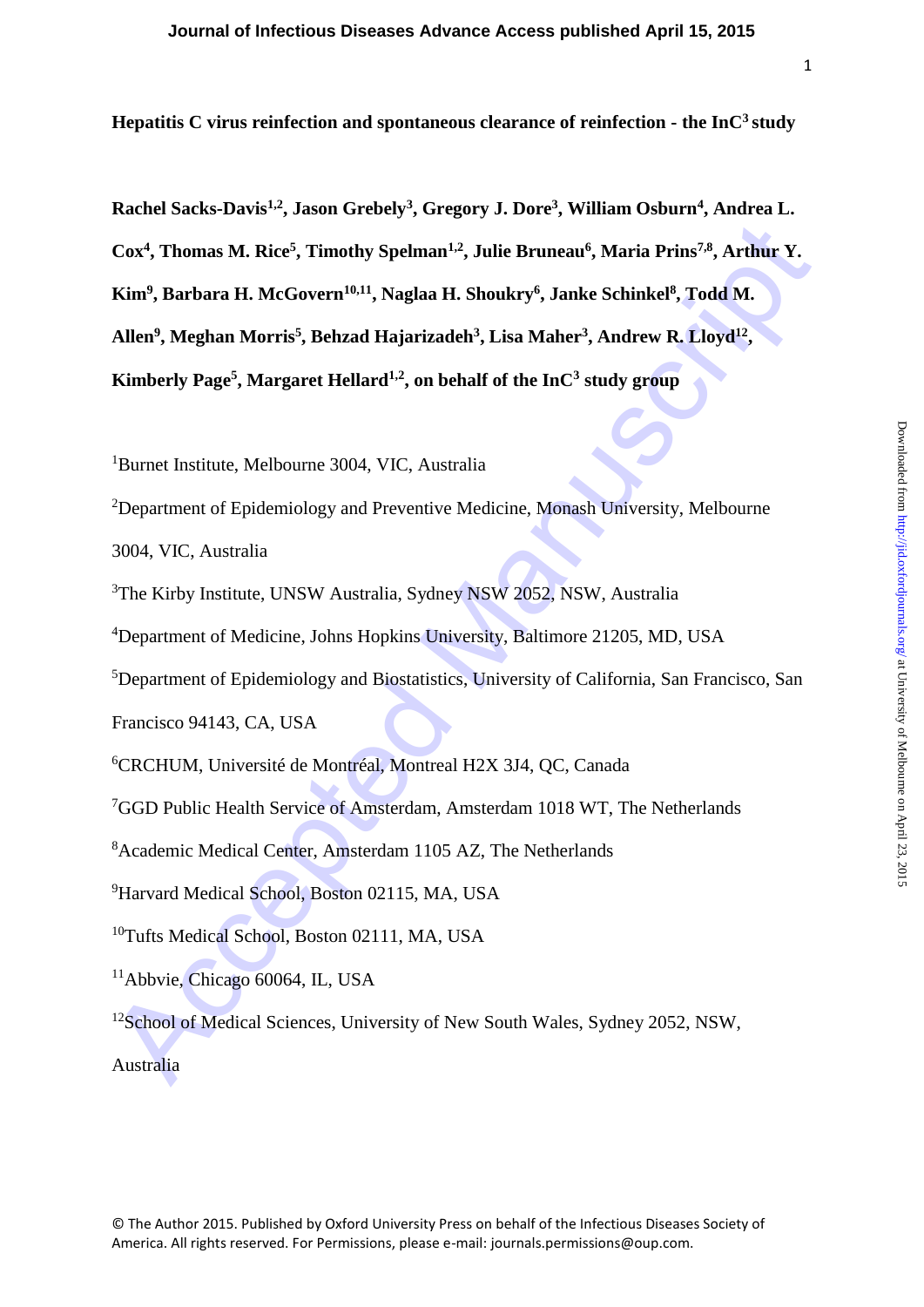**Correspondence:** Rachel Sacks-Davis, Centre for Population Health, Burnet Institute, 85 Commercial Rd, Melbourne, Victoria, Australia, 3004; email: [rachelsd@burnet.edu.au;](mailto:rachelsd@burnet.edu.au) telephone: +613 8506 2356; fax: +613 9282 2138

# **FOOTNOTE PAGE**

**Conflict of interest:** The authors declare that they have no conflict of interest with regard to this work.

**Related conference presentation:** Part of this work was presented at HCV 2013: the International Symposium on Hepatitis C Virus and Related Viruses, Melbourne, October 2013. Abstract 32434.

FOOTNOTE PAGE<br>
Conflict of interest: The authors declare that they have no conflict of interest with regard to<br>
this work.<br>
Related conference presentation: Part of this work was presented at HCV 2013: the<br>
International S **Correspondence:** Rachel Sacks-Davis, Centre for Population Health, Burnet Institute, 85 Commercial Rd, Melbourne, Victoria, Australia, 3004; email: rachelsd@burnet.edu.au; telephone: +613 8506 2356; fax: +613 9282 2138

**Current affiliations:** The following author has changed affiliations since the research was undertaken. Her new contact details are as follows: Kimberley Page, Department of Internal Medicine, University of New Mexico, Albuquerque, 87131, NM, USA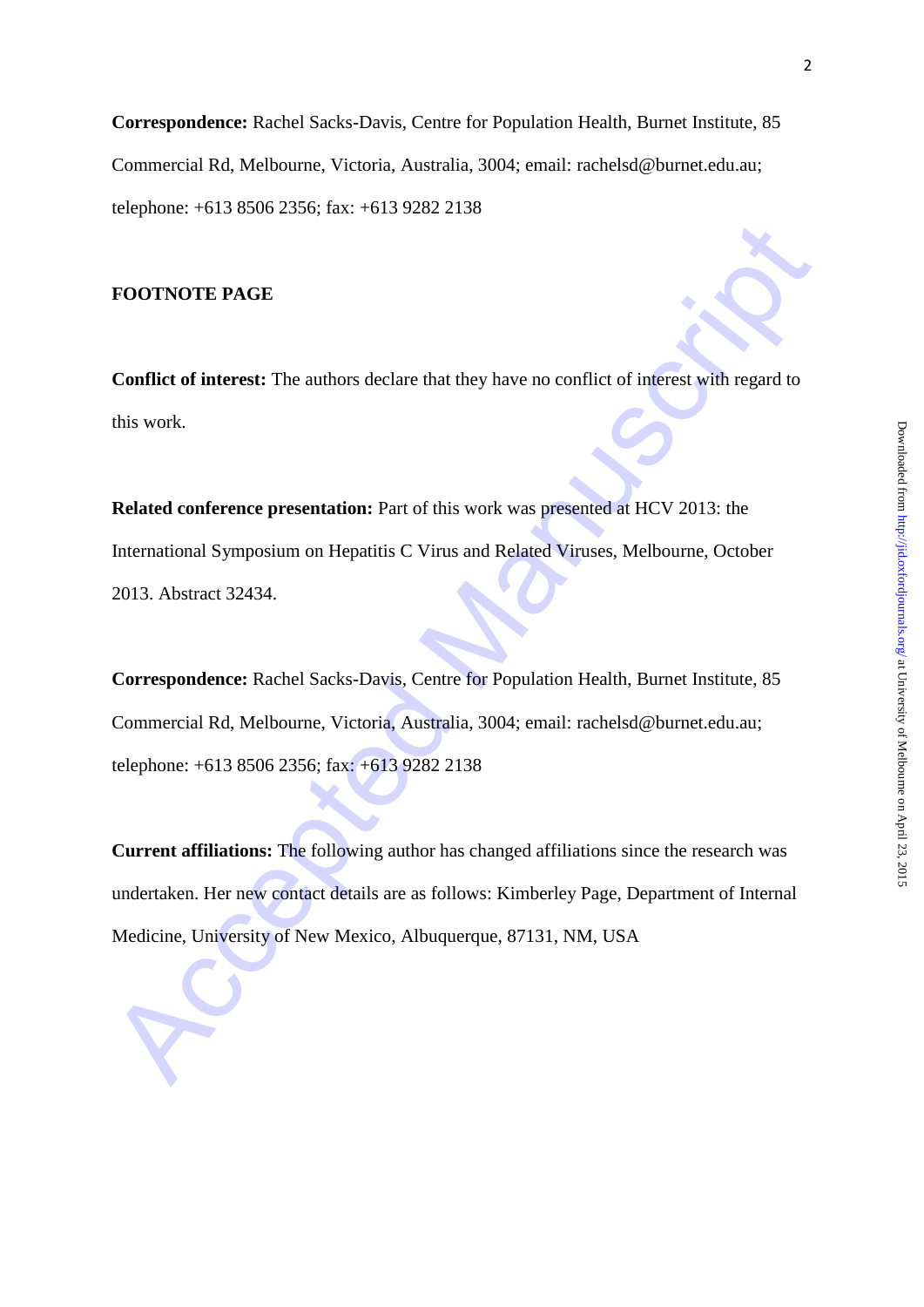# **ABSTRACT**

*Background:* We aimed to characterize the natural history of hepatitis C virus (HCV) reinfection and spontaneous clearance following reinfection (reclearance), including predictors of HCV reclearance.

*Methods:* Data were synthesised from nine prospective cohorts evaluating HCV infection outcomes among people who inject drugs ( $InC<sup>3</sup>$  study). Participants with primary  $HCV$ infection were classified as achieving viral suppression if they had at least one subsequent negative HCV RNA test. Those with a positive HCV RNA test following viral suppression were investigated for reinfection. Viral sequence analysis was used to identify reinfection (heterologous virus with no subsequent detection of the original viral strain).

predictors of HCV reclearance.<br>
Methods: Data were synthesised from nine prospective cohorts evaluating HCV infection<br>
outcomes among people who inject drugs (fmC<sup>3</sup> study). Participants with primary HCV<br>
infection were cl *Results:* Among 591 participants with acute primary HCV infection, 118 were investigated for reinfection. Twenty-eight participants were reinfected (12.3/100 person-years, 95%CI: 8.5-17.8). Peak HCV RNA was lower in reinfection than primary infection (p=0.011). The reclearance proportion at six months after reinfection was 52% (95%CI: 33-73%). Adjusting for study site, females with *IFNL4* (formerly *IFNL3* and *IL28B*) rs12979860 -CC genotype were more likely to reclear (HR:4.16, 95%CI: 1.24-13.94, p=0.021).

*Conclusions:* Sex and *IFNL4* genotype are associated with spontaneous clearance after reinfection.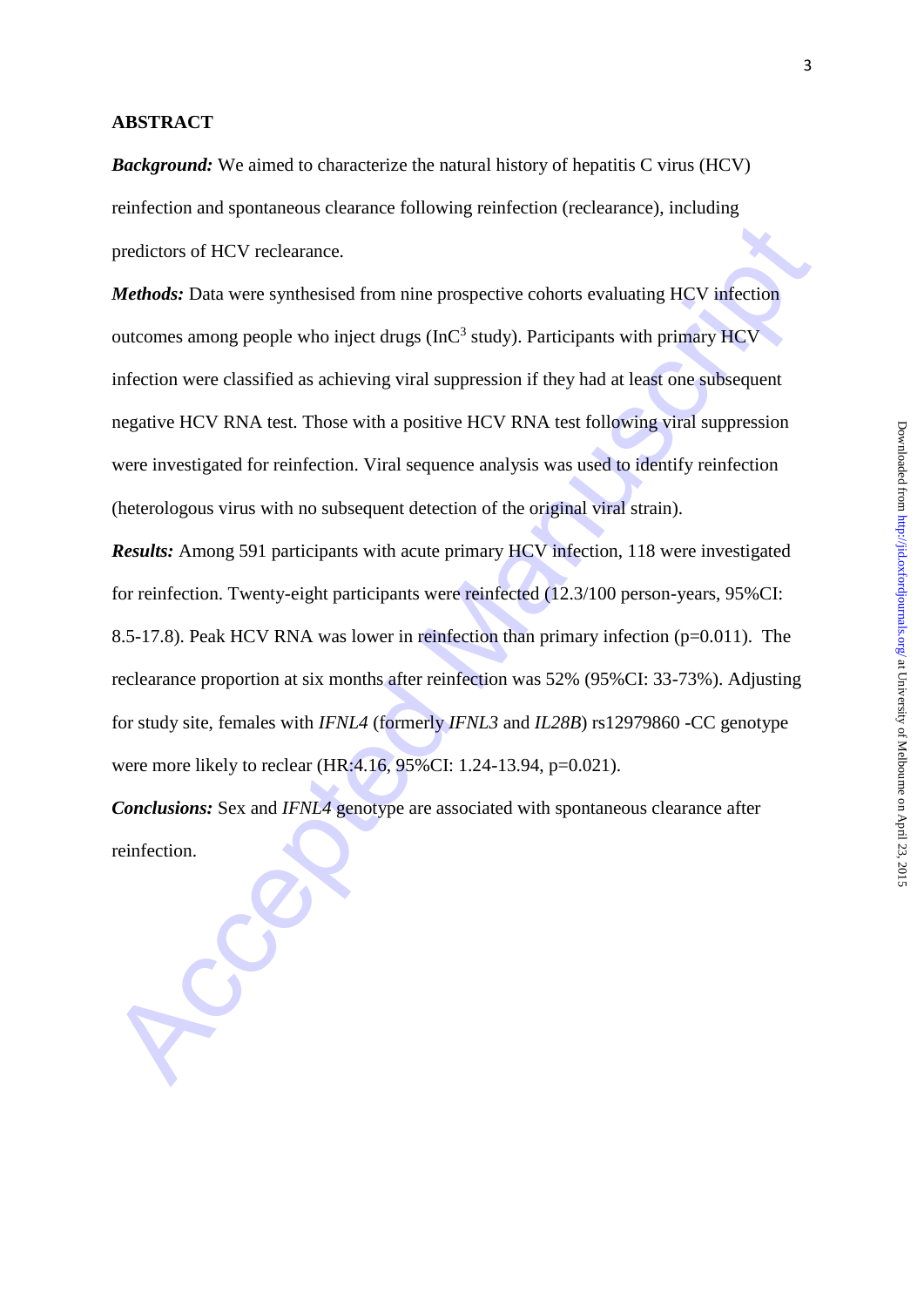# **INTRODUCTION**

Spontaneous clearance of primary hepatitis C virus (HCV) occurs in 25% of individuals [1]. However, reinfection following spontaneous clearance suggests that natural immunity is short-lived or has limited breadth or magnitude, with implications for vaccine development [2].

HCV reinfection studies in people who inject drugs have produced contradictory results [2], with variation in reinfection rates and proportions of reinfections clearing spontaneously [3-12]. These discrepancies may be attributed to methodological limitations, including variations in frequency of follow-up testing and data capture [2, 13], and classification of viral recurrence as reinfection without confirmation that viraemic episodes are genetically distinct [12].

However, reinfection following spontaneous clearance suggests that natural immunity is<br>short-lived or has limited breadth or magnitude, with implications for vaccine development<br>[21.]<br>HCV reinfection studies in people who The International Collaboration of Incident HIV and HCV in Injecting Cohorts (InC<sup>3</sup>) Study, pooling data from nine prospective cohorts from Australia, Canada, the Netherlands, and the United States mainly following people who inject drugs [14], enables assessment of HCV reinfection in well-characterized HCV-infected participants. The study aims were: 1) to characterize the natural history of spontaneous clearance following primary infection (primary clearance), HCV reinfection and spontaneous clearance following reinfection (reclearance) in the  $InC<sup>3</sup>$  study; and 2) to assess (i) differences in peak HCV RNA in reinfection compared to primary infection; (ii) predictors of HCV reclearance; and (iii) differences in the time to primary clearance and reclearance.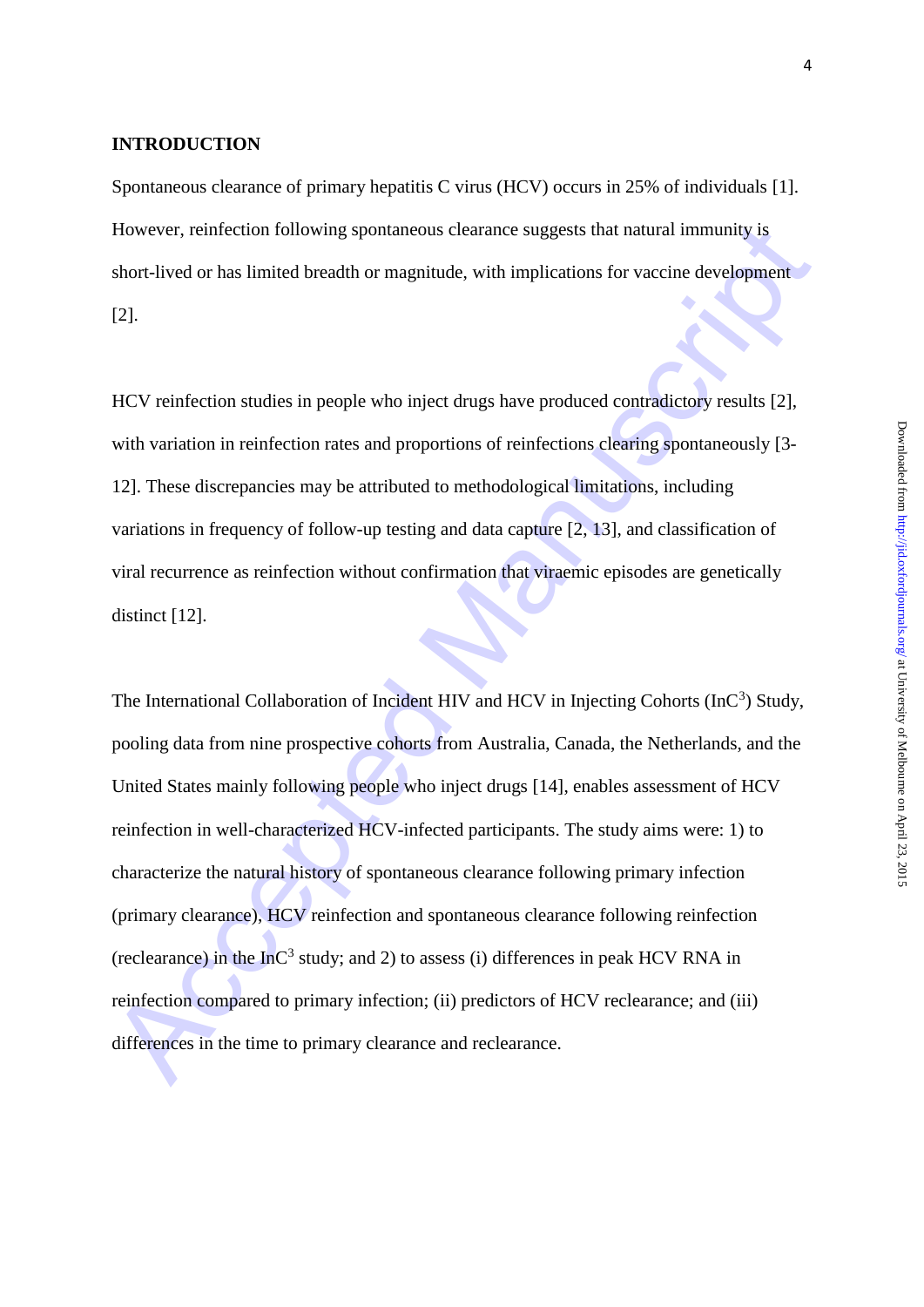# **PARTICIPANTS AND METHODS**

#### *Study population and design*

The  $InC<sup>3</sup>$  Study has been described previously [14]. All cohorts follow participants at regular intervals using standardized methods (Table 1). Participants were recruited and followed between 1985 and 2010. For the current study, only individuals with documented acute primary HCV and >2 subsequent HCV RNA tests were included.

The InC<sup>2</sup> Study has been described previously [14]. All cohorts follow participants at regular<br>intervals using standardized methods (Table 1). Participants were recruited and followed<br>between 1985 and 2010. For the curren Primary HCV infection means an individual's first HCV infection. Documented acute primary HCV is defined as either: 1) HCV seroconversion with an HCV antibody negative test followed by an HCV antibody or RNA positive test within two years; or 2) evidence of symptomatic infection (defined by jaundice or ALT elevation >400 U/L, and positive HCV RNA or antibody test and recent high-risk exposure). All participants provided written informed consent and cohort protocols were approved by local institutional human research review committees.

### *Laboratory testing*

Choice of HCV RNA testing and HCV sequencing methods and regions varied between, but not within, cohorts. Qualitative and quantitative HCV RNA, HCV genotype and serotype, and interferon lamda 4 (*IFNL4*) rs12979860 genotype (formerly known as interferon lambda 3 [*IFNL3*] and interleukin-28B [*IL28B*]) assays have been described previously [15]. Regions of the virus sequenced to confirm reinfection are listed in Supplementary Table 1. PCR amplification, primers and sequencing methods have been described previously [16-20]. Cohort sites used distance [6, 7, 11] or phylogenetic methods [5] to distinguish heterologous from homologous virus within viral subtypes.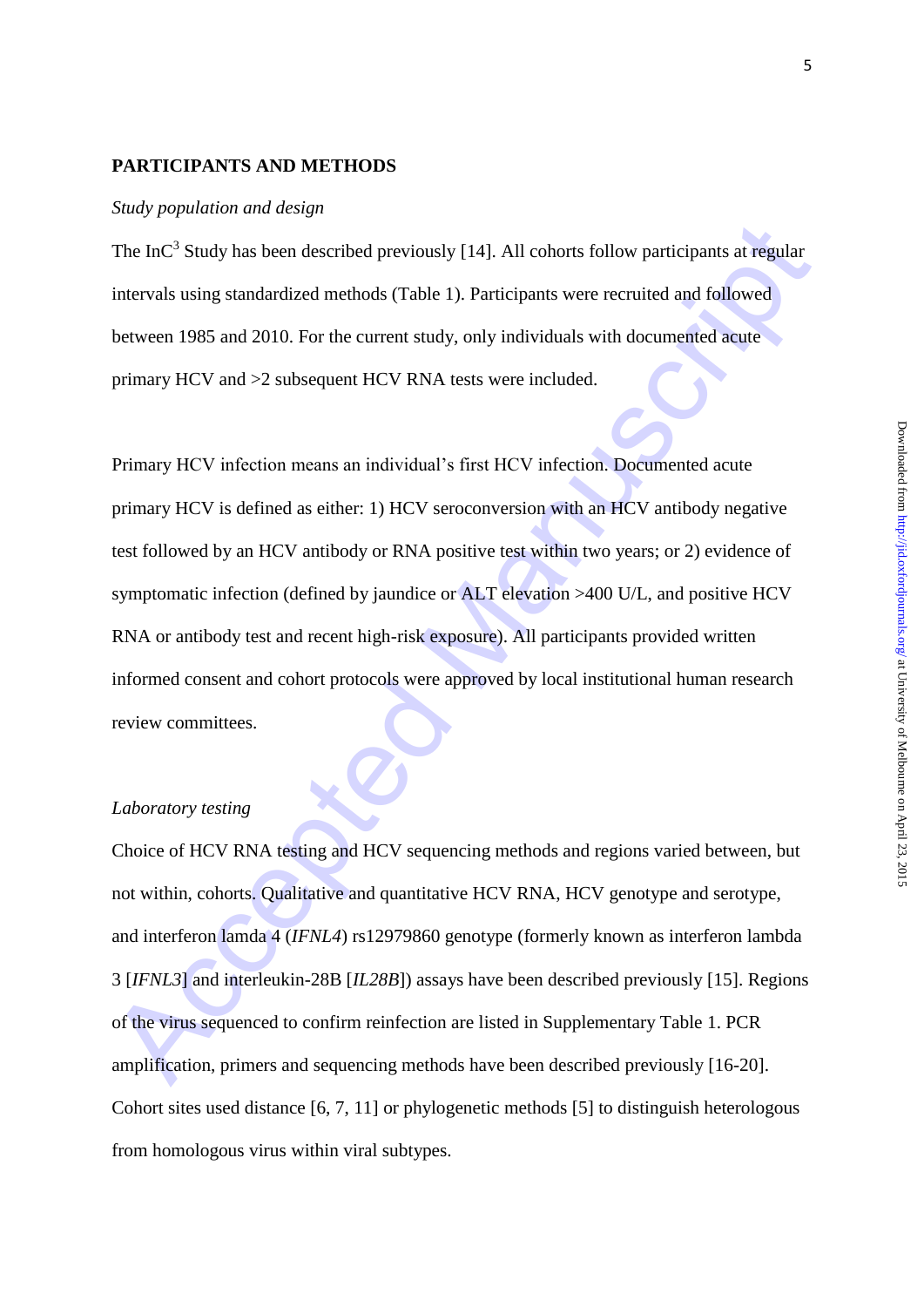# *Estimated date of primary HCV infection*

The estimated date of primary HCV infection was determined using the flowchart in Figure 1A

# *HCV antiviral treatment*

The natural history of HCV reinfection and reclearance may differ following antiviral treatment compared to spontaneous clearance of primary HCV infection. Therefore this analysis was limited to studying HCV reinfection and reclearance in the absence of a history of antiviral treatment. Individuals who were treated >26 weeks after the estimated date of primary infection were censored from the treatment date. Individuals treated for HCV were excluded if the estimated duration of primary infection <26 weeks to reduce misclassification bias due to uncertainty around subsequent spontaneous clearance without treatment (n=37).

## *Primary HCV infection outcomes*

1A<br>
HCV antiviral treatment<br>
The natural history of HCV reinfection and reclearance may differ following antiviral<br>
treatment compared to spontaneous clearance of primary HCV infection. Therefore his<br>
analysis was limited After acute primary HCV, those with one subsequent undetectable HCV RNA test and those with two consecutive undetectable HCV RNA tests  $(\geq 28$  days apart) were classified as having viral suppression and primary clearance, respectively. Those with viral suppression at final follow-up were excluded because the final outcome could not be determined (n=34). Those with detectable HCV RNA following viral suppression or primary clearance were classified as having reoccurring viraemia. Among those with reoccurring viraemia, viral genotype/subtype and viral sequence analysis were used to distinguish reinfection (heterologous virus with no subsequent detection of the original viral strain), intercalation (homologous virus), and indeterminate cases (viral sequencing unavailable, or heterologous virus with subsequent detection of the original viral strain). If primary clearance occurred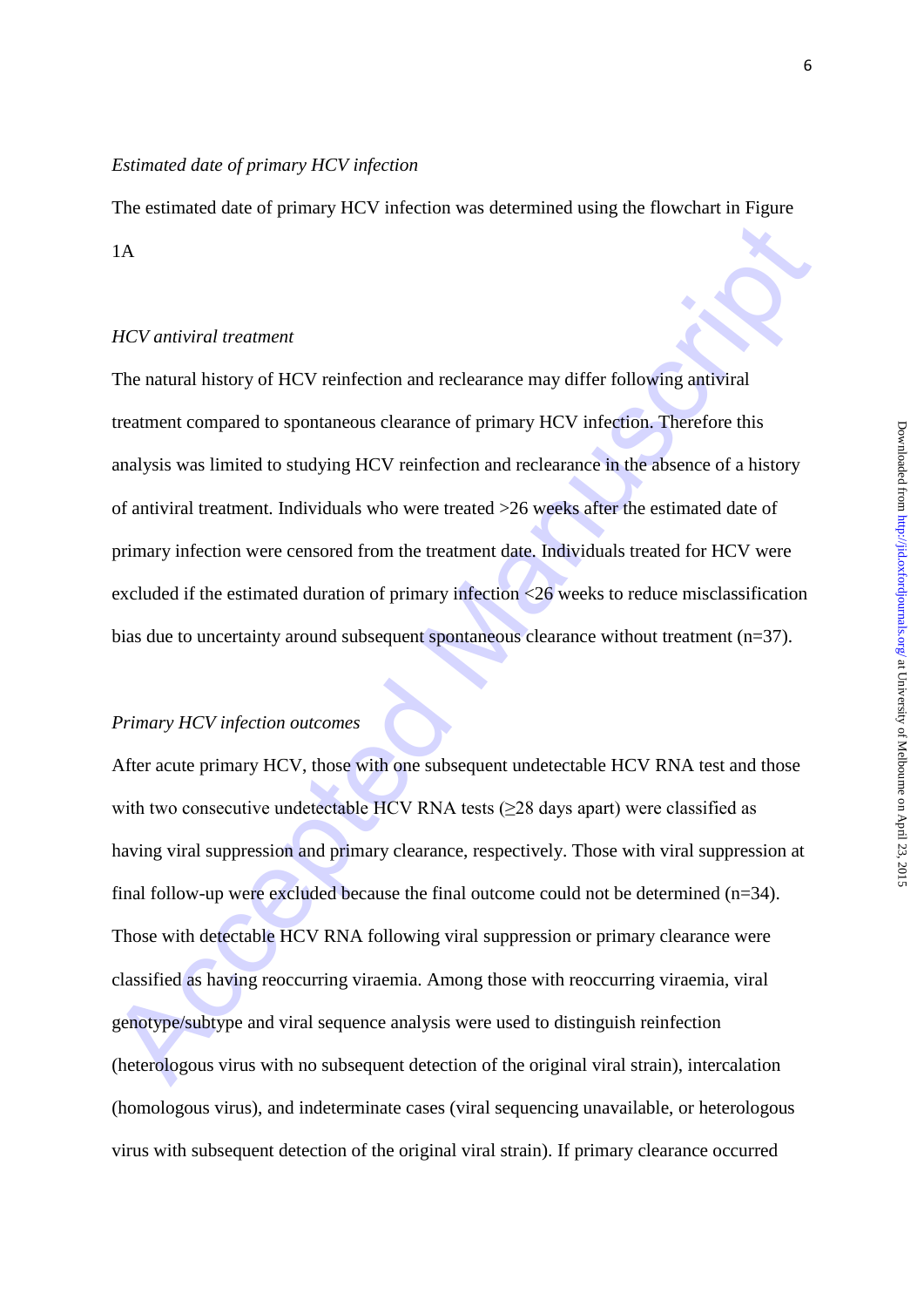prior to detection of seroconversion so no HCV RNA could be isolated for the primary infection, serotyping was performed to classify primary infection.

# *Estimated dates and times of primary clearance, viral suppression and reinfection*

*Estimated dates and times of primary clearance, viral suppression and reinfection*<br>Methods for determining the estimated dates of primary clearance, viral suppression and<br>reinfection are illustrated in Figure 1 (panels B-Methods for determining the estimated dates of primary clearance, viral suppression and reinfection are illustrated in Figure 1 (panels B-D). In participants with evidence of primary clearance prior to reinfection, the time to reinfection was calculated as the time from the date of primary clearance to the date of reinfection. In participants with viral suppression prior to reinfection, the time to reinfection was calculated as the time from the date of viral suppression to the date of reinfection (Figure 1C). The time to reappearance of viraemia in intercalation and indeterminate intermittent viraemia was calculated similarly to the time to reinfection.

#### *HCV reinfection outcomes*

Reclearance was defined as two consecutive negative HCV RNA tests  $(\geq 28 \text{ days apart})$ following reinfection. The date of reclearance was calculated similarly to the date of primary clearance and the time to reclearance was calculated as the time from the date of reinfection to the date of reclearance. For those without clearance, follow-up time was calculated from the date of reinfection until the date of the last therapy-naïve detectable HCV RNA test. Persistent reinfection was defined as continuous viraemia with the confirmed reinfecting virus for greater than six months.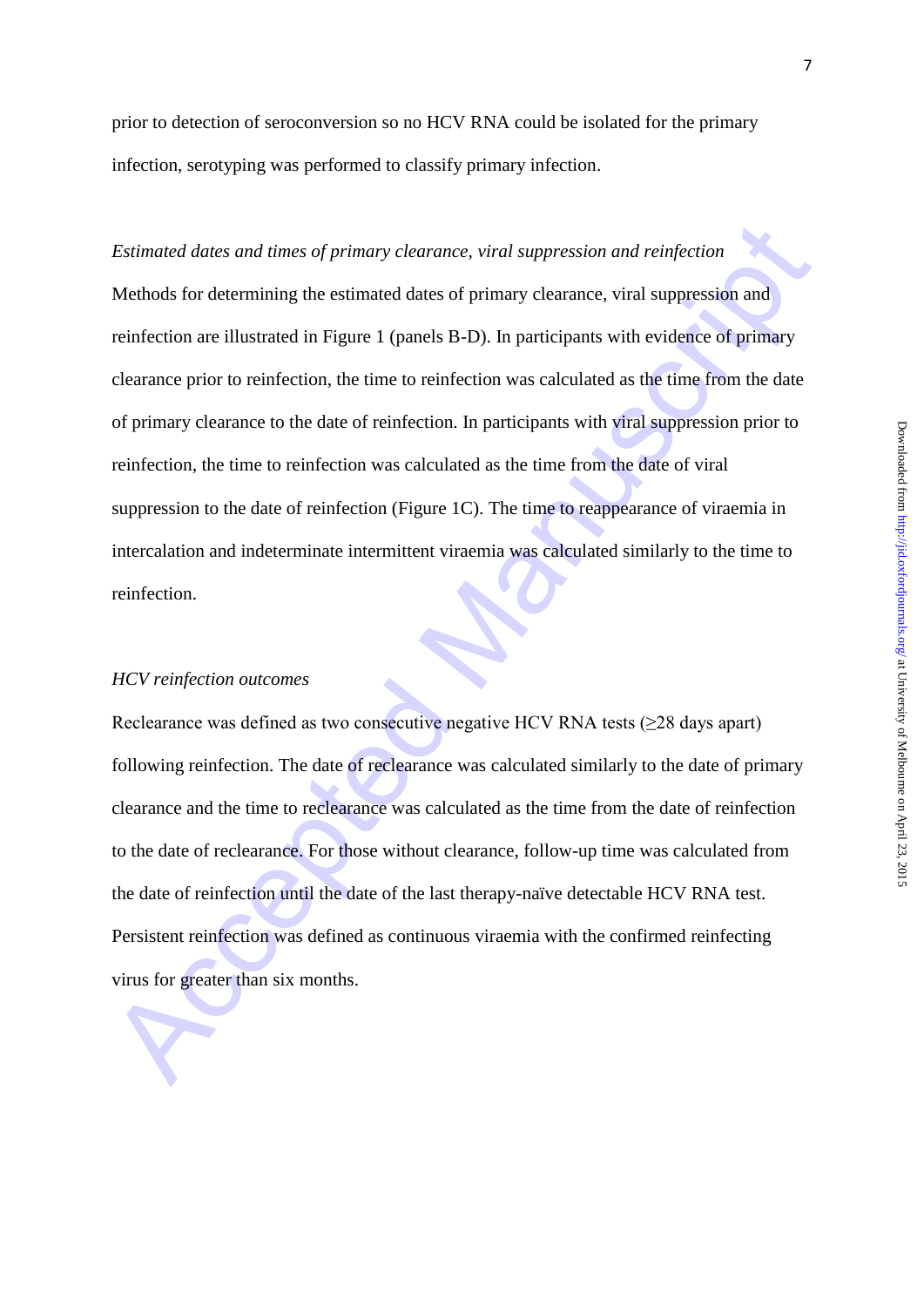### *Classification of peak HCV RNA in primary infection and reinfection*

Peak HCV RNA was defined as the maximum quantitative RNA measured within three months of the date of infection for both primary infection and reinfection (Supplementary Information 1).

### *Statistical analyses*

Wilcoxon signed-rank tests were used to evaluate the median within-participant difference between peak log HCV RNA in reinfection compared to primary infection. It was hypothesised that the peak log RNA would be lower in reinfection compared to primary infection [6]. Participants with at least one quantitative HCV RNA test in the first three months of primary HCV infection and reinfection were included.

Information 1).<br>
Statistical analyses<br>
Wilcoxon signed-runk tests were used to evaluate the median within-participant difference<br>
hetween peak log HCV RNA in reinfection compared to primary infection. If was<br>
hypothesised Predictors of HCV reclearance were assessed using Cox proportional hazards regression. Models included shared frailty terms for study site to capture unobserved heterogeneity between sites which may have contributed to the time to reclearance. Potential interactions between study site – categorised as BBAASH (study site contributing largest number of reinfection events) versus other sites – and hypothesised predictors were evaluated. Hypothesized predictors were determined *a priori* based on established predictors of primary clearance; including age [24], sex [1, 15, 25, 26], *IFNL4* genotype (SNP rs12979860; CC vs. CT/TT) [27-29], the combined effect of sex and *IFNL4* genotype (female rs12979860-CC vs. others) [15, 26], HCV genotype of reinfection (genotype 1 vs. non-1) [15, 30], and reinfection with the same vs. different HCV genotype to the primary infection. It was hypothesised that participants reinfected with the same HCV genotype would have greater propensity toward reclearance [31, 32]. The combined effect of sex and *IFNL4* genotype was investigated by comparing females with rs12979860-CC genotype and all other participants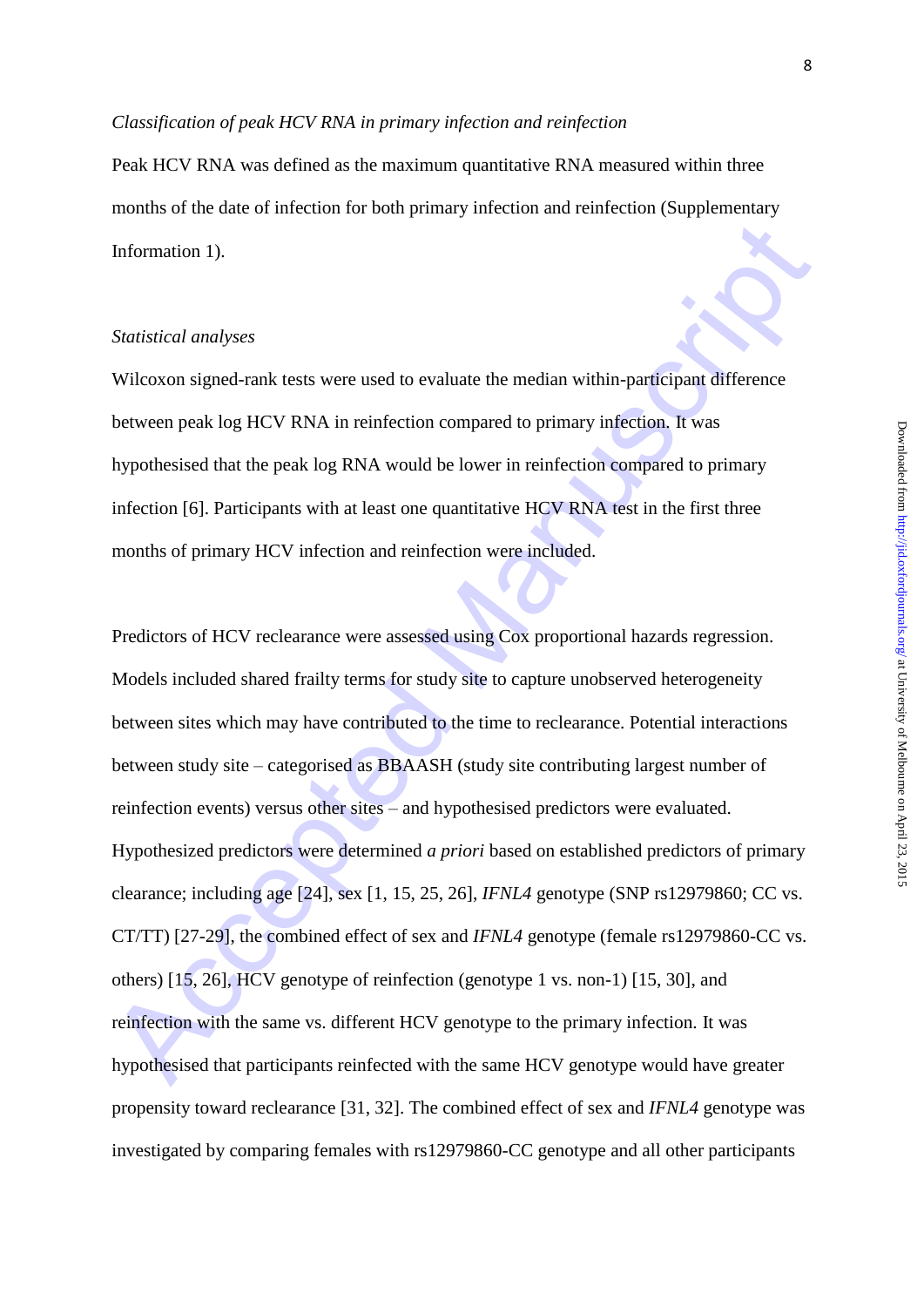because despite this study combining the largest number of HCV reinfections studied to date, there were not sufficient numbers of reinfections to investigate the interaction between sex and *IFNL4* genotype. The effect of HIV infection [33] was not assessed due to small numbers of HIV-infected participants. The effects of jaundice and elevated ALT were not assessed because most of the participating studies did not collect this information at the time of HCV reinfection.

Differences in time to primary clearance and reclearance in participants with reclearance were assessed using gap-time unrestricted proportional hazards regression (appropriate for analysis of predictors of time-to-event outcomes with multiple events [34]). The hypothesis was that time to primary clearance would be longer than the time to reclearance [6].

of HIV-infected participants. The effects of jaundice and elevated ALT were not assessed<br>because most of the participating stadies did not collect this information at the time of HCV<br>reinfection.<br>Differences in time to pri For all investigations, sensitivity analyses were performed to assess the effect of excluding participants with HIV at reinfection (n=3), those reinfections defined on the basis of serotyping (n=2), those with viral suppression rather than primary clearance prior to reinfection (n=7), and stratifying by study site (BBAASH versus others). For the analysis of differences between peak HCV RNA in primary HCV infection and reinfection, sensitivity analysis of the effect of defining peak RNA as the peak within one month of infection rather than three months were conducted (Supplementary Information 1). For the analysis of predictors of reinfection, sensitivity analyses excluding participants with fewer than two HCV RNA tests after reinfection was also assessed.

Characteristics at the time of primary HCV infection and reappearance of viraemia were analysed by primary infection outcome using Kruskal-Wallis, Chi-squared, and Fisher's exact tests, as appropriate. Proportions of reinfections resulting in spontaneous clearance and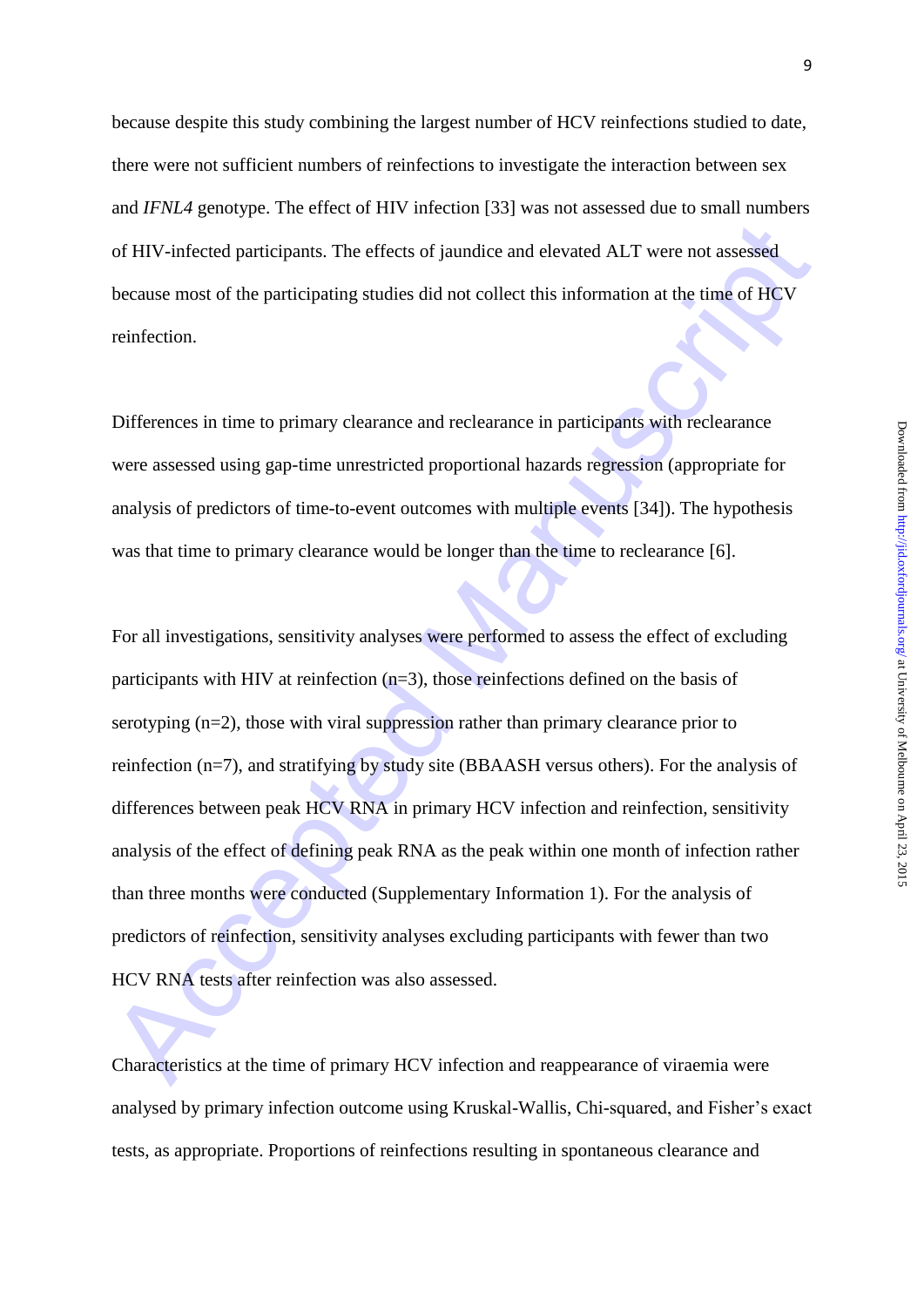persistent infection six-months after reinfection were estimated using Kaplan-Meier survivor functions. Finally, classifications of reoccurring viraemia after primary clearance versus recurring viraemia after viral suppression were compared using Chi-squared tests. Statistically significant differences were assessed at p<0.05; p-values are two-sided. All analyses were performed using Stata v11.0 (College Station, TX, United States). Participant timeline figures were prepared in R [35, 36].

#### **RESULTS**

### *Participant characteristics*

Of 662 participants with acute primary HCV infection, 591 had a defined infection outcome (Figure 1D and Table 2). At the time of primary infection, the median age was 26 years and 36% were female. Most participants had injected drugs (96%). A small minority (7%) were infected with HIV.

#### *Primary HCV infection characteristics and outcomes*

Statistically significant differences were assessed at p<0.05; p-values are two-sided. All<br>analyses were performed using Stata v11.0 (College Station, TX, United States). Participant<br>timeline figures were prepared in R [3 Among those with known HCV genotypes during primary infection (n=518, 88%), the most common genotypes were  $1$  (n=288; 56%) and 3 (n=176, 34%; Table 2). Following primary infection, 252 participants had viral suppression (at least one undetectable HCV RNA test), of whom 146 (58%) had primary clearance (at least two consecutive undetectable HCV RNA tests ≥28 days apart). Overall,118 (47%) had reoccurring viraemia, 72 after viral suppression and 46 after primary clearance (Figure 1D). Among those with reoccurring viraemia, viral sequence analysis was used to distinguish reinfection  $(n=28)$ , intercalation  $(n=31)$ , and indeterminate cases (viral sequencing not available, n=55; heterologous virus with subsequent detection of the original viral strain, n=4). Reinfection was more common after primary clearance (46% of cases) than viral suppression (10% of cases,  $p<0.001$ ; Figure 1D).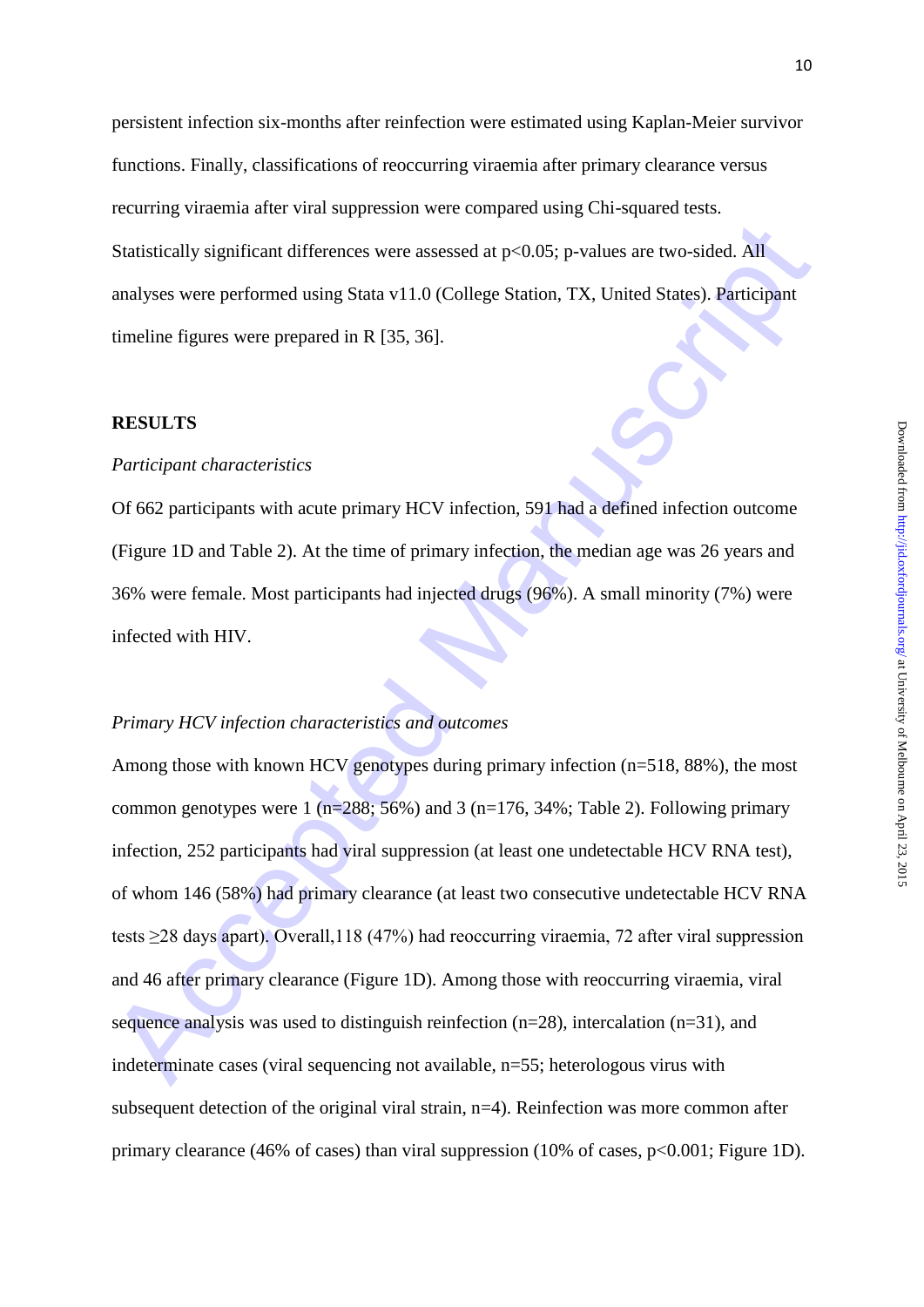# *Study retention and frequency of HCV testing*

after the date of primary HCV infection was  $4.6 (3.2-7.3)$  years. The median (IQR) number of<br>HCV RNA lests in this line was 17 (9-35) and the median test interval 48 (33-122) days. The<br>median test interval prior to primar In the 28 reinfected participants, the median (interquartile range [IQR]) length of follow-up after the date of primary HCV infection was 4.6 (3.2-7.3) years. The median (IQR) number of HCV RNA tests in this time was 17 (9-35) and the median test interval 48 (33-122) days. The median test interval prior to primary clearance (49, IQR: 32-140) was similar to the test interval during the risk period for reinfection and until reclearance or the end of follow-up (median: 53, IQR: 33-138). In participants without reinfection, the median (IQR) length of follow-up was  $1.5$  (0.7-2.8) years; the median (IQR) number of HCV RNA tests was  $5$  (3-9); and the median (IQR) test interval was 84 (38-140) days. HCV RNA assay lower limits are provided in Supplementary Table 3.

# *HCV reinfection*

Twenty-eight participants had at least one reinfection (Figure 1D), and the incidence rate was 12.3 per 100 PY (95%CI: 8.5-17.8; calculated by including participants with persistent primary clearance and reinfection; Table 1 shows incidence rates stratified by study site). Fifteen reinfections were with a different viral genotype to primary infection, three were with a different viral subtype, and 10 were with the same genotype and subtype (Table 3).

#### *Peak HCV RNA in reinfection compared to primary infection*

Fifteen reinfections had quantitative HCV RNA measurements available within the first three months of both primary infection and reinfection. The peak HCV RNA was lower in reinfection (median: 3.4 log IU/mL, IQR: 2.6-6.5) than primary infection (median: 6.7 log IU/mL, IQR: 5.3-7.0, median difference: 1.46 log IU/mL, IQR: 0.34-4.18, p=0.011).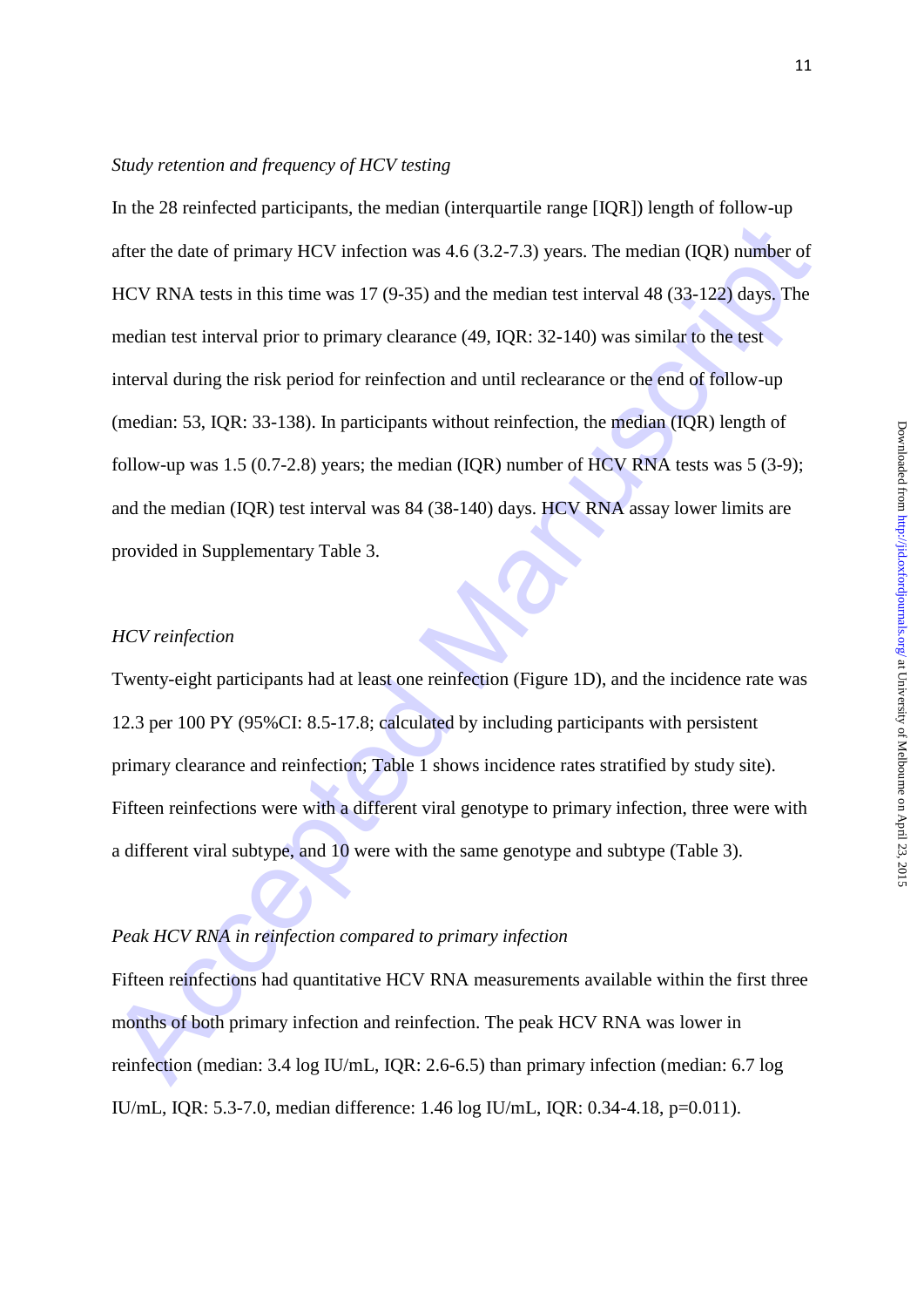12

Quantitative HCV RNA timelines for three of the reinfection participants illustrating a range of trajectories are included in Supplementary Figure 1.

### *Reinfection outcomes*

*Reinfection outcomes*<br>
For 23 of the 28 reinfection cases, follow-up was sufficient to classify the outcome (at least<br>
two subsequent study visits). Of the nine reinfection participants without reclearance but with<br>
suff For 23 of the 28 reinfection cases, follow-up was sufficient to classify the outcome (at least two subsequent study visits). Of the nine reinfection participants without reclearance but with sufficient follow-up, the median estimated duration of reinfection at the end of follow-up was 66.9 months (range: 10.1-226.6). All participants had HCV genotype data on more than one time point following reinfection. Excluding those with changes in genotype or subtype (n=3), the Kaplan-Meier estimate for reclearance proportion at six months after reinfection was 52% (95%CI: 33-73%).

# *Time to reclearance*

The median time to reclearance after reinfection was 3.0 months (IQR: 2.0-4.4). In the same participants, the median time to primary clearance was 5.5 months (IQR: 2.6-11.2).There was a tendency towards shorter time to reclearance than primary clearance this did not reach statistical significance (HR: 1.86, 95%CI: 0.70-4.91, p=0.211).

# *Predictors of HCV reclearance*

In shared frailty (for cohort site) but otherwise unadjusted Cox proportional hazards analysis of participants with reinfection, female participants with *IFNL4* rs12979860 -CC genotype were fourfold more likely to reclear at any given time compared to other participants (HR: 4.16, 95%CI: 1.24-13.94, p=0.021, Table 4). There were no other statistically significant factors associated with reclearance.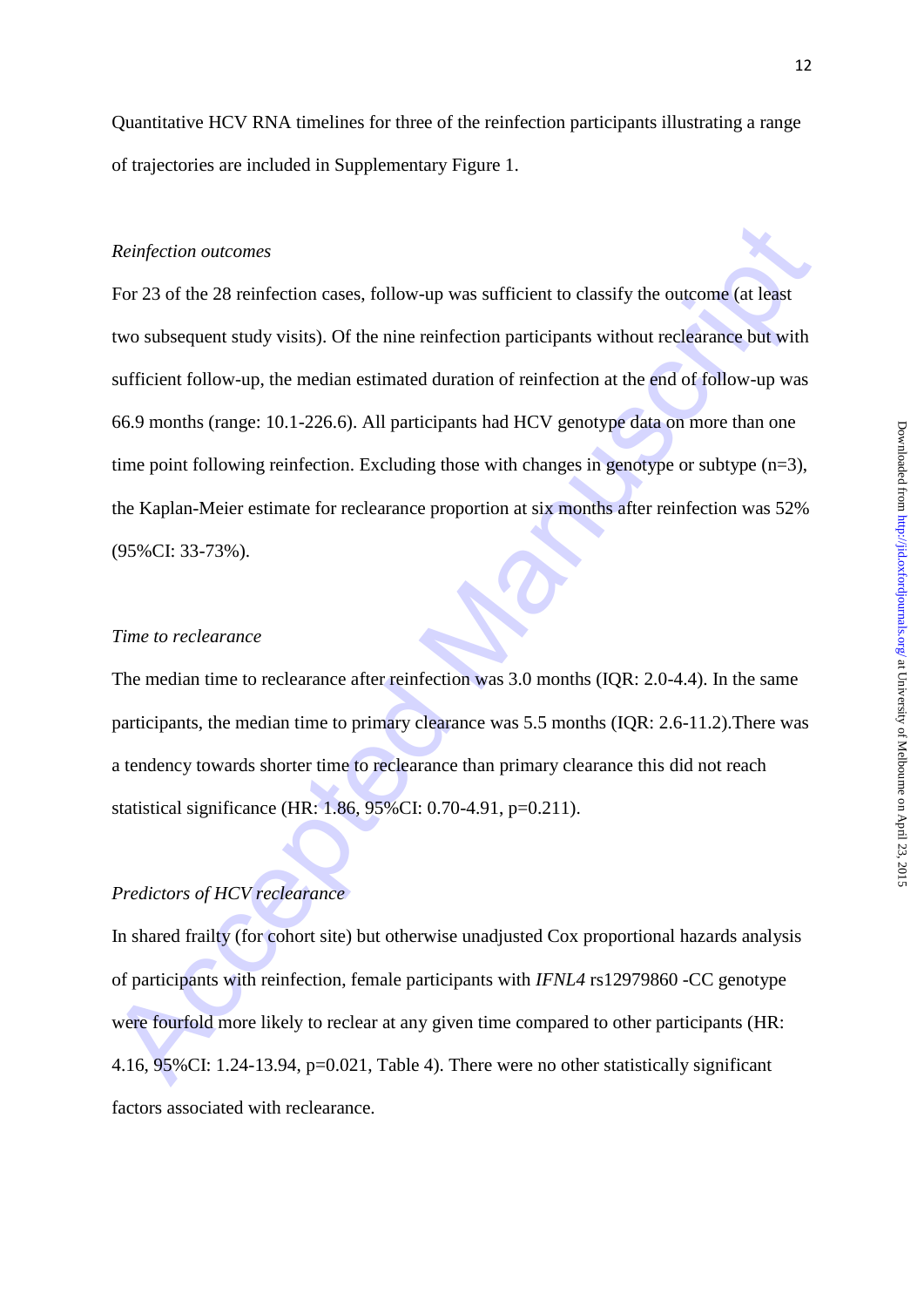### *Multiple HCV reinfection*

Of the 14 participants with reclearance, five had further reinfections. Three participants had two reinfections, and two had three reinfections. Overall, 35 reinfections were observed (Figure 2).

# *HCV intercalation*

(Figure 2).<br>
HCV intercalation<br>
Compared to reinfection, intercalation was more likely to occur after a shorter HCV RNA<br>
undetectable period (p<0.001, Table 5). Similarly, intercalation tended to be observed earlier<br>
follo Compared to reinfection, intercalation was more likely to occur after a shorter HCV RNA undetectable period  $(p<0.001$ , Table 5). Similarly, intercalation tended to be observed earlier following primary infection (timing of reappearance of viraemia after the estimated date of primary HCV infection in intercalation, p=0.002, Table 5). However, considerable variation was observed.

# *Indeterminate intermittent viraemia*

Of the 59 cases of indeterminate intermittent viraemia, four were classified on the basis of sequencing of heterologous virus with subsequent detection of the original viral strain, and the remaining 55 were classified on the basis of insufficient viral sequencing. The duration of the HCV RNA undetectable period preceding reappearance of viraemia and the timing of reappearance of viraemia in the latter 55 cases were similar to that in intercalation (Table 5).

# *Sensitivity analyses*

Results were not sensitive to any of the factors tested (Supplementary Tables 3-5).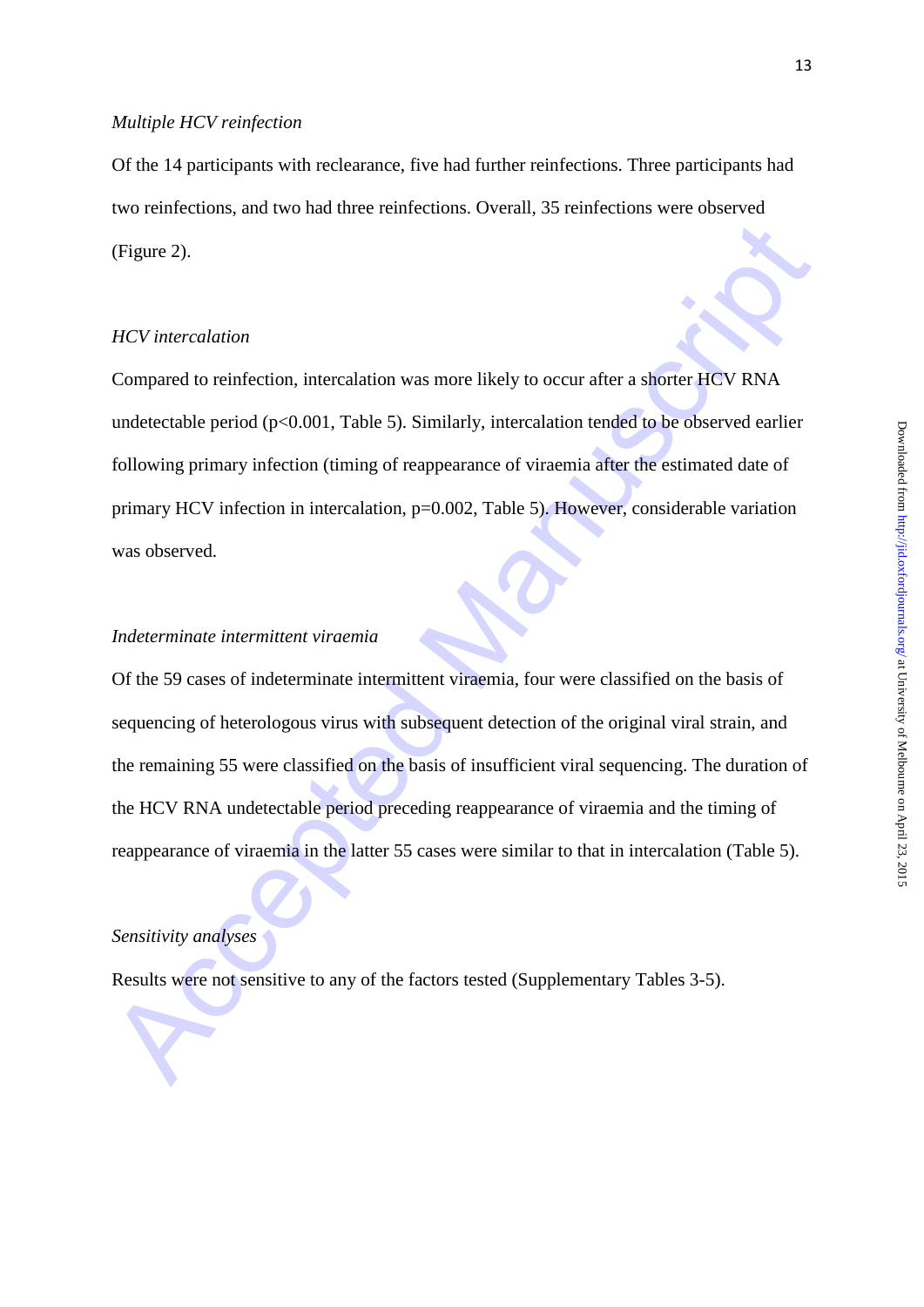#### **DISCUSSION**

This study characterizes the natural history of viral suppression, primary clearance, HCV reinfection and reclearance in the largest sample of participants (mostly people who inject drugs) with well-defined primary HCV infection and reinfection reported to date. Peak HCV RNA at the time of HCV reinfection was lower than in primary infection, providing further evidence of protective immunity in humans. Six months after reinfection, the clearance proportion was 52% (95%CI: 33-73%). The combined effect of female sex and rs12979860 - CC *IFNL4* genotype was predictive of reclearance following reinfection.

reinfection and reclearance in the largest sample of participants (mostly people who inject<br>drugs) with well-defined primary HCV infection and reinfection reported to date. Peak HCV<br>RNA at the time of HCV reinfection was Reclearance was predicted by a combined effect of sex and *IFNL4* genotype. To the best of our knowledge, this is the first study to investigate predictors of reclearance. The propensity toward reclearance was four times greater among females with the rs12979860 -CC *IFNL4*  genotype. This is particularly notable given that by definition all reinfection participants have already cleared one HCV infection and therefore would be expected to have greater tendencies toward spontaneous clearance *a priori*. In the context of primary clearance, similar findings have been reported with respect to female sex [1, 25] and *IFNL4* genotype [27, 28] predicting clearance independently and in combination [15, 26], including within the  $InC<sup>3</sup>$ study population [15]. The *IFNLA* gene region encodes the interferon- $\lambda$ 3 protein and is involved in viral control, although the precise mechanism remains unknown. It is possible that female sex influences HCV clearance through a mechanism related to general sex-based differences in immunity [37, 38]; however, the pathways by which these differences affect HCV control require elucidation. Further research is required to assess whether the combined effect of *IFNL4* genotype and sex on primary clearance and reclearance is simply the product of the two independent effects or there is a synergistic effect [15, 26]. The importance of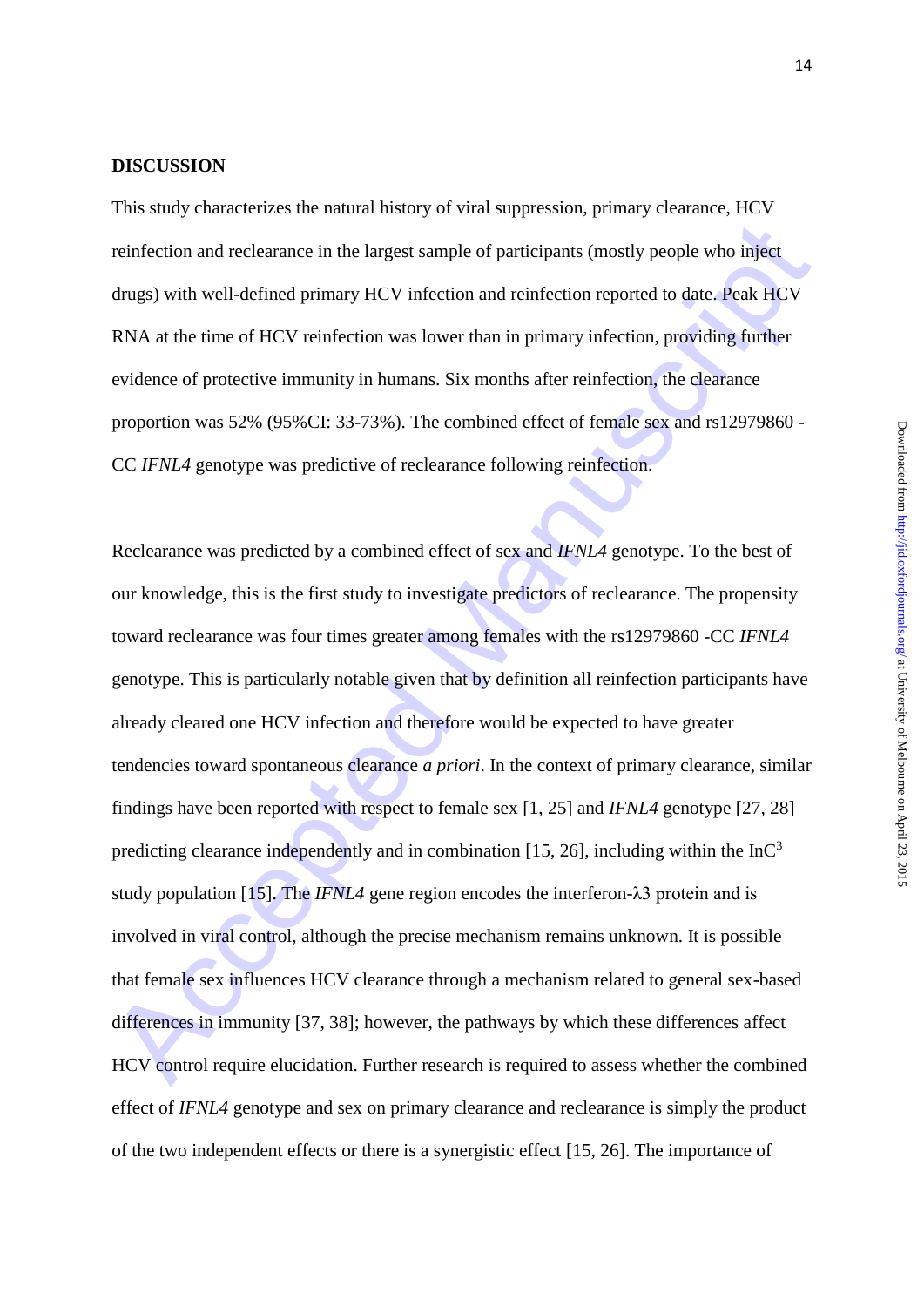gender and *IFNL4* genotype in both primary HCV infection and reinfection suggests that these factors have a crucial role in long-term protection from persistent HCV infection. Although *IFNL4* genotype and sex are fixed genetic traits, the fact that spontaneously clearing infections are controlled better with subsequent exposures suggests the existence of an adaptive component. A better understanding of the mechanisms behind the immune response in females with the *IFNL4* rs12979860 -CC genotype has the potential to provide insights for vaccine development.

elearing infections are controlled better with subsequent exposures suggests the existence of<br>an adaptive component. A better understanding of the mechanisms behind the immune<br>response in females with the  $IFNIA$  is 1297986 The findings presented here suggest partial protective immunity following primary clearance of HCV. Peak HCV RNA level was lower in reinfection than primary infection. Reclearance following reinfection was observed in half of the participants, with the time to reclearance tending to be shorter following reinfection than primary clearance. These findings are consistent with previous findings by Osburn and colleagues, and are not sensitive to stratification or adjustment by study site (BBAASH vs. others) [6]. Mathematical modeling studies have shown that the test interval influences the proportions of reinfections resulting in reclearance and persistence [13]. In this study, heterogeneity in test intervals between study sites limited the interpretation of these proportions. Nonetheless, the identification of persistent reinfections indicates that while primary HCV infection appears to confer protection against persistent HCV reinfection in some cases, there are limits to this protection. Chimpanzee studies indicate inadequate cross-strain protection in some cases [31]; however, this study did not find a higher probability of reclearing in participants reinfected with the same genotype as their primary infection. Further studies to characterize the viral genomes of the primary and reinfection strains, and to resolve the detailed characteristics of the immune responses against these viruses, including both neutralizing antibodies and HCV-specific T cells, are warranted.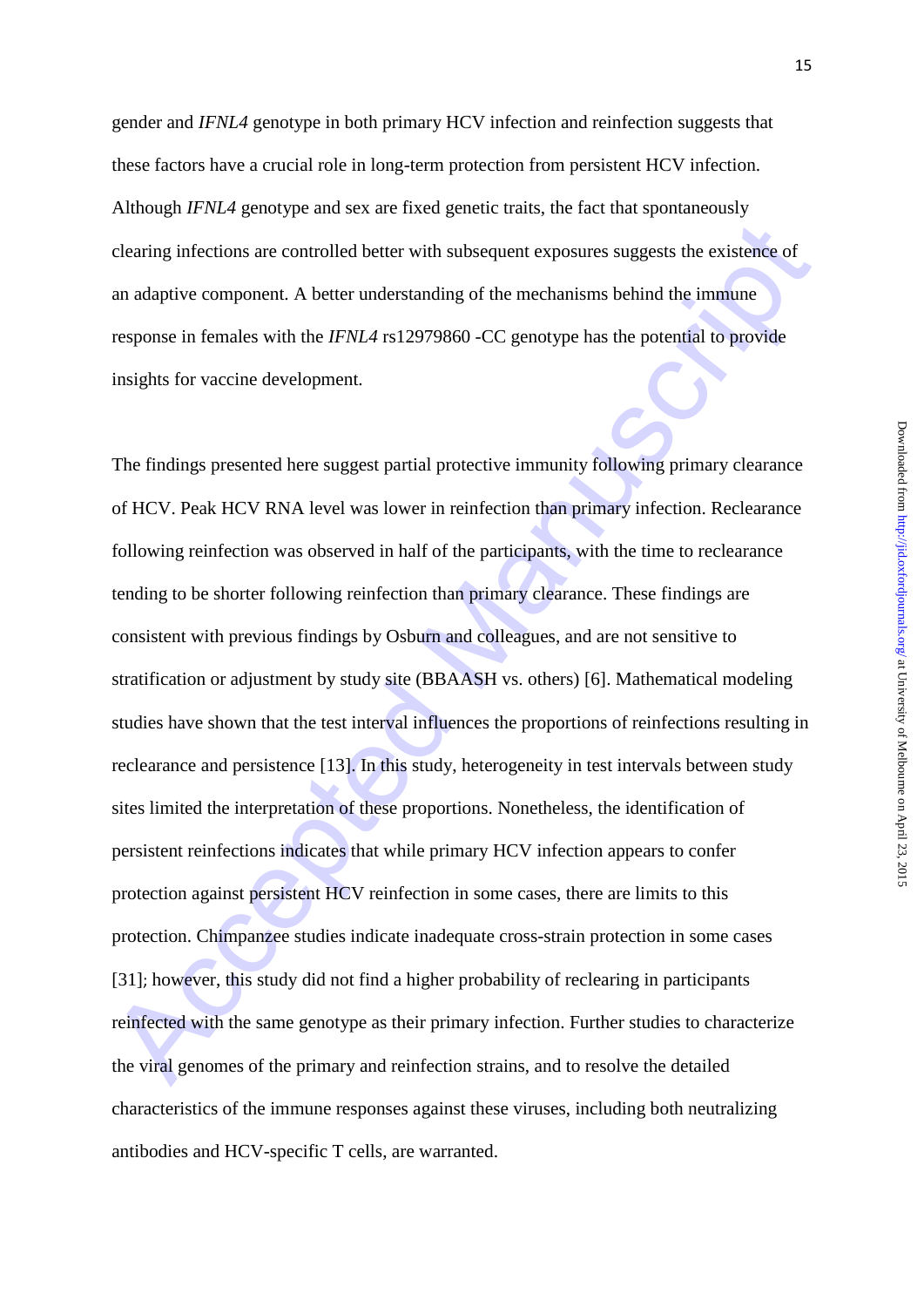approximately one third experienced persistent reinfection and one third experienced multiple reinfections after resolution of their first reinfection. The remaining third was composed of participants with reclearance but The identification of diverse outcomes of HCV reinfection illustrates the complexity of HCV natural history. Among the 23 participants with follow-up after HCV reinfection, approximately one third experienced persistent reinfection and one third experienced multiple reinfections after resolution of their first reinfection. The remaining third was composed of participants with reclearance but without further reinfections (possibly partly due to shorter follow-up), and participants with changes in viral genotype or subtype following reinfection. This report adds to the few cases of multiple consecutive reinfection that have been reported previously [5, 6, 11], highlighting the ongoing risk of reinfection among those who continue to be exposed to HCV and emphasizing the need for education about reinfection risk in these groups and delivery of HCV antiviral treatment to those who become reinfected.

In contrast to reinfection, intercalation was usually observed within the first two years of primary HCV infection, consistent with previous reports of fluctuations in HCV RNA in early HCV infection [39, 40]. However, intercalation cases were also observed later in HCV infection, and after lengthier HCV RNA undetectable periods, as has previously been reported [6, 12, 21, 41]. This highlights the importance of viral sequencing for classification of HCV reinfection. Intercalation may occur as a result of transient control of viral replication by the host immune response, but further research is required to develop more detailed understanding of such events.

# *Limitations*

Despite bringing together the largest number of well-defined HCV reinfection events following spontaneous clearance or viral suppression reported to date, the number of events is low for detailed statistical analysis. Therefore, our analysis of predictors of HCV reclearance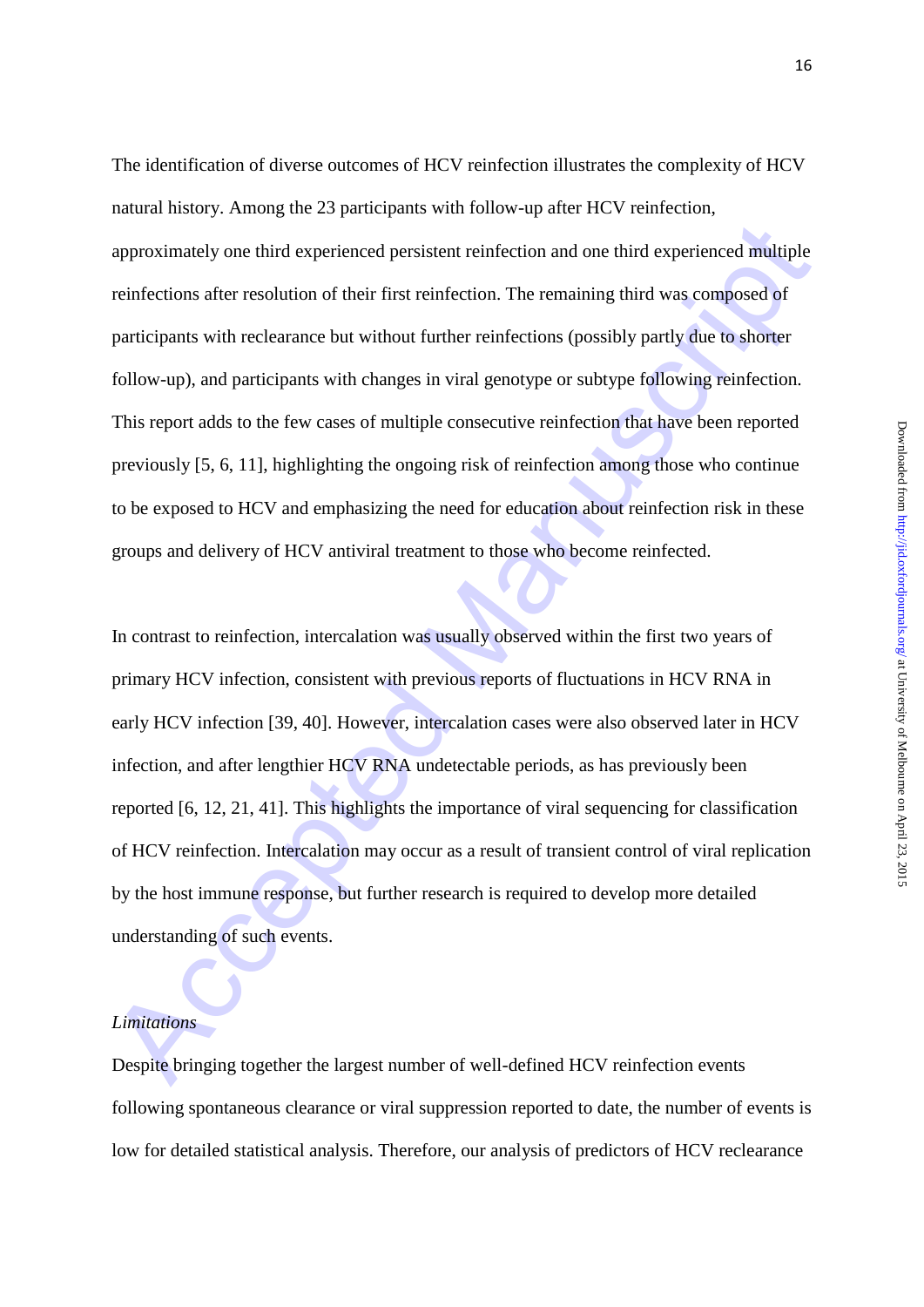interculations. These factors suggest that the true reinfection rate in the InC<sup>5</sup> population is<br>
likely to he higher than the observed rate. While standard methods were used to classify<br>
outcomes of infection, there were could not be adjusted for the effect of potential confounders. Participants with identified reinfections were typically followed longer and more frequently than other participants, and a large proportion of reoccurring viraemia events could neither be classified as reinfections nor intercalations. These factors suggest that the true reinfection rate in the  $InC<sup>3</sup>$  population is likely to be higher than the observed rate. While standard methods were used to classify outcomes of infection, there were differences between cohort sites in terms of methods of recruitment, test intervals, HCV RNA monitoring methods, and the region of HCV sequenced to assess reinfection. In some of the participating cohorts, data on HCV-related risk behaviors were not collected; therefore, risk behaviors could not be assessed as predictors of HCV reinfection or reclearance. The analysis of time to HCV reclearance vs. primary clearance only included participants with reclearance during the study period. While the participants with persistent reinfection were all followed for at least ten months, indicating that future reclearance would be unlikely, late clearance can occur so there is a small risk of bias from excluding right-censored data (Supplementary Information 1) [41].

# *Conclusions*

This is the first study to investigate predictors of HCV reclearance. Similar to primary clearance, there appears to be a combined effect of gender and *IFNL4* genotype on reclearance of HCV, suggesting that these factors together have considerable impact on longterm protection from persistent HCV infection.. This study also highlights the complexity of acute HCV infection and reinfection and the factors that contribute to viral clearance. These findings suggest that HCV reinfection is associated with lower levels of viraemia and a possible shorter time-course to spontaneous reclearance, supporting a role for immunologic memory in conferring partial protection against persistent infection. Nonetheless, there is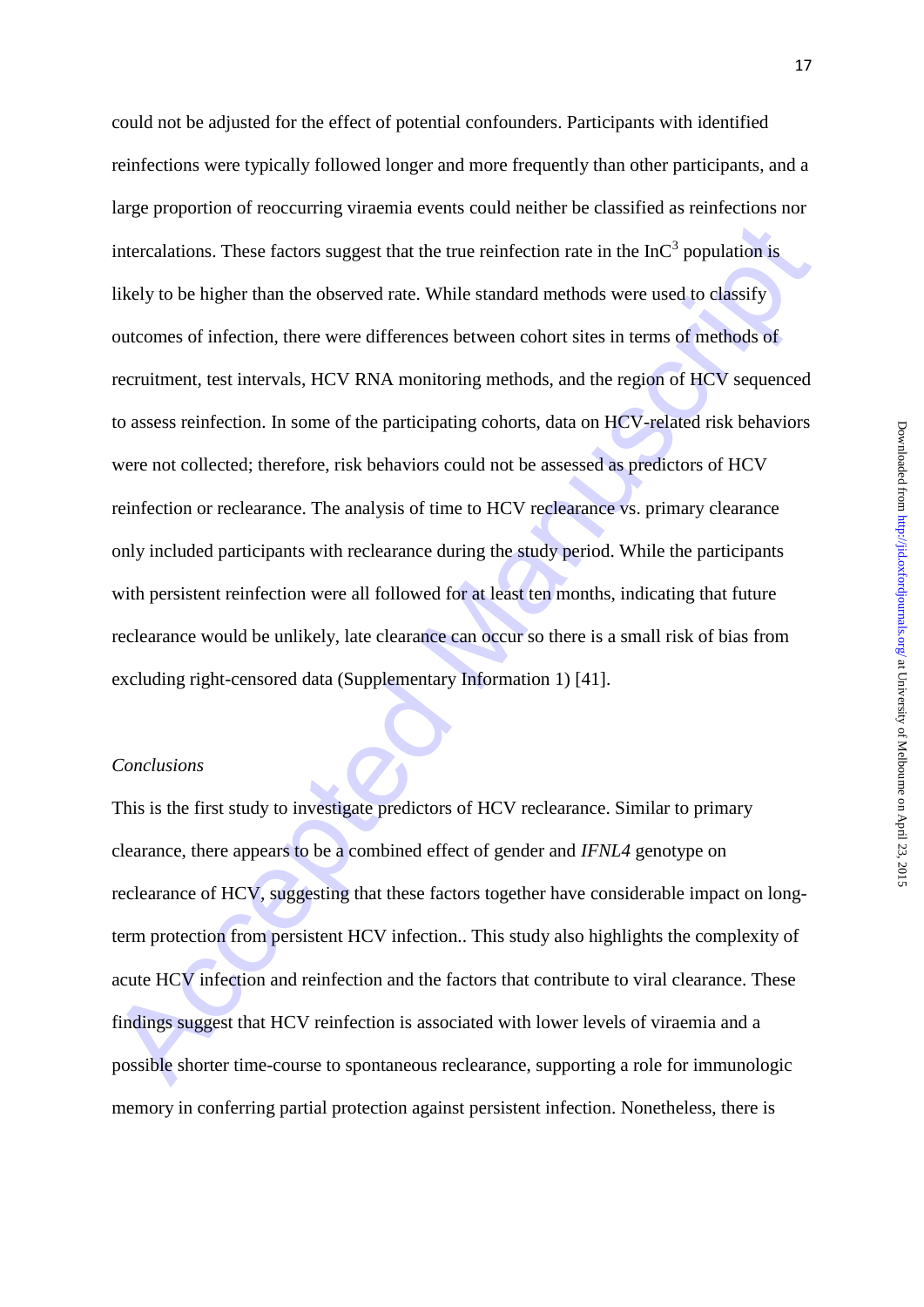considerable heterogeneity in reinfection outcomes, and participants with ongoing exposure to HCV risk developing persistent reinfection.

## **Funding:**

**Funding:**<br>The InC<sup>2</sup> Study is supported by the National Institute on Drug Abuse [R01 DA031056]. The content is solely the responsibility of the undors and does not necessarily represent the official views of the National The  $InC<sup>3</sup>$  Study is supported by the National Institute on Drug Abuse [R01 DA031056]. The content is solely the responsibility of the authors and does not necessarily represent the official views of the National Institute on Drug Abuse or the National Institutes of Health. Additionally, the authors gratefully acknowledge the contribution to this work of the Victorian Operational Infrastructure Support Program received by the Burnet Institute. RSD is supported by a National Health and Medical Research Council postgraduate scholarship. JG is supported by a National Health and Medical Research Council Career Development Fellowship. JB and NHS are supported by Fonds de la Recherche du Québec – Santé Research Career Awards. BH is supported by an Australian Postgraduate PhD Award. GD and AL are supported by National Health and Medical Research Council Practitioner Research Fellowships. MH and LM are supported by National Health and Medical Research Council Senior Research Fellowships. Other research support includes National Institutes of Health [U19 AI088791 (AC), U19 AI066345 (AYK, TA and BHM)], National Institute on Drug Abuse [R01 DA033541 (AYK), R01 DA016017 (KP, and MM) ), R01 DA15999-01 (GD, JG, AL, and MH)], Canadian Institutes of Health Research [MOP-103138, MOP-106468 (JB and NHS)], the Netherlands National Institute for Public Health and the Environment (Amsterdam Cohort Study), and the University of New South Wales [UNSW Hepatitis C Vaccine Initiative (HITS-c)], the Australian Centre for HIV and Hepatitis Virology Research (N2), and the Australian National Health and Medical Research Council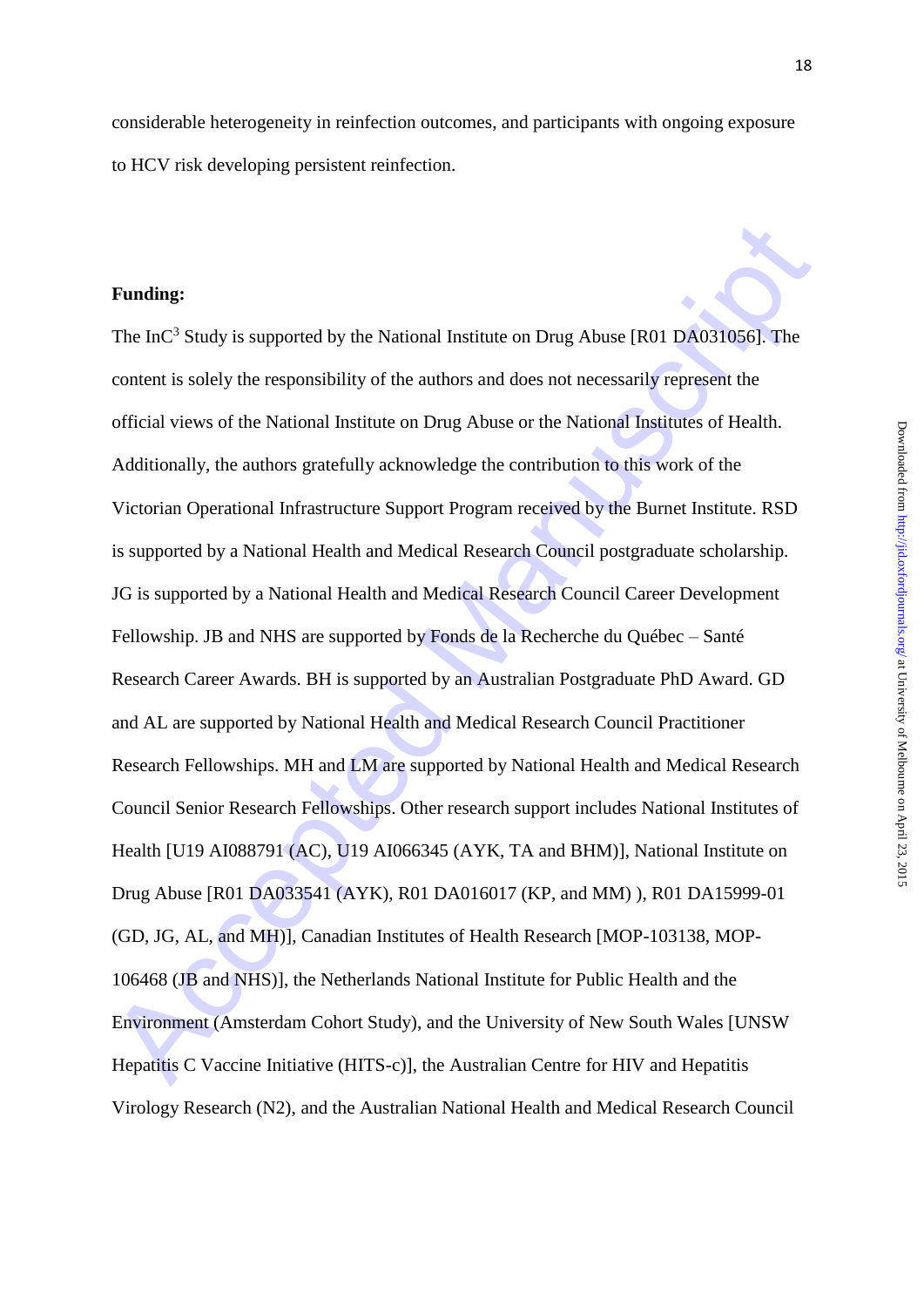19

[Project Grant 630483 (HITS-c), Project Grant 331312 (N2), Centre for Research Excellence into Injecting Drug Use (MH, RSD)].

# **InC<sup>3</sup> Study Group Acknowledgements**

InC<sup>3</sup> Study Group Acknowledgements<br>
Steering Committee – Kimberly Page (Chair, UFO), Julie Bruneau (HEPCO), Andrea I. Cox<br>
(BBAASH), Gregory J. Dore (ATAHC), Jason Grebely (ATAHC), Margaret Hellard (N2),<br>
Georg Lauer (BA *Steering Committee* – Kimberly Page (Chair, UFO), Julie Bruneau (HEPCO), Andrea L. Cox (BBAASH), Gregory J. Dore (ATAHC), Jason Grebely (ATAHC), Margaret Hellard (N2), Georg Lauer (BAHSTION), Arthur Y. Kim (BAHSTION), Andrew R. Lloyd (HITS-p), Lisa Maher (HITS-c), Barbara H. McGovern (BAHSTION), Maria Prins (ACS) and Naglaa H. Shoukry (HEPCO).

*Coordinating Center* – Meghan Morris (Study Co-ordinator), Judy Hahn (Co-Investigator), and Thomas M. Rice (Data Manager).

*Site Data Managers* – Maryam Alavi (ATAHC), Rachel Bouchard (HEPCO), Jennifer Evans (UFO), Bart Grady (ACS), Jasneet Aneja (BAHSTION), Rachel Sacks-Davis (Networks 2), Suzy Teutsch (HITS-p), Bethany White (HITS-c), Brittany Wells (BBAASH) and Geng Zang (HEPCO).

*InC<sup>3</sup> Researcher Acknowledgements* - ATAHC – Tanya Applegate, Gail Matthews and Barbara Yeung; ACS – Bart Grady and Thijs van de Laar; BAHSTION – Jasneet Aneja and Leslie Erin Prince; HEPCO – Elise Roy and Geng Zang; HITS-c – HITS-c – Anna Bates, Jarliene Enriquez, Sammy Chow and Ju Park; HITS-p - Luke McCredie and Suzy Teutsch; N2 – Campbell Aitken, Scott Bowden, Peter Higgs, and Lilly Tracy; UFO – Alya Briceno.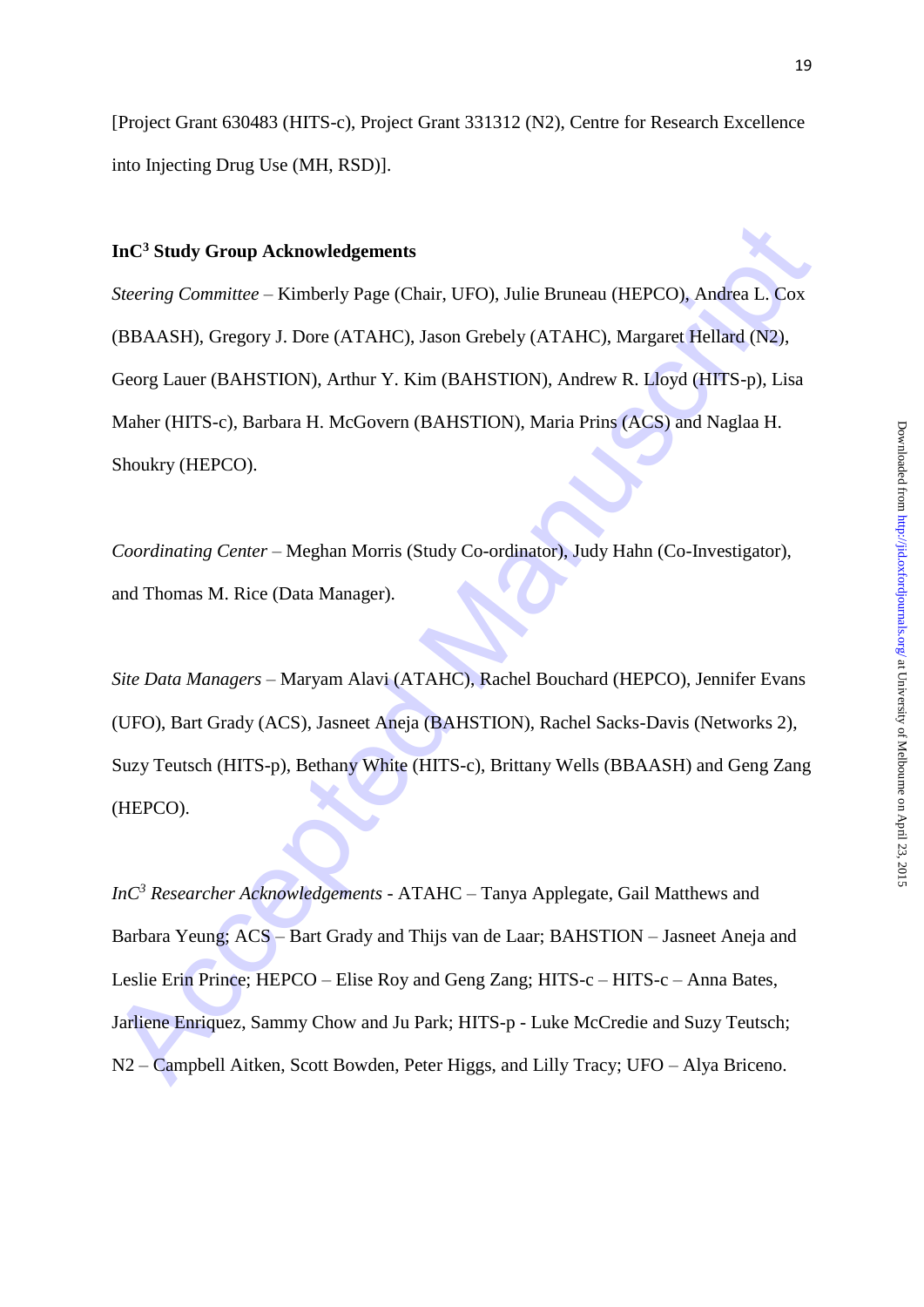#### **REFERENCES**

1. Micallef JM, Kaldor JM, Dore GJ. Spontaneous viral clearance following acute hepatitis C infection: a systematic review of longitudinal studies. J Viral Hepat **2006**; 13:34-41.

2. Grebely J, Prins M, Hellard M, et al. Towards a hepatitis C virus vaccine: insights from studies of hepatitis C virus reinfection in injection drug users. Lancet Infect Dis **2012**;

12:408-14.

3. Aitken CK, Lewis J, Tracy SL, et al. High incidence of hepatitis C virus reinfection in a cohort of injecting drug users. Hepatology **2008**; 48:1746-52.

4. Micallef JM, Macdonald V, Jauncey M, et al. High incidence of hepatitis C virus reinfection within a cohort of injecting drug users. J Viral Hepat **2007**; 14:413-8.

5. van de Laar TJW, Molenkamp R, van den Berg C, et al. Frequent HCV reinfection and

superinfection in a cohort of injecting drug users in Amsterdam. J Hepatol **2009**; 51:667-74.

6. Osburn WO, Fisher BE, Dowd KA, et al. Spontaneous control of primary hepatitis C virus

infection and immunity against persistent reinfection. Gastroenterology **2010**; 138:315-24.

7. Pham ST, Bull RA, Bennett JM, et al. Frequent multiple hepatitis C virus infections among injection drug users in a prison setting. Hepatology **2010**; 52:1564-72.

8. Grebely J, Conway B, Raffa JD, Lai C, Krajden M, Tyndall MW. Hepatitis C virus reinfection in injection drug users. Hepatology **2006**; 44:1139-45.

1. Micallef JM, Kaldor JM, Dore GJ. Spontaneous viral elearance following acute hepatitis C<br>
infection: a systematic review of longitudinal studies. J Viral Hepat 2006; 13:34-41,<br>
2. Grebely J, Prins M, Hellard M, et al. 9. Currie SL, Ryan JC, Tracy D, et al. A prospective study to examine persistent HCV reinfection in injection drug users who have previously cleared the virus.[erratum appears in Drug Alcohol Depend. 2008 Jul;96(1-2):192]. Drug Alcohol Depend **2008**; 93:148-54.

10. Mehta SH, Cox A, Hoover DR, et al. Protection against persistence of hepatitis C. The Lancet **2002**; 359:1478-83.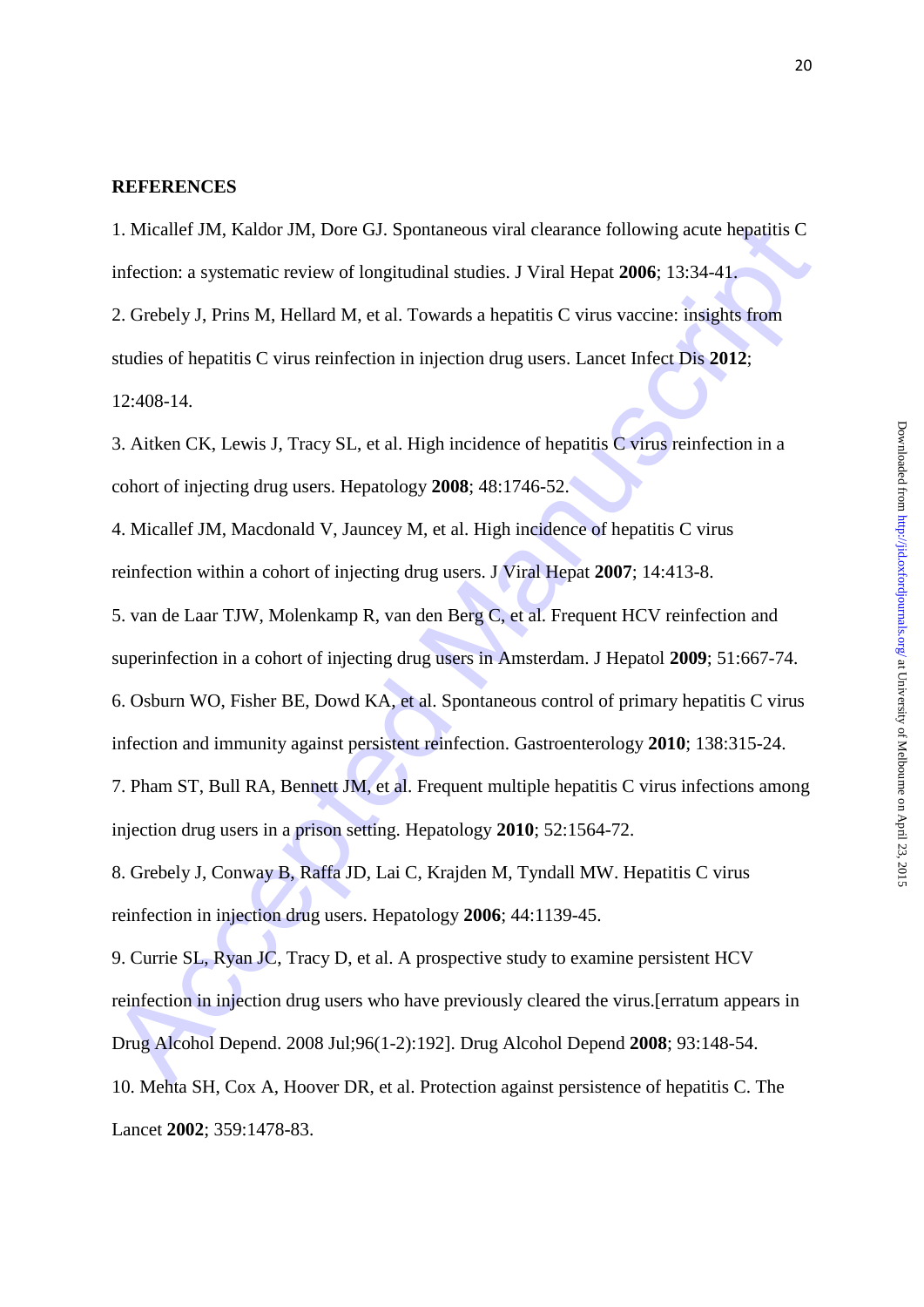11. Sacks-Davis R, Aitken C, Higgs P, et al. High Rates of Hepatitis C Virus Reinfection and Spontaneous Clearance of Reinfection in People who Inject Drugs: a Prospective Cohort Study. PLoS One **2013**; 8:e80216.

12. Page K, Osburn W, Evans J, et al. Frequent Longitudinal Sampling of Hepatitis C Viens<br>Infection in Injection Drug Users Reveals Intermittently Detectable Viremia and Reinfection.<br>Clin Infect Dis 2013; 56:405-13.<br>
13. 12. Page K, Osburn W, Evans J, et al. Frequent Longitudinal Sampling of Hepatitis C Virus Infection in Injection Drug Users Reveals Intermittently Detectable Viremia and Reinfection. Clin Infect Dis **2013**; 56:405-13.

13. Vickerman P, Grebely J, Dore GJ, et al. The more you look the more you find - Effects of hepatitis C virus testing interval on re-infection incidence and clearance: Implications for future vaccine study design. J Infect Dis **2012**; 205:1342-50.

14. Grebely J, Morris MD, Rice TM, et al. Cohort Profile: The International Collaboration of Incident HIV and Hepatitis C in Injecting Cohorts (InC3) Study. Int J Epidemiol **2012**.

15. Grebely J, Page K, Sacks-Davis R, et al. The effects of female sex, viral genotype, and

IL28B genotype on spontaneous clearance of acute hepatitis C virus infection. Hepatology **2014**; 59:109-20.

16. Dev AT, McCaw R, Sundararajan V, Bowden S, Sievert W. Southeast Asian patients with chronic hepatitis C: the impact of novel genotypes and race on treatment outcome. Hepatology **2002**; 36:1259-65.

17. Ray S, Arthur R, Carella A, J B, DL T. Genetic epidemiology of hepatitis C virus throughout Egypt. J Infect Dis **2000**; 182:698–707.

18. Van de Laar T, Langendam M, Bruisten S, et al. Changes in risk behavior and dynamics of hepatitis C virus infections among young drug users in Amsterdam, the Netherlands. J Med Virol **2005**; 77:509–18.

19. Tu E, Bull R, Greening G, et al. Epidemics of gastroenteritis during 2006 were associated with the spread of norovirus GII.4 variants 2006a and 2006b. Clin Infect Dis **2008**; 46:413- 20.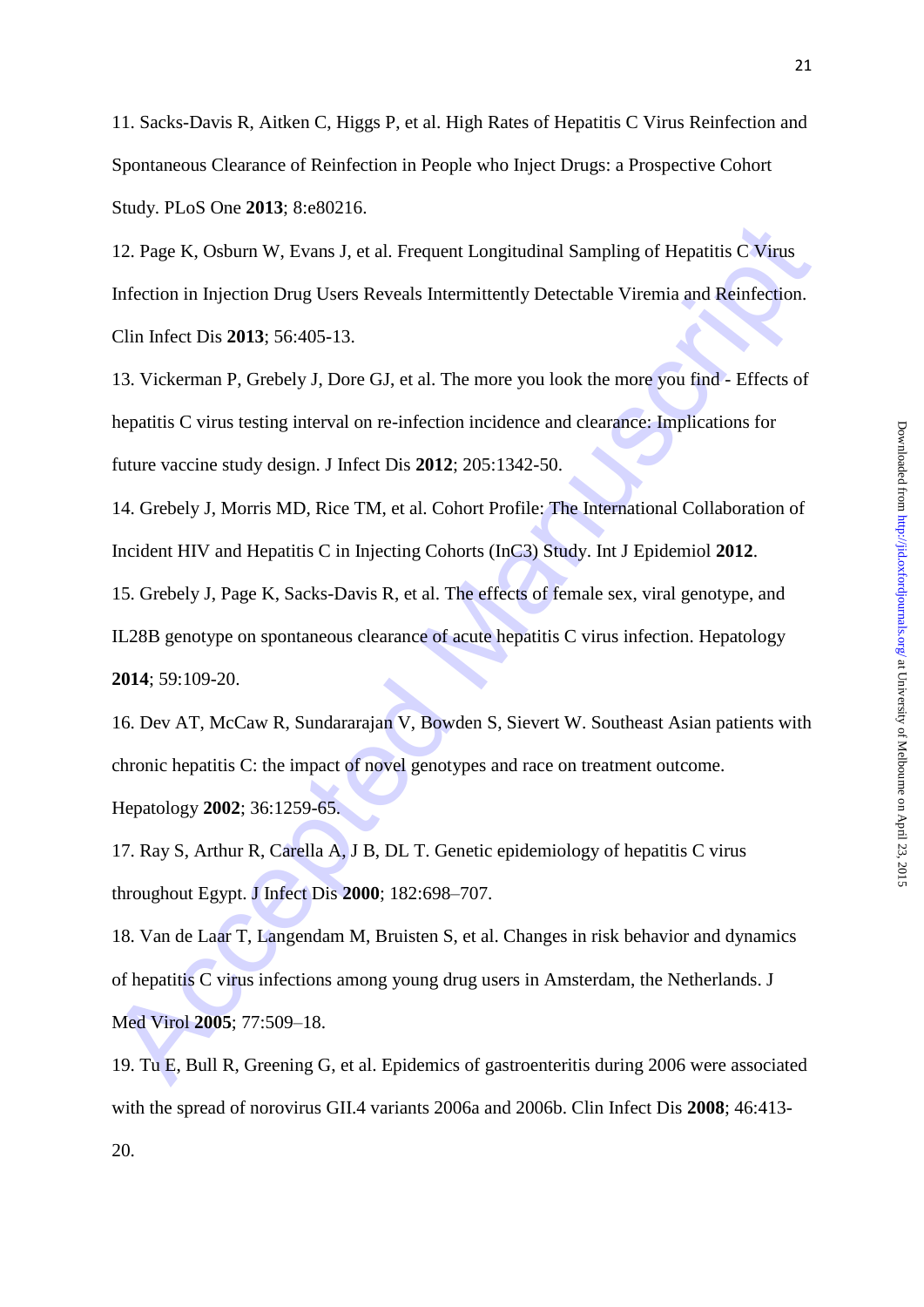20. Kuntzen T, Timm J, Berical A, et al. Viral Sequence Evolution in Acute Hepatitis C Virus Infection. J Virol **2007**; 81:11658–68.

21. Cox AL, Netski DM, Mosbruger T, et al. Prospective evaluation of community-acquired acute-phase hepatitis C virus infection. Clin Infect Dis **2005**; 40:951-8.

22. Page-Shafer K, Pappalardo BL, Tobler LH, et al. Testing strategy to identify cases of acute hepatitis C virus (HCV) infection and to project HCV incidence rates. J Clin Microbiol **2008**; 46:499-506.

23. Hofer H, Watkins-Riedel T, Janata O, et al. Spontaneous viral clearance in patients with acute hepatitis C can be predicted by repeated measurements of serum viral load. Hepatology **2003**; 37:60-4.

24. Zhang M, Rosenberg PS, Brown DL, et al. Correlates of spontaneous clearance of hepatitis C virus among people with hemophilia. Blood **2006**; 107:892-7.

acute-phase hepatitis C virus infection. Clin Infect Dis 2005; 40:951-8.<br>22. Page-Shafer K, Pappalardo B1, Tobler LH, et al. Testing strategy to identify cases of<br>acute hepatitis C virus (HCV) infection and to project HCV 25. Page K, Hahn JA, Evans J, et al. Acute hepatitis C virus infection in young adult injection drug users: a prospective study of incident infection, resolution, and reinfection. J Infect Dis **2009**; 200:1216-26.

26. van den Berg CHBS, Grady BPX, Schinkel J, et al. Female Sex and IL28B, a Synergism for Spontaneous Viral Clearance in Hepatitis C Virus (HCV) Seroconverters from a Community-Based Cohort. PLoS One **2011**; 6:e27555.

27. Thomas DL, Thio CL, Martin MP, et al. Genetic variation in IL28B and spontaneous clearance of hepatitis C virus. Nature **2009**; 461:798-801.

28. Tillmann HL, Thompson AJ, Patel K, et al. A polymorphism near IL28B is associated with spontaneous clearance of acute hepatitis C virus and jaundice. Gastroenterology **2010**; 139:1586-92, 92 e1.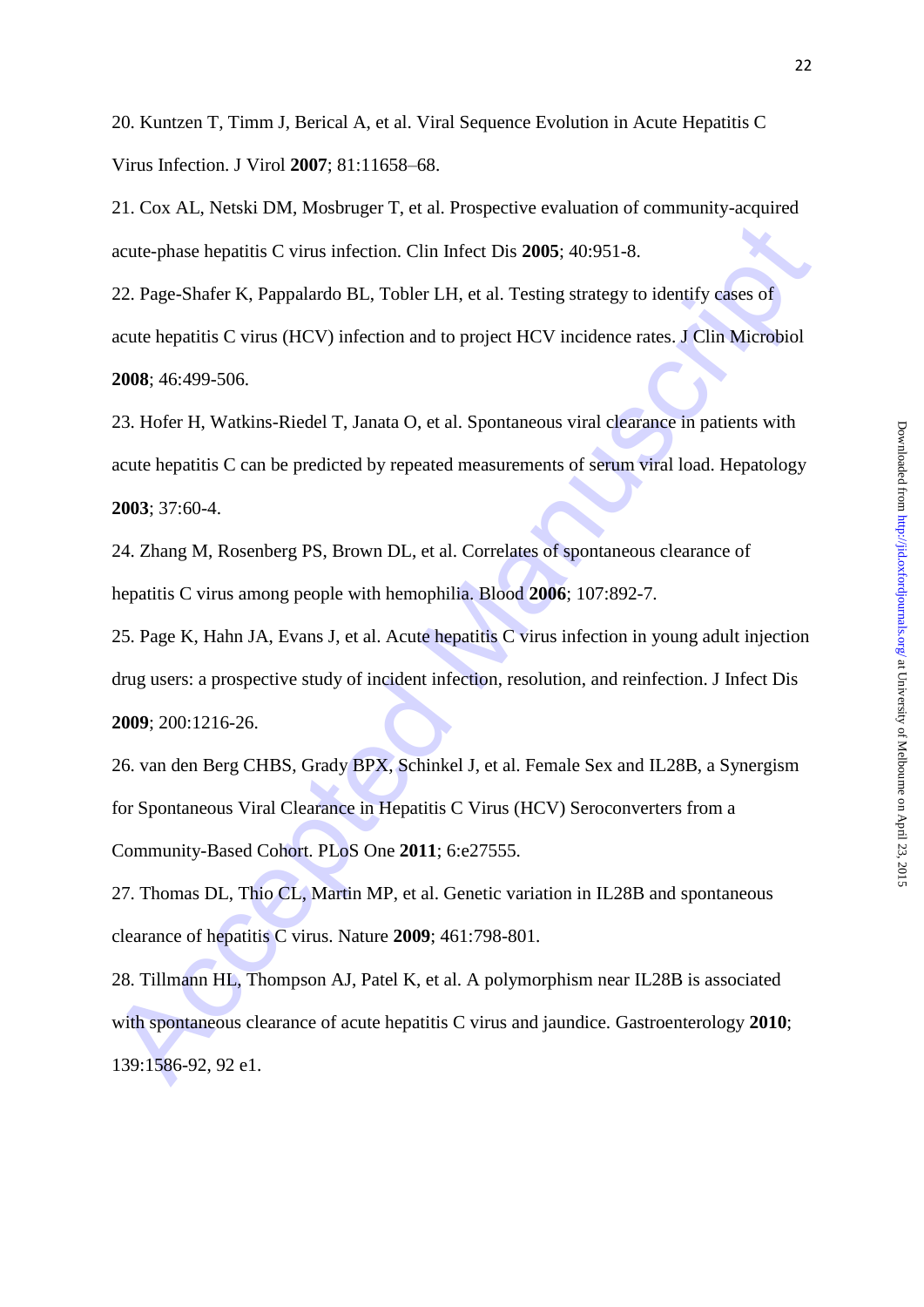29. Grebely J, Petoumenos K, Hellard M, et al. Potential role for IL28B genotype in treatment decision-making in recent hepatitis C virus infection. Hepatology **2010**; 52:1216- 24.

30. Thomson EC, Fleming VM, Main J, et al. Predicting spontaneous clearance of acute hepatitis C virus in a large cohort of HIV-1-infected men. Gut **2011**; 60:837-45.

30. Thomson EC, Fleming VM, Main J, et al. Predicting spontaneous clearance of acate<br>
hepaitis C virus in a large colori of HIV-1-infected men. Gui 2011; 60:837-45.<br>
31. Prince AM, Brotman B, Lee D-H, et al. Protection aga 31. Prince AM, Brotman B, Lee D-H, et al. Protection against Chronic Hepatitis C Virus Infection after Rechallenge with Homologous, but Not Heterologous, Genotypes in a Chimpanzee Model. J Infect Dis **2005**; 192:1701-9.

32. Lanford R, Guerra B, Chavez D, et al. Cross-genotype immunity to hepatitis C virus. J Virol **2004**; 78:1575–81.

33. Thomas DL, Astemborski J, Rai RM, et al. The natural history of hepatitis C virus infection: host, viral, and environmental factors. JAMA **2000**; 284:450-6.

34. Kelly PJ, Lim LL-Y. Survival analysis for recurrent event data: an application to childhood infectious diseases. Stat Med **2000**; 19:13-33.

35. Wickham H. ggplot2: elegant graphics for data analysis. New York: Springer, **2009**.

36. R Development Core Team. R: A language and environment for statistical computing.

Vienna, Austria: R Foundation for Statistical Computing, **2011**.

37. Bouman A, Heineman M, Faas M. Sex hormones and the immune response in humans. Hum Reprod Update **2005**; 11:411-23.

38. Klein S, Jedlicka A, Pekosz A. The Xs and Y of immune responses to viral vaccines. Lancet Infectious Diseases **2010**; 10:338-49.

39. Hajarizadeh B, Grebely J, Applegate T, et al. Dynamics of HCV RNA levels during acute hepatitis C virus infection. J Med Virol **2014**; 86:1722-9.

40. Glynn SA, Wright DJ, Kleinman SH, et al. Dynamics of viremia in early hepatitis C virus infection. Transfution Complications **2005**; 45:994-1002.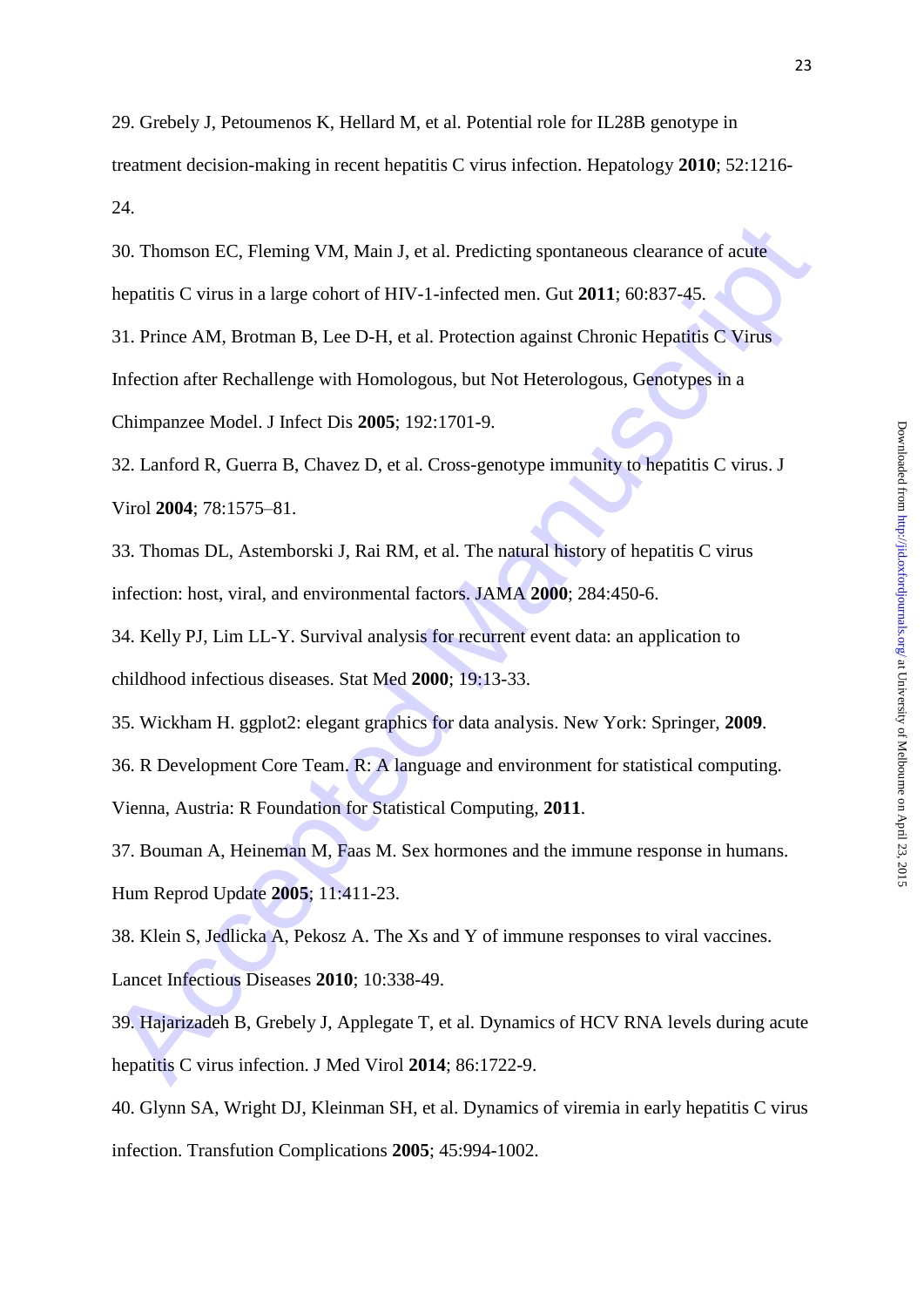transfusion recipients prior to availability of antiviral therapy. J Viral Hepat **2008**; 15:120-8.

41. Mosley JW, Operskalski EA, Tobler LH, et al. The course of hepatitis C viraemia in

Accepted Manuscript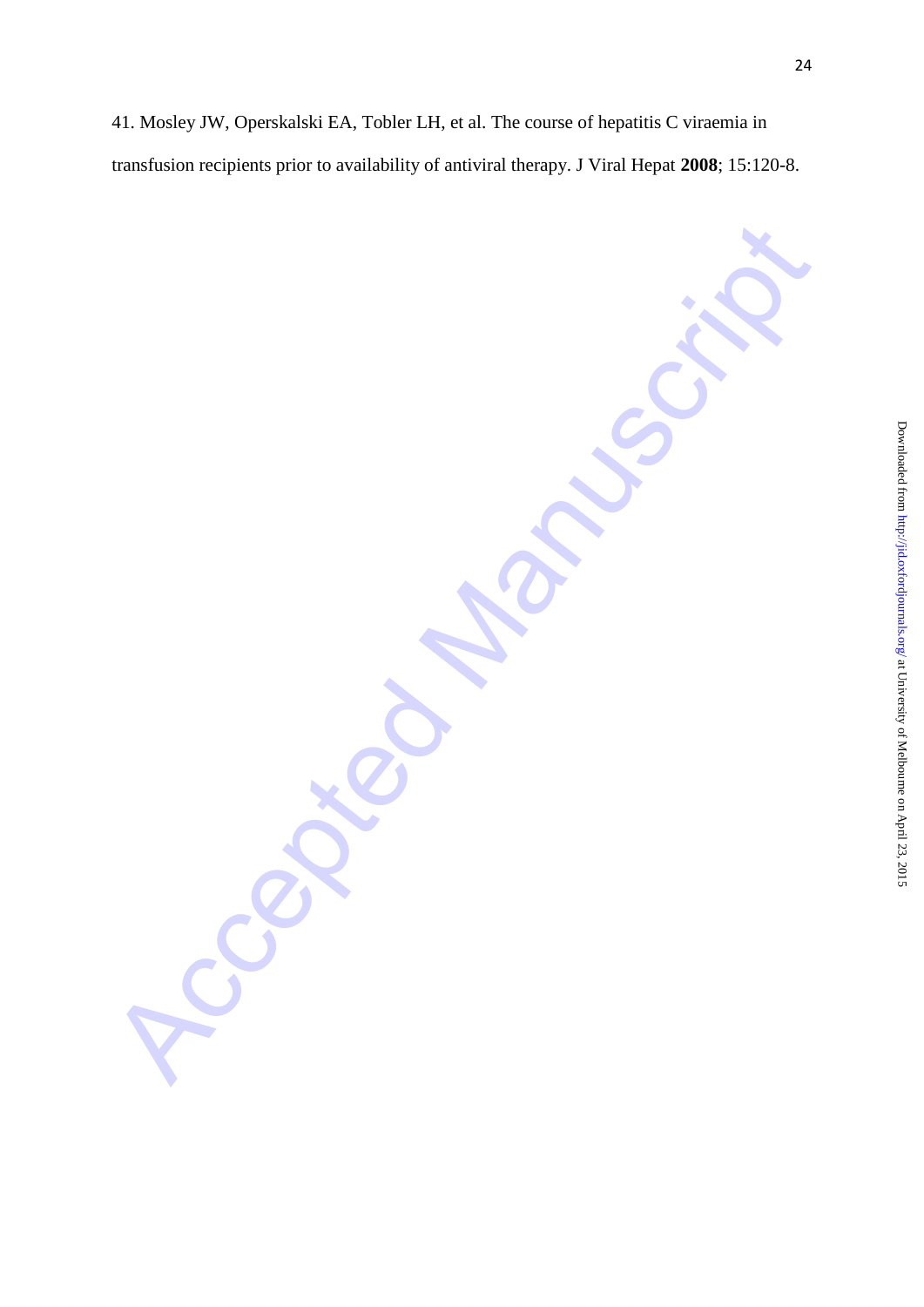### **TABLES**

Table 1: Incidence rate of reinfection by cohort site

|                            | $\rm n^a$      | Reinfections            | Test<br>interval<br>(months) | Test interval<br>acute primary<br><b>HCV</b> infection<br>$(months)^b$ | PY    | Rate per 100 PY (95%<br>CI                                                                                                    |
|----------------------------|----------------|-------------------------|------------------------------|------------------------------------------------------------------------|-------|-------------------------------------------------------------------------------------------------------------------------------|
| <b>Total</b>               | 128            | 28                      |                              |                                                                        | 227.8 | $12.3(8.5-17.8)$                                                                                                              |
| <b>Cohort site</b>         |                |                         |                              |                                                                        |       |                                                                                                                               |
| ACS (The                   | 13             | $\overline{4}$          | 6                            | 6                                                                      | 67.0  | $6.0(2.2-15.9)$                                                                                                               |
| Netherlands)               |                |                         |                              |                                                                        |       |                                                                                                                               |
| <b>ATAHC</b>               | 25             | 2                       | $\_c$                        | $\mathfrak{Z}$                                                         | 31.0  | $6.5(1.6-25.8)$                                                                                                               |
| (Australia)                |                |                         | $-d$                         |                                                                        |       |                                                                                                                               |
| <b>BAHSTION</b>            | 12             | $\mathbf{1}$            |                              | 1 <sup>e</sup>                                                         | 11.3  | $8.9(1.2-62.9)$                                                                                                               |
| (United States)            |                |                         |                              |                                                                        |       |                                                                                                                               |
| <b>BBAASH</b>              | 27             | 15                      | $\mathbf{1}$                 | $\mathbf{1}$                                                           | 41.2  | $36.4(21.9-60.4)$                                                                                                             |
| (United States)            |                | $\boldsymbol{0}$        |                              | 1 <sup>f</sup>                                                         |       |                                                                                                                               |
| <b>HEPCO</b><br>(Canada)   | 7              |                         | 6                            |                                                                        | 19.7  | $0.0(-)$                                                                                                                      |
| HITS-c                     | 3              | $\mathbf{0}$            | 6                            | $0.5 - 1$ g                                                            | 2.7   | $0.0(-)$                                                                                                                      |
| (Australia)                |                |                         |                              |                                                                        |       |                                                                                                                               |
| HITS-p                     | 18             | 2                       | 6                            | $0.5 - 1$ g                                                            | 23.5  | $8.5(2.1-34.1)$                                                                                                               |
| (Australia)                |                |                         |                              |                                                                        |       |                                                                                                                               |
| N <sub>2</sub> (Australia) | $\overline{4}$ | $\overline{\mathbf{c}}$ | $\ensuremath{\mathfrak{Z}}$  | 3                                                                      | 7.4   | $27.1(6.8-108.5)$                                                                                                             |
| <b>UFO</b> (United         | 19             | $\overline{2}$          | $\overline{3}$               | 1                                                                      | 24.0  | $8.3(2.1-33.3)$                                                                                                               |
| States)                    |                |                         |                              |                                                                        |       |                                                                                                                               |
|                            |                |                         |                              |                                                                        |       | <sup>a</sup> Includes participants with persistent spontaneous clearance and reinfection. Participants with intercalation are |
|                            |                |                         |                              |                                                                        |       | excluded because they are assumed not to have spontaneously cleared infection. Participants with indeterminate                |
|                            |                |                         |                              |                                                                        |       | reoccuring viraemia are excluded because the reinfection outcome is unknown. Many cohort sites have a more                    |
|                            |                |                         |                              |                                                                        |       | frequent test interval after identification of acute primary HCV infection. Eligibility is on the basis of recent             |
|                            |                |                         |                              |                                                                        |       | HCV seroconversion or confirmed acute HCV infection. <sup>d</sup> Eligibility of seronegative or acute HCV participants       |
|                            |                |                         |                              |                                                                        |       | is on the basis of recent exposure to HCV or suspected or acute HCV infection. °For six months, after which test              |
|                            |                |                         |                              |                                                                        |       | interval is reduced. For 24 weeks, after which normal test schedule resumes. <sup>g</sup> For three months among              |
|                            |                |                         |                              |                                                                        |       | participants with early acute infection (i.e., HCV RNA is still present), after which normal test schedule                    |
|                            |                |                         |                              |                                                                        |       | resumes. UFO, UFO STUDY; ATAHC, Australian Trial in Acute Hepatitis C; BAHSTION, Boston Acute HCV                             |
|                            |                |                         |                              |                                                                        |       |                                                                                                                               |
|                            |                |                         |                              |                                                                        |       | Study: Transmission, Immunity and Outcomes Network; BBAASH, Baltimore Before and After Acute Study of                         |
|                            |                |                         |                              |                                                                        |       | Hepatitis; HEPCO, St. Luc Cohort, HEPCO; HITS-c, Hepatitis C Incidence and Transmission Study-                                |
|                            |                |                         |                              |                                                                        |       | Community; HITS-p, Hepatitis C Incidence and Transmission Study-Prison; N2, Networks 2; ACS, Amsterdam                        |
| Cohort Studies.            |                |                         |                              |                                                                        |       |                                                                                                                               |
|                            |                |                         |                              |                                                                        |       |                                                                                                                               |
|                            |                |                         |                              |                                                                        |       |                                                                                                                               |
|                            |                |                         |                              |                                                                        |       |                                                                                                                               |
|                            |                |                         |                              |                                                                        |       |                                                                                                                               |
|                            |                |                         |                              |                                                                        |       |                                                                                                                               |
|                            |                |                         |                              |                                                                        |       |                                                                                                                               |
|                            |                |                         |                              |                                                                        |       |                                                                                                                               |
|                            |                |                         |                              |                                                                        |       |                                                                                                                               |
|                            |                |                         |                              |                                                                        |       |                                                                                                                               |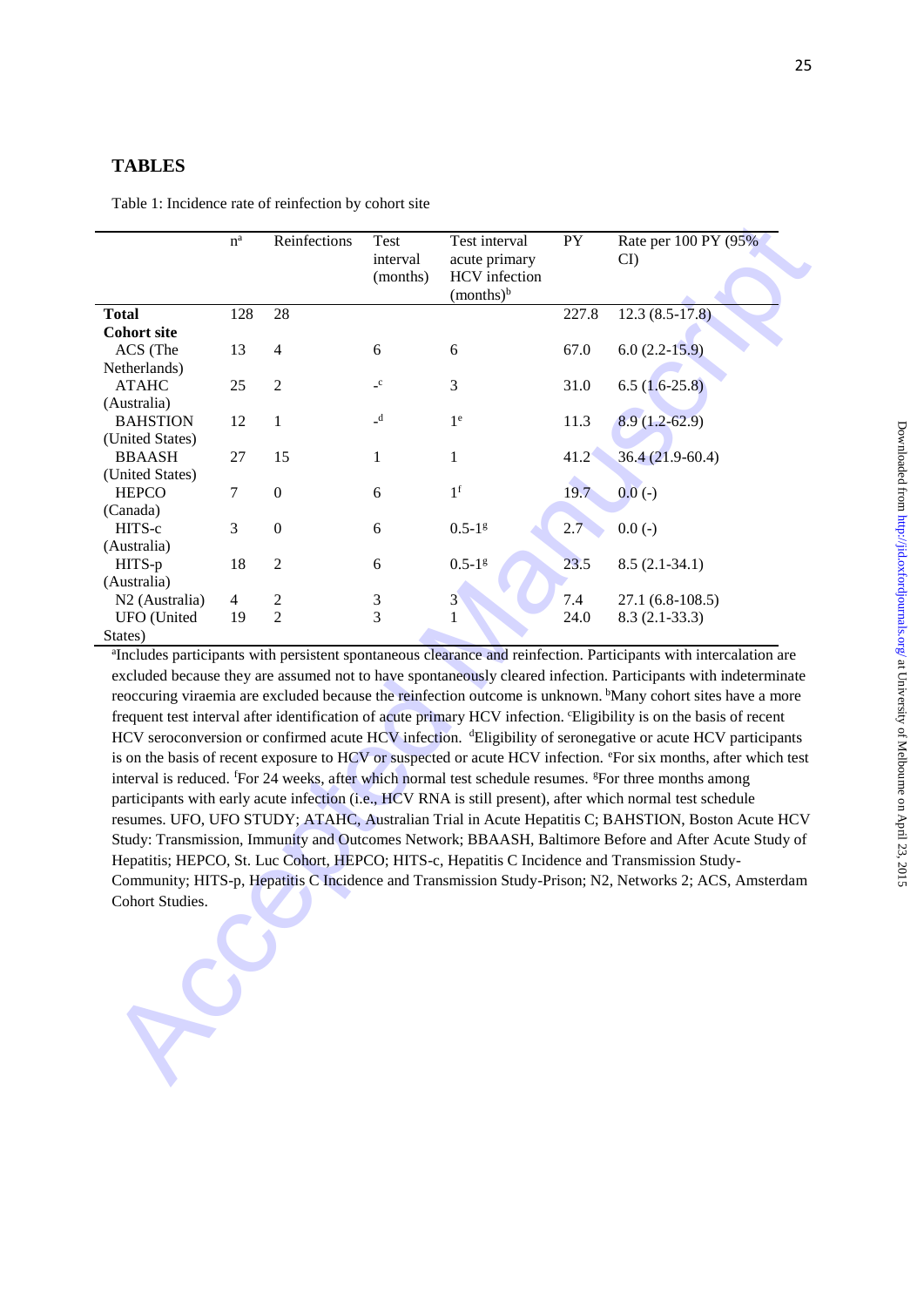| tent               |               |
|--------------------|---------------|
| $d^c$              |               |
|                    |               |
| $\overline{16\%})$ |               |
|                    |               |
|                    |               |
| 6)                 |               |
|                    |               |
| (96)               |               |
|                    |               |
| $\frac{9}{6}$      |               |
|                    |               |
| $)\%$ )            |               |
| %)                 |               |
| $\frac{9}{6}$      |               |
| (96)               |               |
| 6)                 |               |
|                    |               |
| $5\%)$             |               |
|                    |               |
| $3-32)$            |               |
|                    |               |
| $(2%)^e$           |               |
| (96)               |               |
|                    |               |
|                    |               |
| $\frac{1}{6}$      |               |
| $3%$ )             |               |
| %)                 |               |
|                    |               |
| $\frac{1}{6}$      |               |
|                    |               |
| $5\%)$             |               |
| $\mathfrak{b}$ )   |               |
| 6)                 |               |
|                    | April 23, 201 |
| $\cdot$ 2          |               |
|                    |               |

| Time of Incident<br><b>HCV</b><br>Total <sup>b</sup><br>Reinfection <sup>c</sup><br>Intercalation<br>Indeterminate<br>Persistent<br>No. $(\%)^b$<br>Primary HCV<br>$\mathbf c$<br>Intermittent<br>Cleared <sup>c</sup><br>Infection<br>Viraemia <sup>c</sup><br>373<br>218<br>28 (13%)<br>31 (14%)<br>59 $(27%)$<br>100 (46%)<br><b>Overall</b><br><b>Site</b><br>ACS (The<br>10(42%)<br>9(38%)<br>Netherlands)<br>18 (5%)<br>24 (11%)<br>4(17%)<br>1(4%)<br><b>ATAHC</b><br>3(10%)<br>(Australia)<br>84 (23%)<br>29 (13%)<br>2(7%)<br>1(3%)<br>23 (79%)<br><b>BAHSTION</b><br>6(29%)<br>(United States)<br>21(6%)<br>21 (10%)<br>1(5%)<br>3(14%)<br>11 (52%)<br><b>BBAASH</b> (United<br>20(34%)<br>12(20%)<br>52 (14%)<br>59 (27%)<br>15 (25%)<br>12 (20%)<br>States)<br>48 (13%)<br>18 (8%)<br>$0(0\%)$<br>11 (61%)<br>7(39%)<br>HEPCO (Canada)<br>$0(0\%)$<br>HITS-c (Australia)<br>6(2%)<br>3(1%)<br>$0(0\%)$<br>$0(0\%)$<br>$0(0\%)$<br>$3(100\%)$<br>HITS-p (Australia)<br>63 (17%)<br>20 (9%)<br>$2(10\%)$<br>1(5%)<br>16 (80%)<br>1(5%)<br>$0(0\%)$<br>N <sub>2</sub> (Australia)<br>10(3%)<br>7(3%)<br>2(29%)<br>3(43%)<br>2(29%)<br><b>UFO</b> (United<br>2(5%)<br>States)<br>71 (19%)<br>37 (17%)<br>2(5%)<br>16 (43%)<br>17 (46%)<br>Median age, yrs<br>$(IQR)^d$<br>$24(20-30)$<br>$27(23-34)$<br>$26(22-30)$<br>$25(24-28)$<br>$26(21-30)$<br>$26(23-32)$<br><b>Sex</b><br>Male<br>259 (69%) <sup>e</sup><br>$14(12\%)^e$<br>$16(14\%)^e$<br>38 (32%)<br>50 $(42\%)$ <sup>e</sup><br>118 (54%)<br>113 (30%)<br>100 (46%)<br>$14(14\%)$<br>15(15%)<br>21 (21%)<br>50 (50%)<br>Female<br>$0(0\%)$<br>Missing<br>$1(0\%)$<br>$0(-)$<br>$0(-)$<br>$0(-)$<br>$0(-)$<br><b>Ethnicity/Race</b><br>European origin<br>305 (82%)<br>177(81%)<br>26 (15%)<br>25 (14%)<br>48 (27%)<br>78 (44%)<br>Other<br>23(11%)<br>2(9%)<br>4(17%)<br>6(26%)<br>11 (48%)<br>41 (11%)<br>$0(0\%)$<br>5(28%)<br>Missing<br>27 (7%)<br>18(8%)<br>2(11%)<br>11(61%)<br><b>History of injecting</b><br>drug use<br>358 (96%)<br>210 (96%)<br>28 (13%)<br>30 (14%)<br>59 (28%)<br>93 (44%)<br><b>HIV</b> infection <sup>d</sup><br>N <sub>o</sub><br>328 (88%)<br>199 (91%)<br>25 (13%)<br>28 (14%)<br>55 (28%)<br>91 (46%)<br>Yes<br>30(8%)<br>12(6%)<br>3(25%)<br>1(8%)<br>2(17%)<br>$6(50\%)$<br>15(4%)<br>$0(0\%)$<br>2(29%)<br>Missing<br>7(3%)<br>2(29%)<br>3(43%)<br>Median (IQR) peak<br>log HCV RNA<br>$5.9(3.2 -$<br>$(log(IU/mL))^f$<br>$5.5(4.5-6.4)$<br>$5.8(4.0-7.0)$<br>$6.7(5.3-7.0)$<br>$5.7(5.1-6.8)$<br>$5.3(2.9-6.5)$<br>7.0)<br>HCV genotype <sup>d</sup><br>Genotype 1<br>$174(47%)$ <sup>g</sup><br>114 (52%)<br>18 (16%)<br>$24(21\%)$ <sup>g</sup><br>27 (24%)<br>45 (39%)<br>Genotype 2<br>22(6%)<br>$10(5\%)$<br>$1(10\%)$<br>2(20%)<br>2(20%)<br>$5(50\%)$<br>130 (35%)<br>46 (21%)<br>8(17%)<br>5(11%)<br>9(20%)<br>24 (52%)<br>Genotype 3<br>Genotype 4<br>$0(0\%)$<br>3(75%)<br>$0(0\%)$<br>2(1%)<br>4(2%)<br>1(25%)<br>Genotype 6<br>$4(1\%)$<br>$0(0\%)$<br>$0(-)$<br>$0(-)$<br>$0(-)$<br>$0(-)$ | Characteristic at | Persistent | Cleared or Intermittent HCV Infection, No. (%) |  |  |  |  |
|--------------------------------------------------------------------------------------------------------------------------------------------------------------------------------------------------------------------------------------------------------------------------------------------------------------------------------------------------------------------------------------------------------------------------------------------------------------------------------------------------------------------------------------------------------------------------------------------------------------------------------------------------------------------------------------------------------------------------------------------------------------------------------------------------------------------------------------------------------------------------------------------------------------------------------------------------------------------------------------------------------------------------------------------------------------------------------------------------------------------------------------------------------------------------------------------------------------------------------------------------------------------------------------------------------------------------------------------------------------------------------------------------------------------------------------------------------------------------------------------------------------------------------------------------------------------------------------------------------------------------------------------------------------------------------------------------------------------------------------------------------------------------------------------------------------------------------------------------------------------------------------------------------------------------------------------------------------------------------------------------------------------------------------------------------------------------------------------------------------------------------------------------------------------------------------------------------------------------------------------------------------------------------------------------------------------------------------------------------------------------------------------------------------------------------------------------------------------------------------------------------------------------------------------------------------------------------------------------------------------------------------------------------------------------------------------------------------------------------------------------------------------------------------------------------------------------------------------------------------------------------------------------------------------------------------------------------------------------------------------------------------------|-------------------|------------|------------------------------------------------|--|--|--|--|
|                                                                                                                                                                                                                                                                                                                                                                                                                                                                                                                                                                                                                                                                                                                                                                                                                                                                                                                                                                                                                                                                                                                                                                                                                                                                                                                                                                                                                                                                                                                                                                                                                                                                                                                                                                                                                                                                                                                                                                                                                                                                                                                                                                                                                                                                                                                                                                                                                                                                                                                                                                                                                                                                                                                                                                                                                                                                                                                                                                                                                    |                   |            |                                                |  |  |  |  |
|                                                                                                                                                                                                                                                                                                                                                                                                                                                                                                                                                                                                                                                                                                                                                                                                                                                                                                                                                                                                                                                                                                                                                                                                                                                                                                                                                                                                                                                                                                                                                                                                                                                                                                                                                                                                                                                                                                                                                                                                                                                                                                                                                                                                                                                                                                                                                                                                                                                                                                                                                                                                                                                                                                                                                                                                                                                                                                                                                                                                                    |                   |            |                                                |  |  |  |  |
|                                                                                                                                                                                                                                                                                                                                                                                                                                                                                                                                                                                                                                                                                                                                                                                                                                                                                                                                                                                                                                                                                                                                                                                                                                                                                                                                                                                                                                                                                                                                                                                                                                                                                                                                                                                                                                                                                                                                                                                                                                                                                                                                                                                                                                                                                                                                                                                                                                                                                                                                                                                                                                                                                                                                                                                                                                                                                                                                                                                                                    |                   |            |                                                |  |  |  |  |
|                                                                                                                                                                                                                                                                                                                                                                                                                                                                                                                                                                                                                                                                                                                                                                                                                                                                                                                                                                                                                                                                                                                                                                                                                                                                                                                                                                                                                                                                                                                                                                                                                                                                                                                                                                                                                                                                                                                                                                                                                                                                                                                                                                                                                                                                                                                                                                                                                                                                                                                                                                                                                                                                                                                                                                                                                                                                                                                                                                                                                    |                   |            |                                                |  |  |  |  |
|                                                                                                                                                                                                                                                                                                                                                                                                                                                                                                                                                                                                                                                                                                                                                                                                                                                                                                                                                                                                                                                                                                                                                                                                                                                                                                                                                                                                                                                                                                                                                                                                                                                                                                                                                                                                                                                                                                                                                                                                                                                                                                                                                                                                                                                                                                                                                                                                                                                                                                                                                                                                                                                                                                                                                                                                                                                                                                                                                                                                                    |                   |            |                                                |  |  |  |  |
|                                                                                                                                                                                                                                                                                                                                                                                                                                                                                                                                                                                                                                                                                                                                                                                                                                                                                                                                                                                                                                                                                                                                                                                                                                                                                                                                                                                                                                                                                                                                                                                                                                                                                                                                                                                                                                                                                                                                                                                                                                                                                                                                                                                                                                                                                                                                                                                                                                                                                                                                                                                                                                                                                                                                                                                                                                                                                                                                                                                                                    |                   |            |                                                |  |  |  |  |
|                                                                                                                                                                                                                                                                                                                                                                                                                                                                                                                                                                                                                                                                                                                                                                                                                                                                                                                                                                                                                                                                                                                                                                                                                                                                                                                                                                                                                                                                                                                                                                                                                                                                                                                                                                                                                                                                                                                                                                                                                                                                                                                                                                                                                                                                                                                                                                                                                                                                                                                                                                                                                                                                                                                                                                                                                                                                                                                                                                                                                    |                   |            |                                                |  |  |  |  |
|                                                                                                                                                                                                                                                                                                                                                                                                                                                                                                                                                                                                                                                                                                                                                                                                                                                                                                                                                                                                                                                                                                                                                                                                                                                                                                                                                                                                                                                                                                                                                                                                                                                                                                                                                                                                                                                                                                                                                                                                                                                                                                                                                                                                                                                                                                                                                                                                                                                                                                                                                                                                                                                                                                                                                                                                                                                                                                                                                                                                                    |                   |            |                                                |  |  |  |  |
|                                                                                                                                                                                                                                                                                                                                                                                                                                                                                                                                                                                                                                                                                                                                                                                                                                                                                                                                                                                                                                                                                                                                                                                                                                                                                                                                                                                                                                                                                                                                                                                                                                                                                                                                                                                                                                                                                                                                                                                                                                                                                                                                                                                                                                                                                                                                                                                                                                                                                                                                                                                                                                                                                                                                                                                                                                                                                                                                                                                                                    |                   |            |                                                |  |  |  |  |
|                                                                                                                                                                                                                                                                                                                                                                                                                                                                                                                                                                                                                                                                                                                                                                                                                                                                                                                                                                                                                                                                                                                                                                                                                                                                                                                                                                                                                                                                                                                                                                                                                                                                                                                                                                                                                                                                                                                                                                                                                                                                                                                                                                                                                                                                                                                                                                                                                                                                                                                                                                                                                                                                                                                                                                                                                                                                                                                                                                                                                    |                   |            |                                                |  |  |  |  |
|                                                                                                                                                                                                                                                                                                                                                                                                                                                                                                                                                                                                                                                                                                                                                                                                                                                                                                                                                                                                                                                                                                                                                                                                                                                                                                                                                                                                                                                                                                                                                                                                                                                                                                                                                                                                                                                                                                                                                                                                                                                                                                                                                                                                                                                                                                                                                                                                                                                                                                                                                                                                                                                                                                                                                                                                                                                                                                                                                                                                                    |                   |            |                                                |  |  |  |  |
|                                                                                                                                                                                                                                                                                                                                                                                                                                                                                                                                                                                                                                                                                                                                                                                                                                                                                                                                                                                                                                                                                                                                                                                                                                                                                                                                                                                                                                                                                                                                                                                                                                                                                                                                                                                                                                                                                                                                                                                                                                                                                                                                                                                                                                                                                                                                                                                                                                                                                                                                                                                                                                                                                                                                                                                                                                                                                                                                                                                                                    |                   |            |                                                |  |  |  |  |
|                                                                                                                                                                                                                                                                                                                                                                                                                                                                                                                                                                                                                                                                                                                                                                                                                                                                                                                                                                                                                                                                                                                                                                                                                                                                                                                                                                                                                                                                                                                                                                                                                                                                                                                                                                                                                                                                                                                                                                                                                                                                                                                                                                                                                                                                                                                                                                                                                                                                                                                                                                                                                                                                                                                                                                                                                                                                                                                                                                                                                    |                   |            |                                                |  |  |  |  |
|                                                                                                                                                                                                                                                                                                                                                                                                                                                                                                                                                                                                                                                                                                                                                                                                                                                                                                                                                                                                                                                                                                                                                                                                                                                                                                                                                                                                                                                                                                                                                                                                                                                                                                                                                                                                                                                                                                                                                                                                                                                                                                                                                                                                                                                                                                                                                                                                                                                                                                                                                                                                                                                                                                                                                                                                                                                                                                                                                                                                                    |                   |            |                                                |  |  |  |  |
|                                                                                                                                                                                                                                                                                                                                                                                                                                                                                                                                                                                                                                                                                                                                                                                                                                                                                                                                                                                                                                                                                                                                                                                                                                                                                                                                                                                                                                                                                                                                                                                                                                                                                                                                                                                                                                                                                                                                                                                                                                                                                                                                                                                                                                                                                                                                                                                                                                                                                                                                                                                                                                                                                                                                                                                                                                                                                                                                                                                                                    |                   |            |                                                |  |  |  |  |
|                                                                                                                                                                                                                                                                                                                                                                                                                                                                                                                                                                                                                                                                                                                                                                                                                                                                                                                                                                                                                                                                                                                                                                                                                                                                                                                                                                                                                                                                                                                                                                                                                                                                                                                                                                                                                                                                                                                                                                                                                                                                                                                                                                                                                                                                                                                                                                                                                                                                                                                                                                                                                                                                                                                                                                                                                                                                                                                                                                                                                    |                   |            |                                                |  |  |  |  |
|                                                                                                                                                                                                                                                                                                                                                                                                                                                                                                                                                                                                                                                                                                                                                                                                                                                                                                                                                                                                                                                                                                                                                                                                                                                                                                                                                                                                                                                                                                                                                                                                                                                                                                                                                                                                                                                                                                                                                                                                                                                                                                                                                                                                                                                                                                                                                                                                                                                                                                                                                                                                                                                                                                                                                                                                                                                                                                                                                                                                                    |                   |            |                                                |  |  |  |  |
|                                                                                                                                                                                                                                                                                                                                                                                                                                                                                                                                                                                                                                                                                                                                                                                                                                                                                                                                                                                                                                                                                                                                                                                                                                                                                                                                                                                                                                                                                                                                                                                                                                                                                                                                                                                                                                                                                                                                                                                                                                                                                                                                                                                                                                                                                                                                                                                                                                                                                                                                                                                                                                                                                                                                                                                                                                                                                                                                                                                                                    |                   |            |                                                |  |  |  |  |
|                                                                                                                                                                                                                                                                                                                                                                                                                                                                                                                                                                                                                                                                                                                                                                                                                                                                                                                                                                                                                                                                                                                                                                                                                                                                                                                                                                                                                                                                                                                                                                                                                                                                                                                                                                                                                                                                                                                                                                                                                                                                                                                                                                                                                                                                                                                                                                                                                                                                                                                                                                                                                                                                                                                                                                                                                                                                                                                                                                                                                    |                   |            |                                                |  |  |  |  |
|                                                                                                                                                                                                                                                                                                                                                                                                                                                                                                                                                                                                                                                                                                                                                                                                                                                                                                                                                                                                                                                                                                                                                                                                                                                                                                                                                                                                                                                                                                                                                                                                                                                                                                                                                                                                                                                                                                                                                                                                                                                                                                                                                                                                                                                                                                                                                                                                                                                                                                                                                                                                                                                                                                                                                                                                                                                                                                                                                                                                                    |                   |            |                                                |  |  |  |  |
|                                                                                                                                                                                                                                                                                                                                                                                                                                                                                                                                                                                                                                                                                                                                                                                                                                                                                                                                                                                                                                                                                                                                                                                                                                                                                                                                                                                                                                                                                                                                                                                                                                                                                                                                                                                                                                                                                                                                                                                                                                                                                                                                                                                                                                                                                                                                                                                                                                                                                                                                                                                                                                                                                                                                                                                                                                                                                                                                                                                                                    |                   |            |                                                |  |  |  |  |
|                                                                                                                                                                                                                                                                                                                                                                                                                                                                                                                                                                                                                                                                                                                                                                                                                                                                                                                                                                                                                                                                                                                                                                                                                                                                                                                                                                                                                                                                                                                                                                                                                                                                                                                                                                                                                                                                                                                                                                                                                                                                                                                                                                                                                                                                                                                                                                                                                                                                                                                                                                                                                                                                                                                                                                                                                                                                                                                                                                                                                    |                   |            |                                                |  |  |  |  |
|                                                                                                                                                                                                                                                                                                                                                                                                                                                                                                                                                                                                                                                                                                                                                                                                                                                                                                                                                                                                                                                                                                                                                                                                                                                                                                                                                                                                                                                                                                                                                                                                                                                                                                                                                                                                                                                                                                                                                                                                                                                                                                                                                                                                                                                                                                                                                                                                                                                                                                                                                                                                                                                                                                                                                                                                                                                                                                                                                                                                                    |                   |            |                                                |  |  |  |  |
|                                                                                                                                                                                                                                                                                                                                                                                                                                                                                                                                                                                                                                                                                                                                                                                                                                                                                                                                                                                                                                                                                                                                                                                                                                                                                                                                                                                                                                                                                                                                                                                                                                                                                                                                                                                                                                                                                                                                                                                                                                                                                                                                                                                                                                                                                                                                                                                                                                                                                                                                                                                                                                                                                                                                                                                                                                                                                                                                                                                                                    |                   |            |                                                |  |  |  |  |
|                                                                                                                                                                                                                                                                                                                                                                                                                                                                                                                                                                                                                                                                                                                                                                                                                                                                                                                                                                                                                                                                                                                                                                                                                                                                                                                                                                                                                                                                                                                                                                                                                                                                                                                                                                                                                                                                                                                                                                                                                                                                                                                                                                                                                                                                                                                                                                                                                                                                                                                                                                                                                                                                                                                                                                                                                                                                                                                                                                                                                    |                   |            |                                                |  |  |  |  |
|                                                                                                                                                                                                                                                                                                                                                                                                                                                                                                                                                                                                                                                                                                                                                                                                                                                                                                                                                                                                                                                                                                                                                                                                                                                                                                                                                                                                                                                                                                                                                                                                                                                                                                                                                                                                                                                                                                                                                                                                                                                                                                                                                                                                                                                                                                                                                                                                                                                                                                                                                                                                                                                                                                                                                                                                                                                                                                                                                                                                                    |                   |            |                                                |  |  |  |  |
|                                                                                                                                                                                                                                                                                                                                                                                                                                                                                                                                                                                                                                                                                                                                                                                                                                                                                                                                                                                                                                                                                                                                                                                                                                                                                                                                                                                                                                                                                                                                                                                                                                                                                                                                                                                                                                                                                                                                                                                                                                                                                                                                                                                                                                                                                                                                                                                                                                                                                                                                                                                                                                                                                                                                                                                                                                                                                                                                                                                                                    |                   |            |                                                |  |  |  |  |
|                                                                                                                                                                                                                                                                                                                                                                                                                                                                                                                                                                                                                                                                                                                                                                                                                                                                                                                                                                                                                                                                                                                                                                                                                                                                                                                                                                                                                                                                                                                                                                                                                                                                                                                                                                                                                                                                                                                                                                                                                                                                                                                                                                                                                                                                                                                                                                                                                                                                                                                                                                                                                                                                                                                                                                                                                                                                                                                                                                                                                    |                   |            |                                                |  |  |  |  |
|                                                                                                                                                                                                                                                                                                                                                                                                                                                                                                                                                                                                                                                                                                                                                                                                                                                                                                                                                                                                                                                                                                                                                                                                                                                                                                                                                                                                                                                                                                                                                                                                                                                                                                                                                                                                                                                                                                                                                                                                                                                                                                                                                                                                                                                                                                                                                                                                                                                                                                                                                                                                                                                                                                                                                                                                                                                                                                                                                                                                                    |                   |            |                                                |  |  |  |  |
|                                                                                                                                                                                                                                                                                                                                                                                                                                                                                                                                                                                                                                                                                                                                                                                                                                                                                                                                                                                                                                                                                                                                                                                                                                                                                                                                                                                                                                                                                                                                                                                                                                                                                                                                                                                                                                                                                                                                                                                                                                                                                                                                                                                                                                                                                                                                                                                                                                                                                                                                                                                                                                                                                                                                                                                                                                                                                                                                                                                                                    |                   |            |                                                |  |  |  |  |
|                                                                                                                                                                                                                                                                                                                                                                                                                                                                                                                                                                                                                                                                                                                                                                                                                                                                                                                                                                                                                                                                                                                                                                                                                                                                                                                                                                                                                                                                                                                                                                                                                                                                                                                                                                                                                                                                                                                                                                                                                                                                                                                                                                                                                                                                                                                                                                                                                                                                                                                                                                                                                                                                                                                                                                                                                                                                                                                                                                                                                    |                   |            |                                                |  |  |  |  |
|                                                                                                                                                                                                                                                                                                                                                                                                                                                                                                                                                                                                                                                                                                                                                                                                                                                                                                                                                                                                                                                                                                                                                                                                                                                                                                                                                                                                                                                                                                                                                                                                                                                                                                                                                                                                                                                                                                                                                                                                                                                                                                                                                                                                                                                                                                                                                                                                                                                                                                                                                                                                                                                                                                                                                                                                                                                                                                                                                                                                                    |                   |            |                                                |  |  |  |  |
|                                                                                                                                                                                                                                                                                                                                                                                                                                                                                                                                                                                                                                                                                                                                                                                                                                                                                                                                                                                                                                                                                                                                                                                                                                                                                                                                                                                                                                                                                                                                                                                                                                                                                                                                                                                                                                                                                                                                                                                                                                                                                                                                                                                                                                                                                                                                                                                                                                                                                                                                                                                                                                                                                                                                                                                                                                                                                                                                                                                                                    |                   |            |                                                |  |  |  |  |
|                                                                                                                                                                                                                                                                                                                                                                                                                                                                                                                                                                                                                                                                                                                                                                                                                                                                                                                                                                                                                                                                                                                                                                                                                                                                                                                                                                                                                                                                                                                                                                                                                                                                                                                                                                                                                                                                                                                                                                                                                                                                                                                                                                                                                                                                                                                                                                                                                                                                                                                                                                                                                                                                                                                                                                                                                                                                                                                                                                                                                    |                   |            |                                                |  |  |  |  |
|                                                                                                                                                                                                                                                                                                                                                                                                                                                                                                                                                                                                                                                                                                                                                                                                                                                                                                                                                                                                                                                                                                                                                                                                                                                                                                                                                                                                                                                                                                                                                                                                                                                                                                                                                                                                                                                                                                                                                                                                                                                                                                                                                                                                                                                                                                                                                                                                                                                                                                                                                                                                                                                                                                                                                                                                                                                                                                                                                                                                                    |                   |            |                                                |  |  |  |  |
|                                                                                                                                                                                                                                                                                                                                                                                                                                                                                                                                                                                                                                                                                                                                                                                                                                                                                                                                                                                                                                                                                                                                                                                                                                                                                                                                                                                                                                                                                                                                                                                                                                                                                                                                                                                                                                                                                                                                                                                                                                                                                                                                                                                                                                                                                                                                                                                                                                                                                                                                                                                                                                                                                                                                                                                                                                                                                                                                                                                                                    |                   |            |                                                |  |  |  |  |
|                                                                                                                                                                                                                                                                                                                                                                                                                                                                                                                                                                                                                                                                                                                                                                                                                                                                                                                                                                                                                                                                                                                                                                                                                                                                                                                                                                                                                                                                                                                                                                                                                                                                                                                                                                                                                                                                                                                                                                                                                                                                                                                                                                                                                                                                                                                                                                                                                                                                                                                                                                                                                                                                                                                                                                                                                                                                                                                                                                                                                    |                   |            |                                                |  |  |  |  |
|                                                                                                                                                                                                                                                                                                                                                                                                                                                                                                                                                                                                                                                                                                                                                                                                                                                                                                                                                                                                                                                                                                                                                                                                                                                                                                                                                                                                                                                                                                                                                                                                                                                                                                                                                                                                                                                                                                                                                                                                                                                                                                                                                                                                                                                                                                                                                                                                                                                                                                                                                                                                                                                                                                                                                                                                                                                                                                                                                                                                                    |                   |            |                                                |  |  |  |  |
|                                                                                                                                                                                                                                                                                                                                                                                                                                                                                                                                                                                                                                                                                                                                                                                                                                                                                                                                                                                                                                                                                                                                                                                                                                                                                                                                                                                                                                                                                                                                                                                                                                                                                                                                                                                                                                                                                                                                                                                                                                                                                                                                                                                                                                                                                                                                                                                                                                                                                                                                                                                                                                                                                                                                                                                                                                                                                                                                                                                                                    |                   |            |                                                |  |  |  |  |
|                                                                                                                                                                                                                                                                                                                                                                                                                                                                                                                                                                                                                                                                                                                                                                                                                                                                                                                                                                                                                                                                                                                                                                                                                                                                                                                                                                                                                                                                                                                                                                                                                                                                                                                                                                                                                                                                                                                                                                                                                                                                                                                                                                                                                                                                                                                                                                                                                                                                                                                                                                                                                                                                                                                                                                                                                                                                                                                                                                                                                    |                   |            |                                                |  |  |  |  |
|                                                                                                                                                                                                                                                                                                                                                                                                                                                                                                                                                                                                                                                                                                                                                                                                                                                                                                                                                                                                                                                                                                                                                                                                                                                                                                                                                                                                                                                                                                                                                                                                                                                                                                                                                                                                                                                                                                                                                                                                                                                                                                                                                                                                                                                                                                                                                                                                                                                                                                                                                                                                                                                                                                                                                                                                                                                                                                                                                                                                                    |                   |            |                                                |  |  |  |  |
|                                                                                                                                                                                                                                                                                                                                                                                                                                                                                                                                                                                                                                                                                                                                                                                                                                                                                                                                                                                                                                                                                                                                                                                                                                                                                                                                                                                                                                                                                                                                                                                                                                                                                                                                                                                                                                                                                                                                                                                                                                                                                                                                                                                                                                                                                                                                                                                                                                                                                                                                                                                                                                                                                                                                                                                                                                                                                                                                                                                                                    |                   |            |                                                |  |  |  |  |
| Mixed genotype<br>10(3%)<br>2(1%)<br>$0(0\%)$<br>$0(0\%)$<br>$0(0\%)$<br>$2(100\%)$                                                                                                                                                                                                                                                                                                                                                                                                                                                                                                                                                                                                                                                                                                                                                                                                                                                                                                                                                                                                                                                                                                                                                                                                                                                                                                                                                                                                                                                                                                                                                                                                                                                                                                                                                                                                                                                                                                                                                                                                                                                                                                                                                                                                                                                                                                                                                                                                                                                                                                                                                                                                                                                                                                                                                                                                                                                                                                                                |                   |            |                                                |  |  |  |  |
| Unknown genotype<br>31 (8%)<br>$0(0\%)$<br>$0(0\%)$<br>18 (43%)<br>24 (57%)<br>42 (19%)                                                                                                                                                                                                                                                                                                                                                                                                                                                                                                                                                                                                                                                                                                                                                                                                                                                                                                                                                                                                                                                                                                                                                                                                                                                                                                                                                                                                                                                                                                                                                                                                                                                                                                                                                                                                                                                                                                                                                                                                                                                                                                                                                                                                                                                                                                                                                                                                                                                                                                                                                                                                                                                                                                                                                                                                                                                                                                                            |                   |            |                                                |  |  |  |  |
| Recent injecting <sup>h</sup><br>57 $(15\%)$ <sup>i</sup><br>No<br>19 (9%)<br>2(11%)<br>2(11%)<br>$1(5\%)^i$<br>14 $(74%)$ <sup>i</sup>                                                                                                                                                                                                                                                                                                                                                                                                                                                                                                                                                                                                                                                                                                                                                                                                                                                                                                                                                                                                                                                                                                                                                                                                                                                                                                                                                                                                                                                                                                                                                                                                                                                                                                                                                                                                                                                                                                                                                                                                                                                                                                                                                                                                                                                                                                                                                                                                                                                                                                                                                                                                                                                                                                                                                                                                                                                                            |                   |            |                                                |  |  |  |  |
| 9(8%)<br>5(4%)<br>Yes<br>238 (64%)<br>113 (52%)<br>40 (35%)<br>59 (52%)                                                                                                                                                                                                                                                                                                                                                                                                                                                                                                                                                                                                                                                                                                                                                                                                                                                                                                                                                                                                                                                                                                                                                                                                                                                                                                                                                                                                                                                                                                                                                                                                                                                                                                                                                                                                                                                                                                                                                                                                                                                                                                                                                                                                                                                                                                                                                                                                                                                                                                                                                                                                                                                                                                                                                                                                                                                                                                                                            |                   |            |                                                |  |  |  |  |
| $0(0\%)$<br>5(1%)<br>6(3%)<br>1(17%)<br>1(17%)<br>4(67%)<br>Missing                                                                                                                                                                                                                                                                                                                                                                                                                                                                                                                                                                                                                                                                                                                                                                                                                                                                                                                                                                                                                                                                                                                                                                                                                                                                                                                                                                                                                                                                                                                                                                                                                                                                                                                                                                                                                                                                                                                                                                                                                                                                                                                                                                                                                                                                                                                                                                                                                                                                                                                                                                                                                                                                                                                                                                                                                                                                                                                                                |                   |            |                                                |  |  |  |  |
| Not collected at                                                                                                                                                                                                                                                                                                                                                                                                                                                                                                                                                                                                                                                                                                                                                                                                                                                                                                                                                                                                                                                                                                                                                                                                                                                                                                                                                                                                                                                                                                                                                                                                                                                                                                                                                                                                                                                                                                                                                                                                                                                                                                                                                                                                                                                                                                                                                                                                                                                                                                                                                                                                                                                                                                                                                                                                                                                                                                                                                                                                   |                   |            |                                                |  |  |  |  |
| cohort site<br>73 (20%)<br>80 (37%)<br>16(20%)<br>23 (29%)<br>18 (23%)<br>23 (29%)                                                                                                                                                                                                                                                                                                                                                                                                                                                                                                                                                                                                                                                                                                                                                                                                                                                                                                                                                                                                                                                                                                                                                                                                                                                                                                                                                                                                                                                                                                                                                                                                                                                                                                                                                                                                                                                                                                                                                                                                                                                                                                                                                                                                                                                                                                                                                                                                                                                                                                                                                                                                                                                                                                                                                                                                                                                                                                                                 |                   |            |                                                |  |  |  |  |
| <b>Recent injecting</b>                                                                                                                                                                                                                                                                                                                                                                                                                                                                                                                                                                                                                                                                                                                                                                                                                                                                                                                                                                                                                                                                                                                                                                                                                                                                                                                                                                                                                                                                                                                                                                                                                                                                                                                                                                                                                                                                                                                                                                                                                                                                                                                                                                                                                                                                                                                                                                                                                                                                                                                                                                                                                                                                                                                                                                                                                                                                                                                                                                                            |                   |            |                                                |  |  |  |  |

Table 2: Characteristics, Exposures, and Risk Behaviors of 591 Participants with Acute Primary Hepatitis C Virus Infection<sup>a</sup>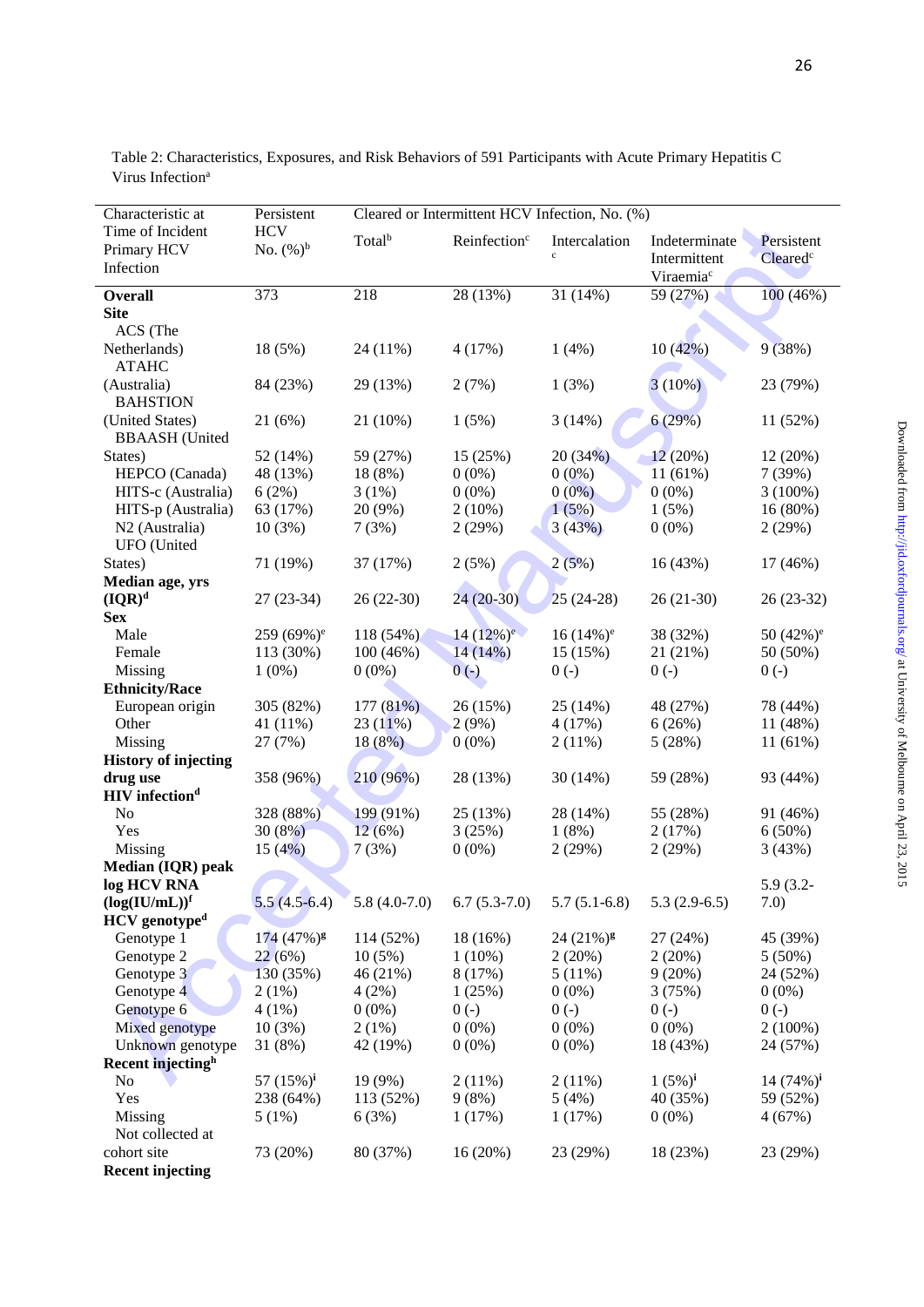| frequencyh                                                                                                                                 |           |          |            |           |          |          |
|--------------------------------------------------------------------------------------------------------------------------------------------|-----------|----------|------------|-----------|----------|----------|
| No recent injecting                                                                                                                        | 41 (11%)  | 16(7%)   | 1(6%)      | 2(13%)    | 1(6%)    | 12 (75%) |
| Daily or more<br>Less than daily but                                                                                                       | 127 (34%) | 48 (22%) | 7(15%)     | 3(6%)     | 13 (27%) | 25 (52%) |
| at least weekly                                                                                                                            | 72 (19%)  | 48 (22%) | 3(6%)      | $1(2\%)$  | 19 (40%) | 25 (52%) |
| Less than weekly                                                                                                                           | 55 (15%)  | 19 (9%)  | $0(0\%)$   | $0(0\%)$  | 8(42%)   | 11 (58%) |
| Missing                                                                                                                                    | 5(1%)     | 7(3%)    | $1(14\%)$  | 2(29%)    | $0(0\%)$ | 4(57%)   |
| Not collected at                                                                                                                           |           |          |            |           |          |          |
| cohort site                                                                                                                                | 73 (20%)  | 80 (37%) | 16(20%)    | 23 (29%)  | 18 (23%) | 23 (29%) |
| <b>Primary drug</b>                                                                                                                        |           |          |            |           |          |          |
| injected recently <sup>h</sup>                                                                                                             |           |          |            |           |          |          |
| Heroin/other                                                                                                                               |           |          |            |           |          |          |
| opioids                                                                                                                                    | 122 (33%) | 72 (33%) | 5(7%)      | 3(4%)     | 26 (36%) | 38 (53%) |
| Psychostimulants <sup>j</sup>                                                                                                              | 88 (24%)  | 34 (16%) | 3(9%)      | 1(3%)     | 14(41%)  | 16(47%)  |
| Other                                                                                                                                      | 6(2%)     | $0(0\%)$ | $0(-)$     | $0(-)$    | $0$ (-)  | $0(-)$   |
| Missing                                                                                                                                    | 84 (23%)  | 32 (15%) | 4(13%)     | 4(13%)    | 1(3%)    | 23 (72%) |
| Not collected at                                                                                                                           |           |          |            |           |          |          |
| cohort site                                                                                                                                | 73 (20%)  | 80 (37%) | 16 (20%)   | 23 (29%)  | 18 (23%) | 23 (29%) |
| <b>Recent receptive</b>                                                                                                                    |           |          |            |           |          |          |
| needle sharingh                                                                                                                            |           |          |            |           |          |          |
| No                                                                                                                                         | 162 (43%) | 77 (35%) | 7(9%)      | $1(1\%)$  | 26 (34%) | 43 (56%) |
| Yes                                                                                                                                        | 75 (20%)  | 30(14%)  | $3(10\%)$  | $3(10\%)$ | 11 (37%) | 13 (43%) |
| Missing                                                                                                                                    | 63 (17%)  | 31 (14%) | 2(6%)      | 4(13%)    | 4(13%)   | 21 (68%) |
| Not collected at                                                                                                                           |           |          |            |           |          |          |
| cohort site                                                                                                                                | 73 (20%)  | 80 (37%) | $16(20\%)$ | 23 (29%)  | 18 (23%) | 23 (29%) |
| <sup>a</sup> Participants who did not have intermittent viraemia or spontaneous clearance but were HCV RNA undetectable                    |           |          |            |           |          |          |
| at their final HCV RNA test (that is, viral suppression at last test, $n=34$ ) and participants treated within 26 weeks                    |           |          |            |           |          |          |
| of infection $(n=37)$ were excluded from this table, <sup>b</sup> Percentages indicate column percentages, <sup>c</sup> Percentages        |           |          |            |           |          |          |
|                                                                                                                                            |           |          |            |           |          |          |
| indicate row percentages, <sup>d</sup> At the time of primary HCV infection, <sup>e</sup> Statistically significant differences in the sex |           |          |            |           |          |          |
| distribution between the group with persistent infection and the groups with persistent spontaneous clearance,                             |           |          |            |           |          |          |
| reinfection, and intercalation, <sup>f</sup> In the first three months of primary HCV infection. <sup>g</sup> Statistically significant    |           |          |            |           |          |          |
| difference in the genotype distribution (genotype 1 vs other genotypes) between the group with persistent                                  |           |          |            |           |          |          |
| infection and the group with intercalation. <sup>h</sup> Reported at the interview prior to primary HCV infection diagnosis,               |           |          |            |           |          |          |
| recent indicates last 1-6 months prior to interview. Statistically significant differences in the recent injecting                         |           |          |            |           |          |          |
| distribution between the group with indeterminate intermittent viraemia and the groups with persistent infection                           |           |          |            |           |          |          |
| and persistent spontaneous clearance. Heroin/other opioids includes heroin, other opioids, and speedball;                                  |           |          |            |           |          |          |
| psychostimulants includes amphetamines (including methamphetamines) and cocaine. UFO, UFO STUDY;                                           |           |          |            |           |          |          |
|                                                                                                                                            |           |          |            |           |          |          |
| ATAHC, Australian Trial in Acute Hepatitis C; BAHSTION, Boston Acute HCV Study: Transmission,                                              |           |          |            |           |          |          |
| Immunity and Outcomes Network; BBAASH, Baltimore Before and After Acute Study of Hepatitis; HEPCO,                                         |           |          |            |           |          |          |
| St. Luc Cohort, HEPCO; HITS-c, Hepatitis C Incidence and Transmission Study-Community; HITS-p, Hepatitis                                   |           |          |            |           |          |          |
| C Incidence and Transmission Study-Prison; N2, Networks 2; ACS, Amsterdam Cohort Studies.                                                  |           |          |            |           |          |          |
|                                                                                                                                            |           |          |            |           |          |          |
|                                                                                                                                            |           |          |            |           |          |          |
|                                                                                                                                            |           |          |            |           |          |          |
|                                                                                                                                            |           |          |            |           |          |          |
|                                                                                                                                            |           |          |            |           |          |          |
|                                                                                                                                            |           |          |            |           |          |          |
|                                                                                                                                            |           |          |            |           |          |          |
|                                                                                                                                            |           |          |            |           |          |          |
|                                                                                                                                            |           |          |            |           |          |          |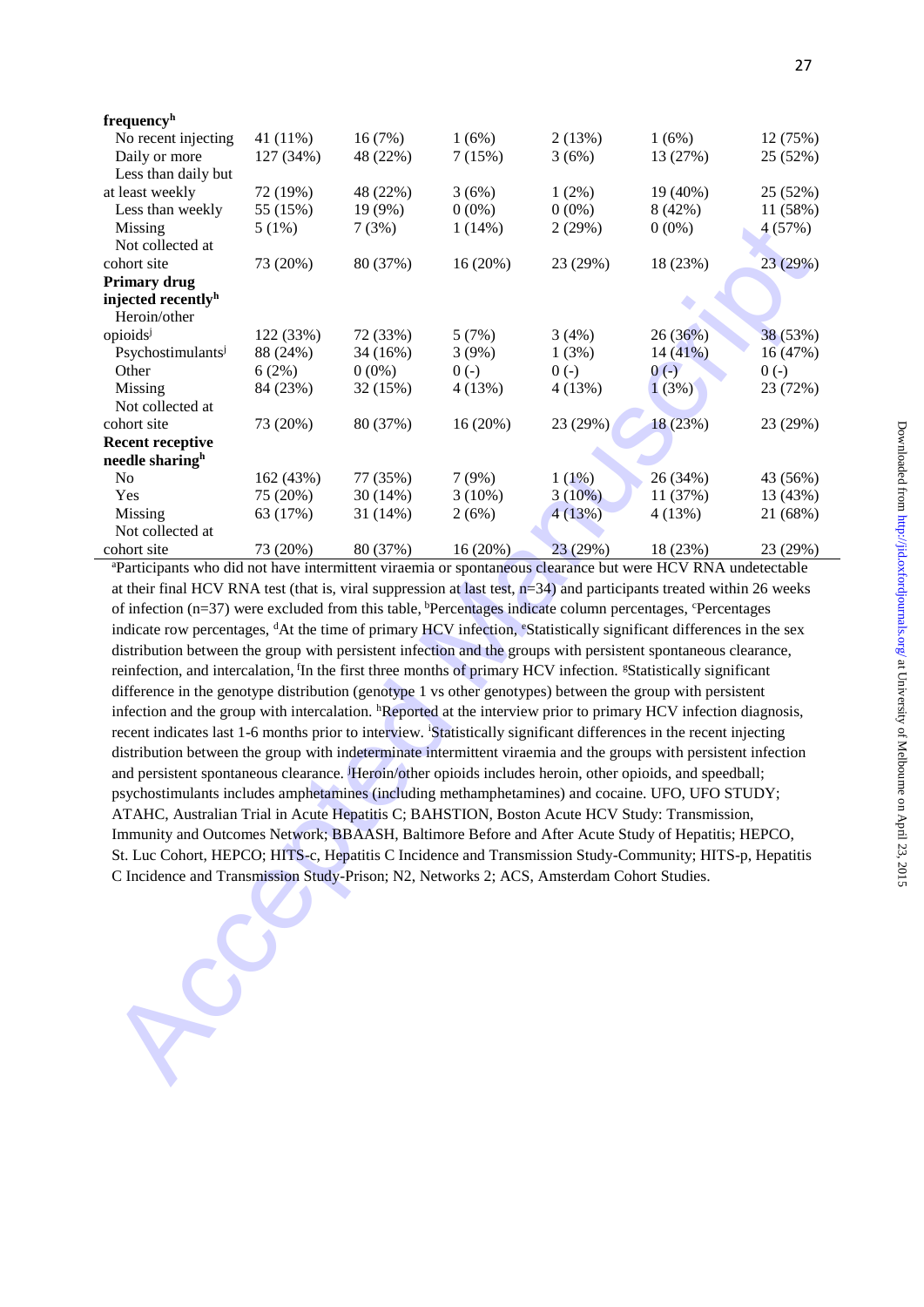| Characteristic at Time of HCV Infection           | Primary HCV<br>infection<br>$(n=28)$ | <b>HCV</b><br>reinfection<br>$(n=28)$ |
|---------------------------------------------------|--------------------------------------|---------------------------------------|
| <b>HCV</b> genotype                               |                                      |                                       |
| 1                                                 | 18 (64%)                             | 17(61%)                               |
| $\overline{c}$                                    | 1(4%)                                | 4(14%)                                |
| $\overline{3}$                                    | 8 (29%)                              | 6(21%)                                |
| $\overline{4}$                                    | 1(4%)                                | 1(4%)                                 |
| HCV genotype change between primary infection and |                                      |                                       |
| reinfection                                       |                                      |                                       |
| Different genotype                                |                                      | 15 (54%)                              |
| Different subtype                                 |                                      | 3(11%)                                |
|                                                   |                                      |                                       |
| Same genotype                                     |                                      | 10 (36%)                              |
| Local                                             |                                      |                                       |
|                                                   |                                      |                                       |

Table 3: Viral genotype at primary HCV infection and reinfection in the 28 participants with reinfection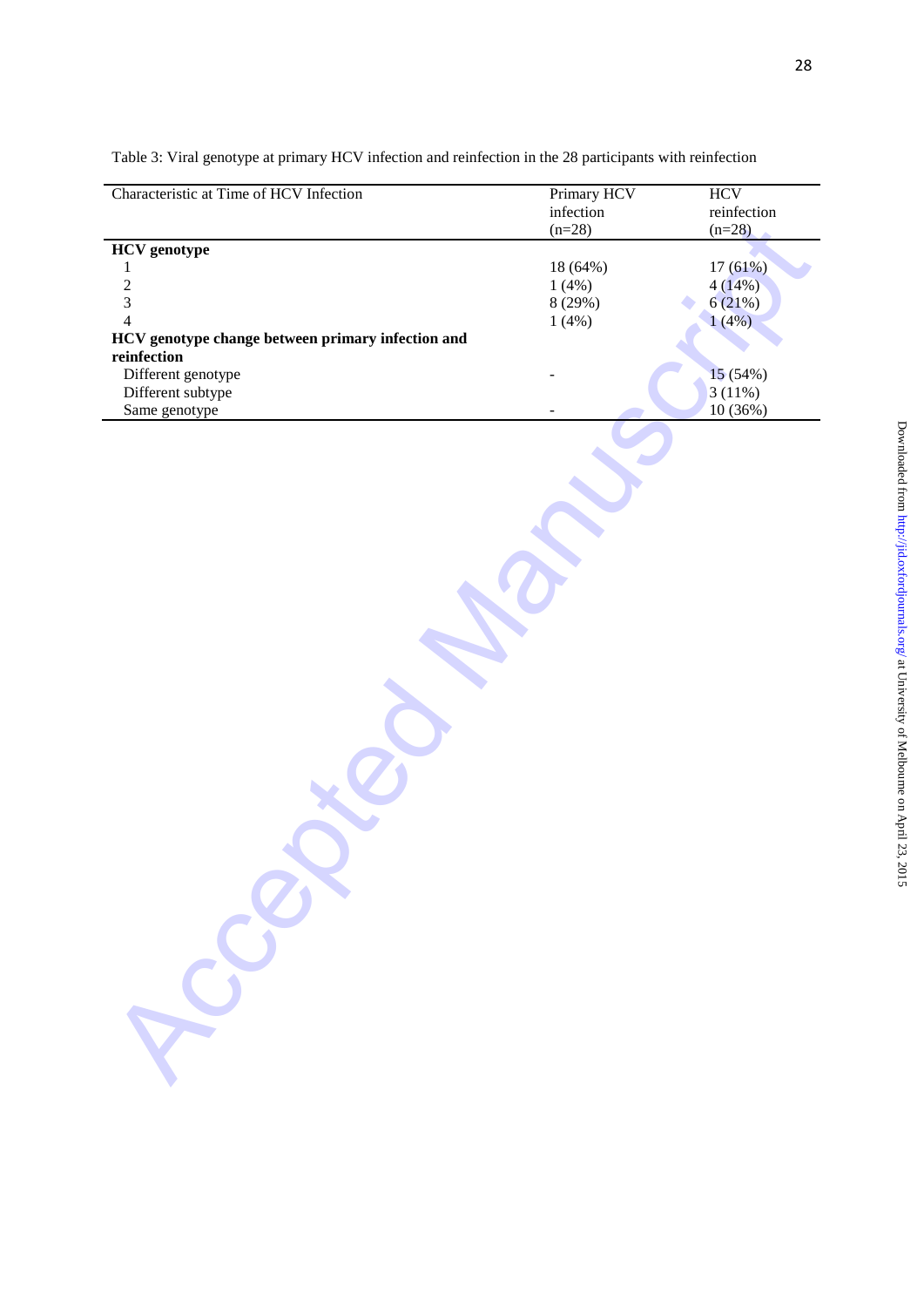|  |  | :<br><b>The first hat</b><br>at University of N<br>$\epsilon$ elhomme on A<br>dille Oli April 43, 4012.<br>ה הבין היה |
|--|--|-----------------------------------------------------------------------------------------------------------------------|
|  |  | $\frac{5}{1}$                                                                                                         |

Table 4: Cox proportional hazards regression analysis of predictors of reclearance of HCV adjusted for cohort site using a shared frailty model

|                                                                                                                        | <b>Reclearances</b> | Reclearance        | HR (95% CI)          | $p-$  | <b>Shared frailty</b> |
|------------------------------------------------------------------------------------------------------------------------|---------------------|--------------------|----------------------|-------|-----------------------|
|                                                                                                                        | $\mathbf n$         | rate               |                      | value | for cohort site       |
|                                                                                                                        |                     | $(100 \text{ py})$ |                      |       | theta(p-value)        |
| <b>Overall</b>                                                                                                         | 14                  | 56.6               |                      |       |                       |
| Age at reinfection                                                                                                     |                     |                    |                      |       |                       |
| $\leq$ 25                                                                                                              | 7                   | 45.1               | 1.00                 |       |                       |
| $>25$                                                                                                                  | 5                   | 60.9               | $1.72(0.45 - 6.53)$  | 0.426 | 0.72(0.119)           |
| Gender <sup>a</sup>                                                                                                    |                     |                    |                      |       |                       |
| Male                                                                                                                   | $\sqrt{5}$          | 36.0               | 1.00                 |       |                       |
| Female                                                                                                                 | 9                   | 82.9               | $2.45(0.72 - 8.29)$  | 0.150 | 0.74(0.125)           |
| <b>IFNL4 rs12979860</b>                                                                                                |                     |                    |                      |       |                       |
| CC                                                                                                                     | 10                  | 69.8               | $2.00(0.56 - 7.18)$  | 0.285 | 1.18(0.053)           |
| CT/TT                                                                                                                  | $\overline{4}$      | 38.3               | 1.00                 |       |                       |
| <b>Combined effect of gender</b>                                                                                       |                     |                    |                      |       |                       |
| and IFNL4 <sup>b</sup>                                                                                                 |                     | 126.9              |                      | 0.021 |                       |
| Female and CC<br>Other                                                                                                 | 7<br>7              | 36.4               | $4.16(1.24-13.94)$   |       | 1.08(0.063)           |
| <b>Reinfection HCV genotype</b>                                                                                        |                     |                    | 1.00                 |       |                       |
| Genotype 1                                                                                                             | 9                   | 53.2               | 1.00                 |       |                       |
| Other                                                                                                                  | 5                   | 63.9               | $2.79(0.62 - 12.51)$ | 0.181 | 1.26(0.041)           |
| Reinfected with a different                                                                                            |                     |                    |                      |       |                       |
| genotype to primary infection                                                                                          |                     |                    |                      |       |                       |
| Yes                                                                                                                    | 6                   | 53.1               | $4.69(0.90 - 24.36)$ | 0.066 | 2.22(0.017)           |
| No                                                                                                                     | 8                   | 59.5               | 1.00                 |       |                       |
| <sup>a</sup> Missing data for two participants with reclearance. No missing data for participants without reclearance. |                     |                    |                      |       |                       |
|                                                                                                                        |                     |                    |                      |       |                       |
| <sup>b</sup> Test of proportional hazards p-value: 0.990                                                               |                     |                    |                      |       |                       |
|                                                                                                                        |                     |                    |                      |       |                       |
|                                                                                                                        |                     |                    |                      |       |                       |
|                                                                                                                        |                     |                    |                      |       |                       |
|                                                                                                                        |                     |                    |                      |       |                       |
|                                                                                                                        |                     |                    |                      |       |                       |
|                                                                                                                        |                     |                    |                      |       |                       |
|                                                                                                                        |                     |                    |                      |       |                       |
|                                                                                                                        |                     |                    |                      |       |                       |
|                                                                                                                        |                     |                    |                      |       |                       |
|                                                                                                                        |                     |                    |                      |       |                       |
|                                                                                                                        |                     |                    |                      |       |                       |
|                                                                                                                        |                     |                    |                      |       |                       |
|                                                                                                                        |                     |                    |                      |       |                       |
|                                                                                                                        |                     |                    |                      |       |                       |
|                                                                                                                        |                     |                    |                      |       |                       |
|                                                                                                                        |                     |                    |                      |       |                       |
|                                                                                                                        |                     |                    |                      |       |                       |
|                                                                                                                        |                     |                    |                      |       |                       |
|                                                                                                                        |                     |                    |                      |       |                       |
|                                                                                                                        |                     |                    |                      |       |                       |
|                                                                                                                        |                     |                    |                      |       |                       |
|                                                                                                                        |                     |                    |                      |       |                       |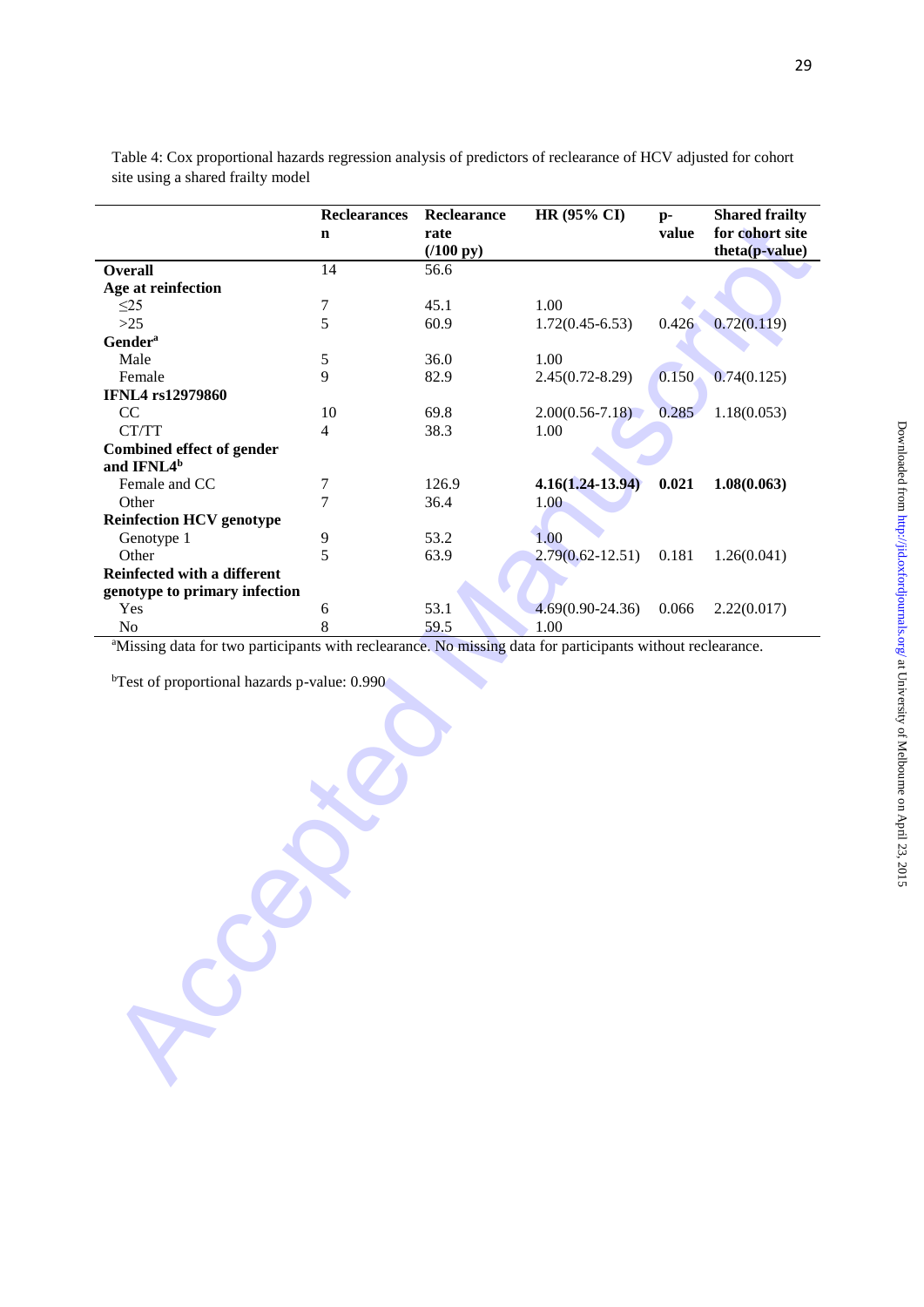|                                                                                                                                                                                                                        | $\mathbf n$ | Median       | <b>IQR</b> | Range    |
|------------------------------------------------------------------------------------------------------------------------------------------------------------------------------------------------------------------------|-------------|--------------|------------|----------|
| Timing of reappearance of viraemia <sup>a</sup>                                                                                                                                                                        |             |              |            |          |
| - Intercalation                                                                                                                                                                                                        | 31          | 250          | 174-433    | 113-2219 |
| - Reinfection                                                                                                                                                                                                          | 28          | 546          | 312-984    | 93-3747  |
| - Indeterminate cases without sufficient viral sequencing                                                                                                                                                              | 55          | 231          | 140-399    | 46-3167  |
| - Indeterminate cases with viral sequencing <sup>b</sup>                                                                                                                                                               | 4           | 173          | 168-645    | 166-1114 |
| Number of HCV RNA undetectable tests <sup>c</sup>                                                                                                                                                                      |             |              |            |          |
| - Intercalation                                                                                                                                                                                                        | 31          | $\mathbf{1}$ | $1 - 2$    | $1-6$    |
| - Reinfection                                                                                                                                                                                                          | 28          | 3            | $2 - 7$    | $1 - 15$ |
| - Indeterminate cases without sufficient viral sequencing                                                                                                                                                              | 55          | 1            | $1 - 2$    | $1 - 18$ |
| - Indeterminate cases with viral sequencing <sup>b</sup>                                                                                                                                                               | 4           | 1            | $1-6$      | $1 - 10$ |
| Duration of HCV undetectable period <sup>d</sup>                                                                                                                                                                       |             |              |            |          |
| - Intercalation                                                                                                                                                                                                        | 7           | 88           | $32 - 221$ | 31-1293  |
| - Reinfection                                                                                                                                                                                                          | 21          | 210          | 131-412    | 28-1031  |
| - Indeterminate cases without sufficient viral sequencing                                                                                                                                                              | 22          | 119          | 63-282     | 28-2707  |
| - Indeterminate cases with viral sequencing <sup>b</sup>                                                                                                                                                               | 1           | 603          |            |          |
| sequencing $(p<0.001)$<br><sup>c</sup> Among cases with at least two HCV RNA undetectable tests, at least 28 days apart, calculated as the period<br>from the first undetectable test until the last undetectable test |             |              |            |          |
|                                                                                                                                                                                                                        |             |              |            |          |
|                                                                                                                                                                                                                        |             |              |            |          |
|                                                                                                                                                                                                                        |             |              |            |          |
|                                                                                                                                                                                                                        |             |              |            |          |

Table 5: Time from the estimated date of primary infection until the reappearance of viraemia (days), and duration of preceding HCV RNA undetectable period (number of tests and days)

30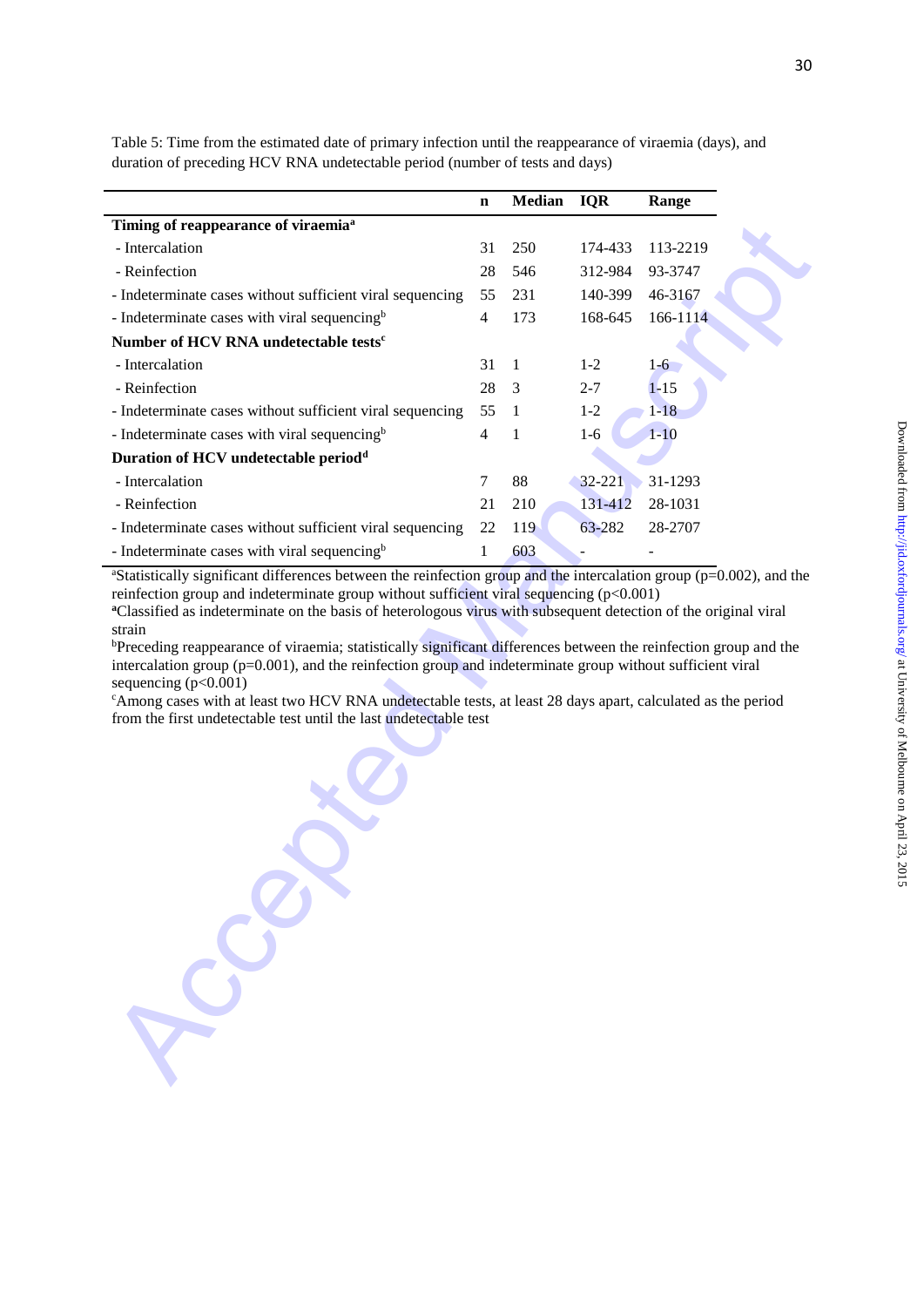## **FIGURE LEGENDS**

*Figure 1:Timing and classification of HCV primary infection, viral suppression, spontaneous clearance and reinfection* 

*clearance and reinfection*<br> *Panel A. Flowchart for determining the estimated date of primary HCV infection.*<br> *Panel B. Estimated dates of and times to primary clearance and viral suppression*<br> **Figure notes for panel B** *Panel A. Flowchart for determining the estimated date of primary HCV infection. Panel B. Estimated dates of and times to primary clearance and viral suppression*  Figure notes for panel B: All timelines represent participants with confirmed primary HCV infection followed by either viral suppression or primary clearance. The timelines begin at the estimated date of primary infection. After primary infection, HCV RNA test results are depicted on the timeline by squares. Black squares represent HCV RNA detectable tests and white squares represent HCV undetectable tests. Primary clearance is distinguished from viral suppression by the number of HCV RNA undetectable tests (white squares). (i) and (ii) depict primary clearance (as indicated by the two consecutive HCV RNA undetectable tests) and (iii) and (iv) depict viral suppression (one HCV RNA undetectable test). In timelines (ii) and (iv) HCV RNA was undetectable at the time of primary infection detection, in which case the first squares (HCV RNA tests) in the timeline are white (undetectable). The estimated date of primary clearance is illustrated using a white triangle, and the estimated date of viral suppression is illustrated using a grey triangle. These dates are both estimated as follows: if HCV RNA is detectable at detection of primary infection (cases i and iii), the estimated date of primary clearance or viral suppression is the midpoint between the HCV RNA detectable test prior to primary clearance or viral suppression and the first HCV RNA undetectable tests. If HCV RNA is undetectable at detection of primary infection (cases ii and iv), the estimated date of primary clearance or viral suppression is the midpoint between the estimated date of primary infection (the beginning of the illustrated timeline) and the first HCV RNA undetectable test. In all four cases, the time to primary clearance or viral suppression is the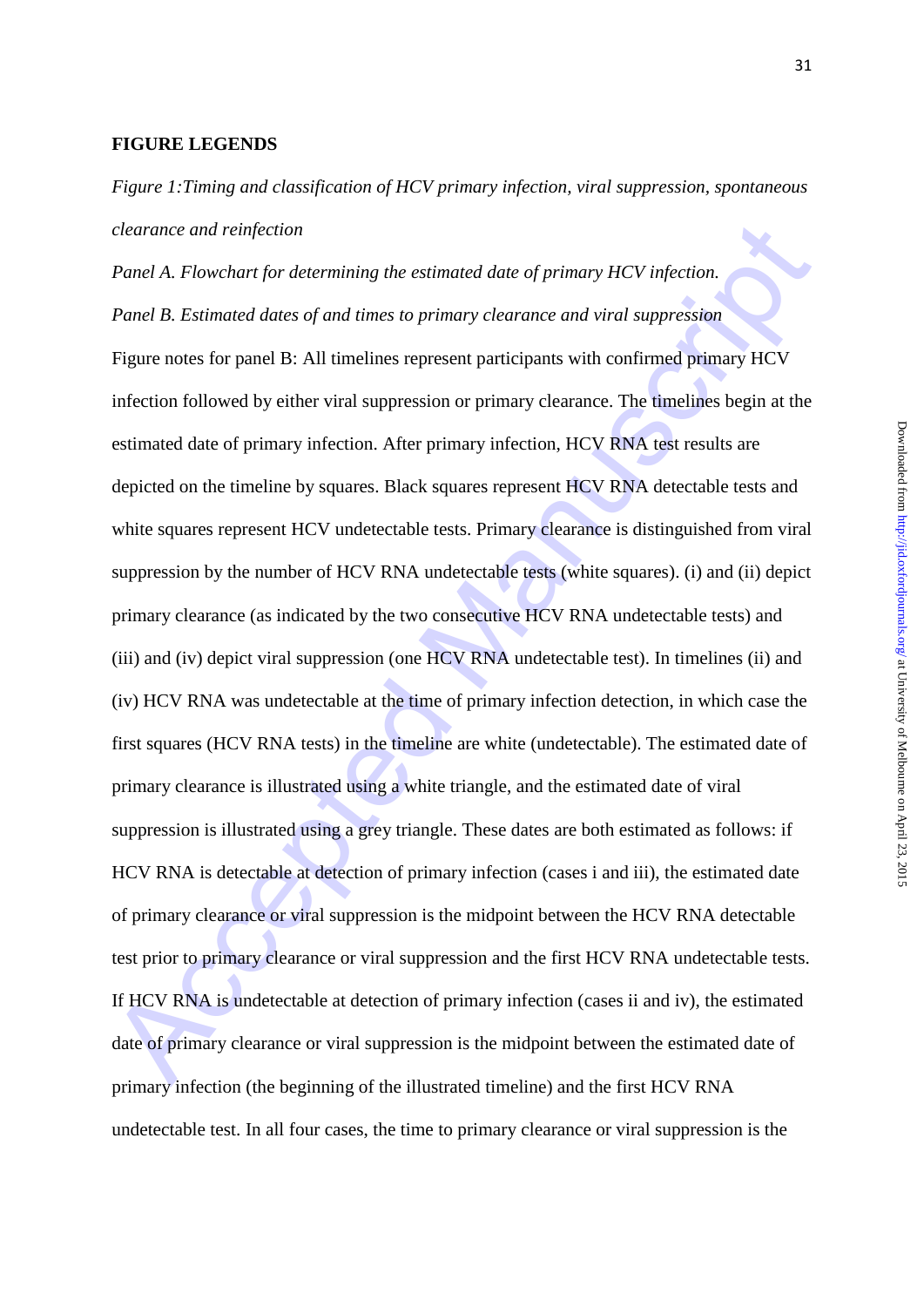time from the estimated date of infection until the estimated date of primary clearance or viral suppression.

#### *Panel C. Estimated dates of and times to reinfection*

Figure notes for panel C: Both timelines represent participants with confirmed primary HCV infection followed by either viral suppression or primary elearance and confirmed reinfection.<br>The timelines begin at the estimate Figure notes for panel C: Both timelines represent participants with confirmed primary HCV infection followed by either viral suppression or primary clearance and confirmed reinfection. The timelines begin at the estimated date of primary clearance or viral suppression. HCV RNA test results are depicted on the timeline by squares. Black squares represent HCV RNA detectable tests and white squares represent HCV undetectable tests. Primary clearance is distinguished from viral suppression by the number of HCV RNA undetectable tests (white squares). (i) depicts primary clearance (as indicated by the two consecutive HCV RNA undetectable tests) and (ii) depicts viral suppression (one HCV RNA undetectable test). The estimated date of reinfection is the midpoint between the last HCV RNA undetectable test and the first HCV RNA detectable test. The time to reinfection is the time from the estimated date of primary clearance or viral suppression until the estimated date of reinfection. *Panel D: Flowchart of reinfection classification* 

*Figure 2: Timeline of reinfection events from the estimated date of primary HCV infection.*  Figure notes: Timelines illustrate HCV RNA and HCV genotyping results in the 28 participants with reinfection. Each box represents one HCV RNA test. Empty boxes are tests where HCV RNA was undetectable whereas filled boxes (black or coloured) indicate that HCV RNA was detectable. HCV genotype results are indicated using colour and box labels. Distinct strains within a single viral genotype and subtype that were confirmed by viral sequencing are illustrated using different shades of the same colour. R=Reinfection event. Reinfection events are defined by the appearance of a new viral genotype, subtype or a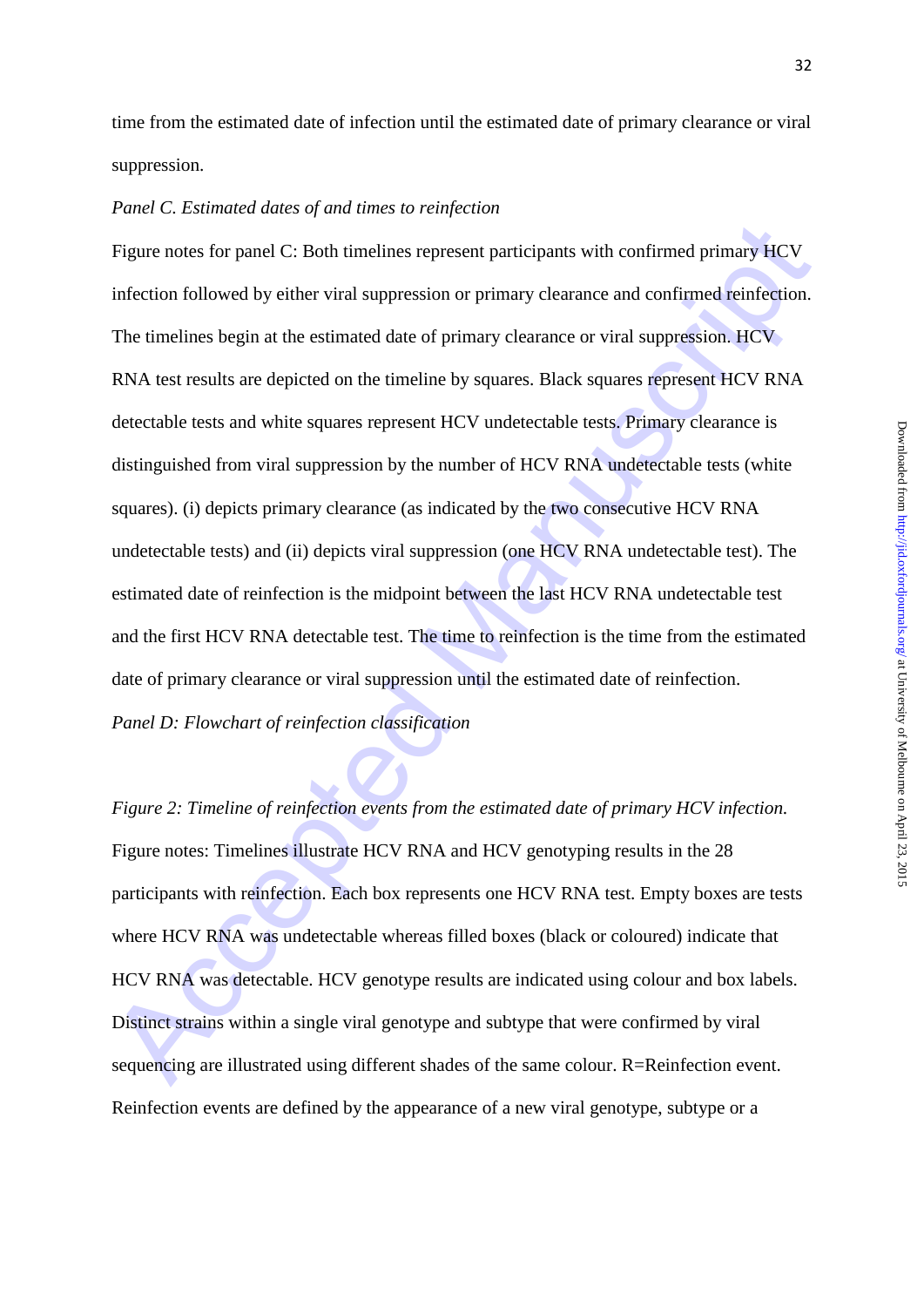distinct strain confirmed by viral sequencing following a period of undetectable HCV RNA. The primary infections of participants UFOVT0134 and AUS206 were serotyped.

Accepted Manuscript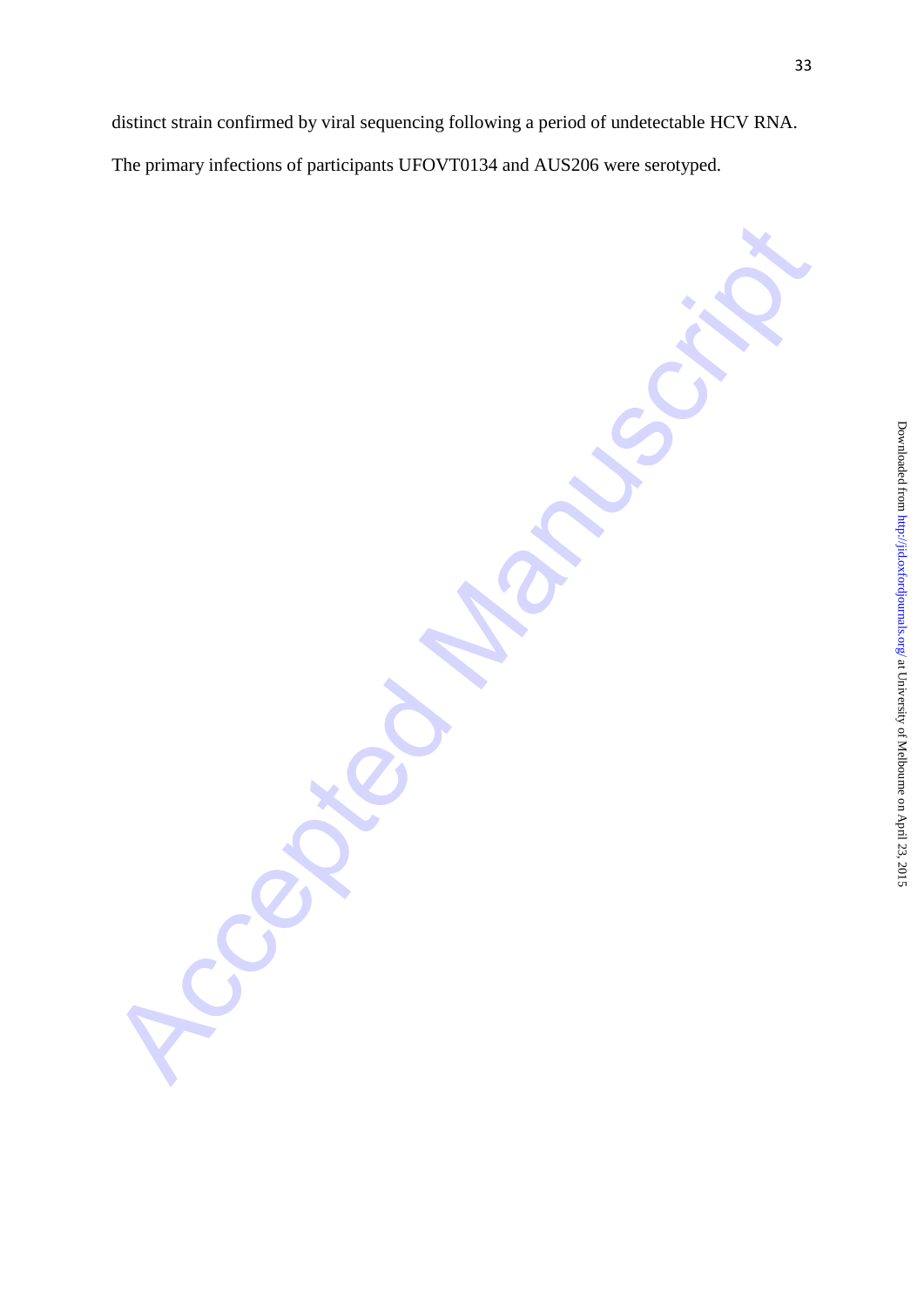

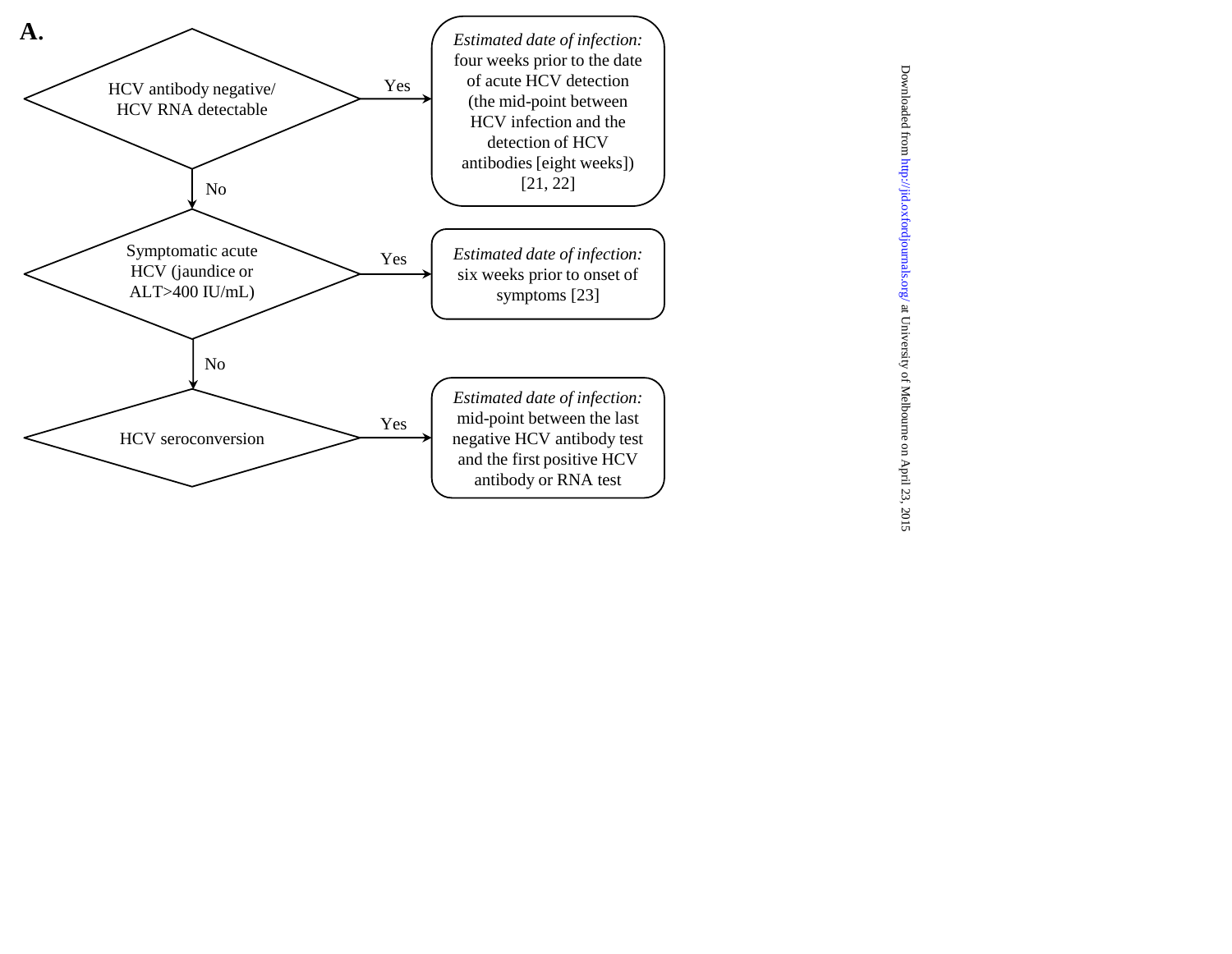

Notes: All timelines represent participants with confirmed primary HCV infection followed by either viral suppression or primary clearance. The timelines begin at the estimated date of primary infection. After primary infection, HCV RNA test results are depicted on the timeline by squares. Black squares represent HCV RNA detectable tests and white squares represent HCV undetectable tests. Primary clearance is distinguished from viral suppression by the number of HCV RNA undetectable tests (white squares). (i) and (ii) depict primary clearance (as indicated by the two consecutive HCV RNA undetectable tests) and (iii) and (iv) depict viral suppression (one HCV RNA undetectable test). In timelines (ii) and (iv) HCV RNA was undetectable at the time of primary infection detection, in which case the first squares (HCV RNA tests) in the timeline are white (undetectable). The estimated date of primary clearance is illustrated using a white triangle, and the estimated date of viral suppression is illustrated using a grey triangle. These dates are both estimated as follows: if HCV RNA is detectable at detection of primary infection (cases i and iii), the estimated date of primary clearance or viral suppression is the midpoint between the HCV RNA detectable test prior to primary clearance or viral suppression and the first HCV RNA undetectable tests. If HCV RNA is undetectable at detection of primary infection (cases ii and iv), the estimated date of primary clearance or viral suppression is the midpoint between the estimated date of primary infection (the beginning of the illustrated timeline) and the first HCV RNA undetectable test. In all four cases, the time to primary clearance or viral suppression is the time from the estimated date of infection until the estimated date of primary clearance or viral suppression.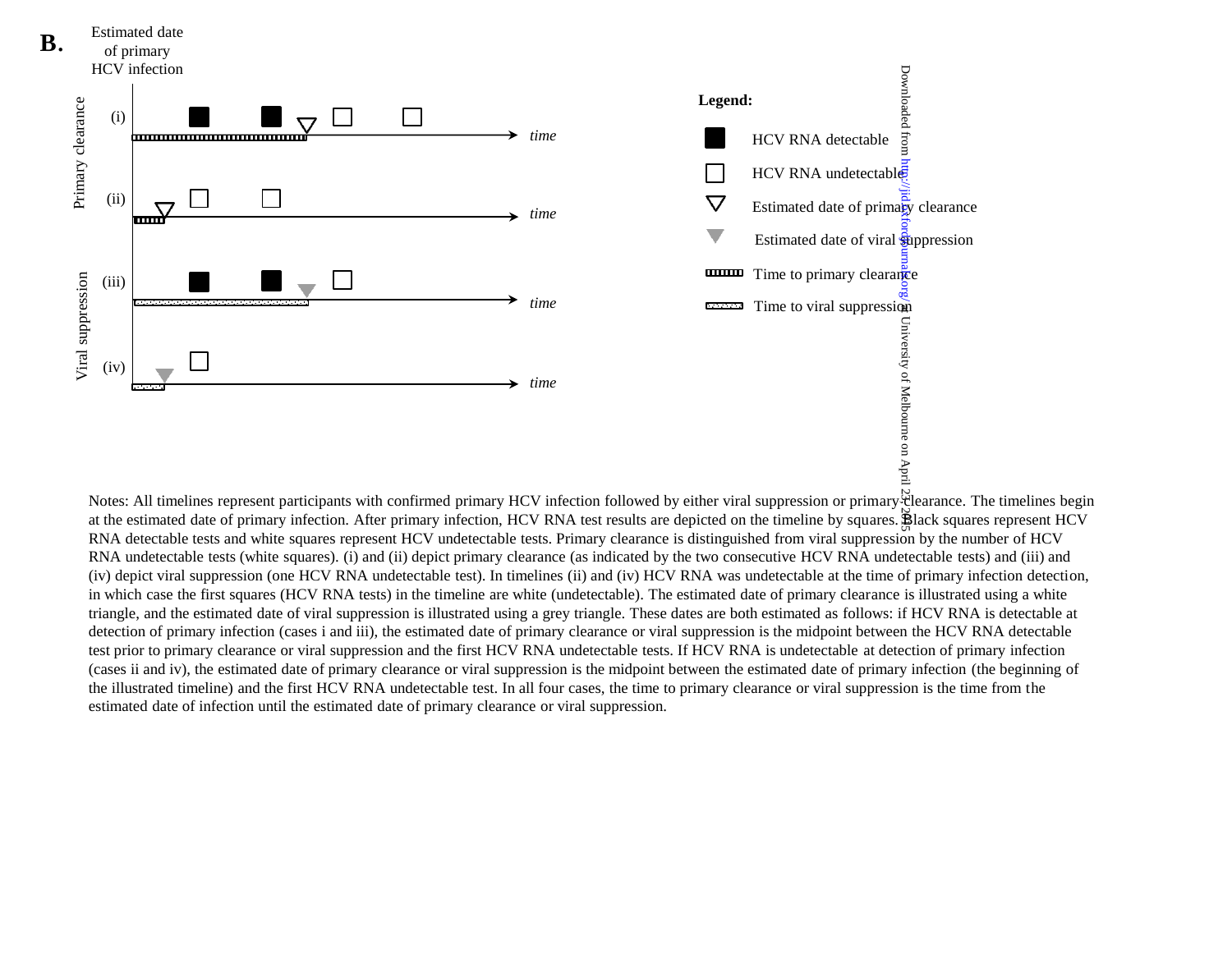

Notes: Both timelines represent participants with confirmed primary HCV infection followed by either viral suppression or primary clearance and confirmed reinfection. The timelines begin at the estimated date of primary clearance or viral suppression. HCV RNA test results are depicted on the timeline by squares. Black squares represent HCV RNA detectable tests and white squares represent HCV undetectable tests. Primary clearance is distinguished from viral suppression by the number of HCV RNA undetectable tests (white squares). (i) depicts primary clearance (as indicated by the two consecutive HCV RNA undetectable tests) and (ii) depicts viral suppression (one HCV RNA undetectable test). The estimated date of reinfection is the midpoint between the last HCV RNA undetectable test and the first HCV RNA detectable test. The time to reinfection is the time from the estimated date of primary clearance or viral suppression until the estimated date of reinfection.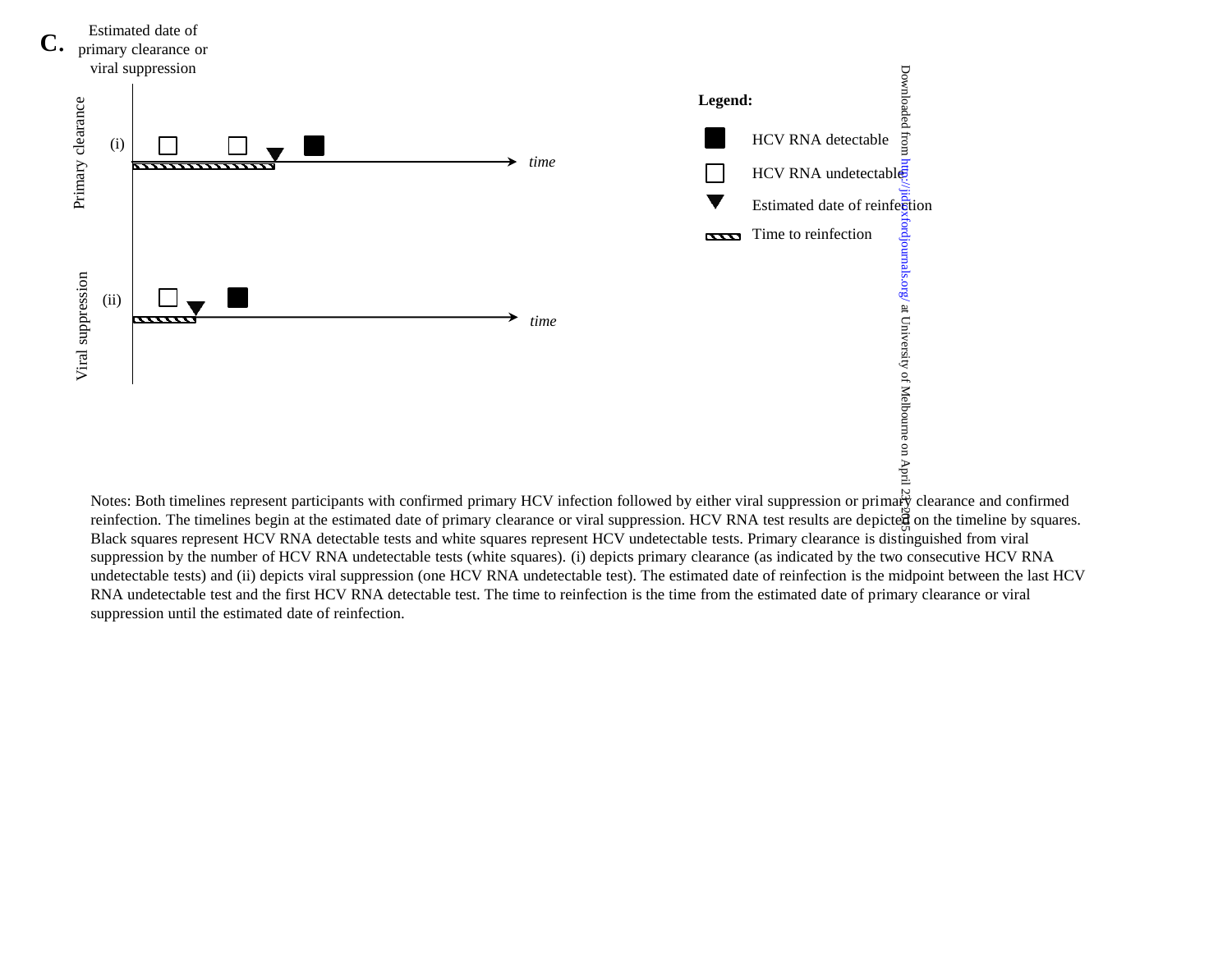

Downloaded from http://jid.oxfordjournals.org/ at University of Melbourne on April 23, 2015

\*Primary HCV infection outcome unknown \*\*Reinfection outcome unknown: includes five cases with insufficient follow - up to determine outcome and three cases with change in genotype after reinfection